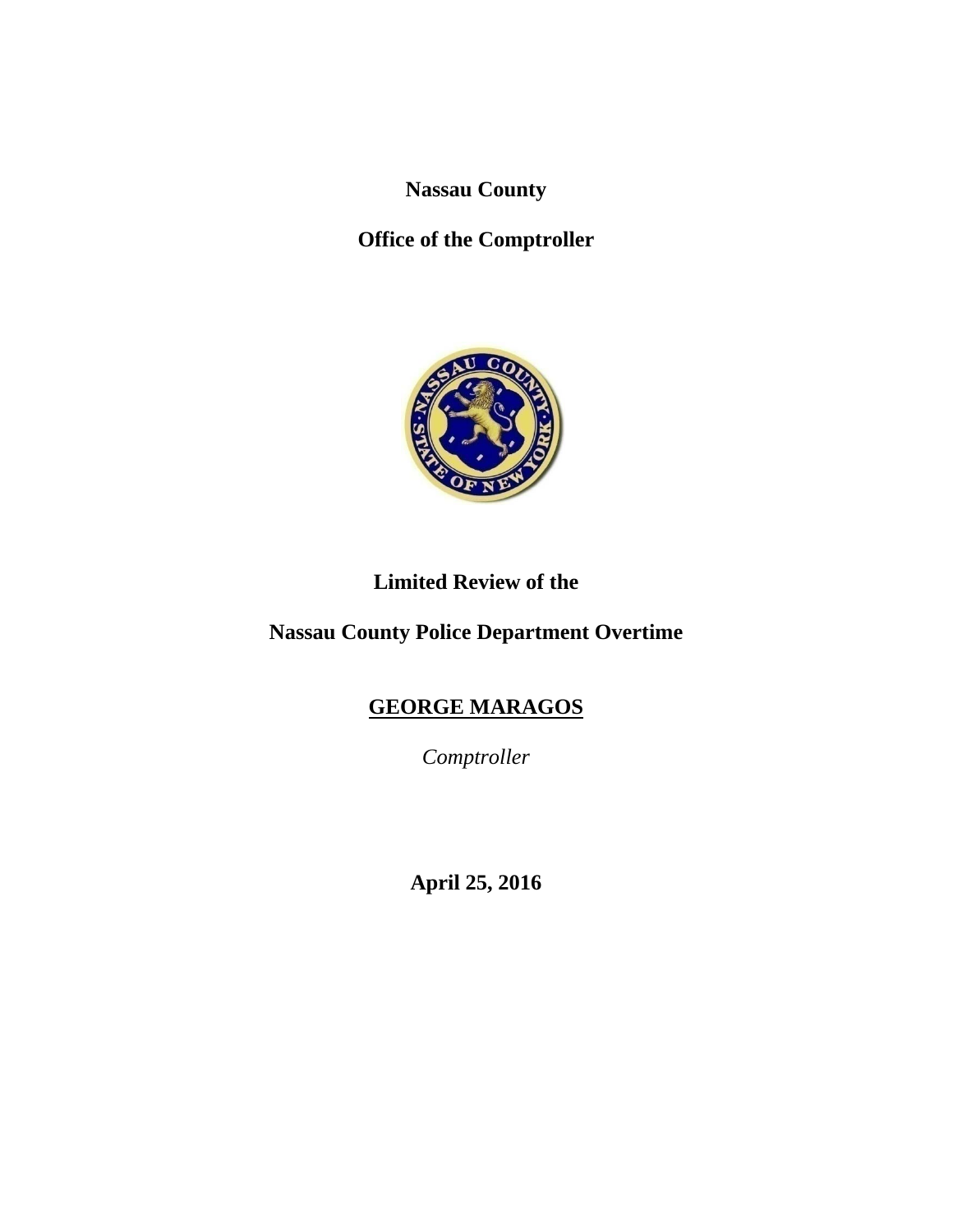# **NASSAU COUNTY**  *OFFICE OF THE COMPTROLLER*

# **George Maragos**

*Comptroller* 

James Garner *Chief Deputy Comptroller* 

Raymond J. Averna, Esq. *Deputy Comptroller - Legal* 

Eleni Manis, Ph.D. *Acting Director of Communications* 

Audit Staff

JoAnn Greene, CPA *Director of Field Audit* 

Aurora Scifo, CPA *Assistant Director of Field Audit* 

Linda Leung, CPA *Inspector Comptroller's Office*  Joseph Giamanco, CPA *Field Auditor II*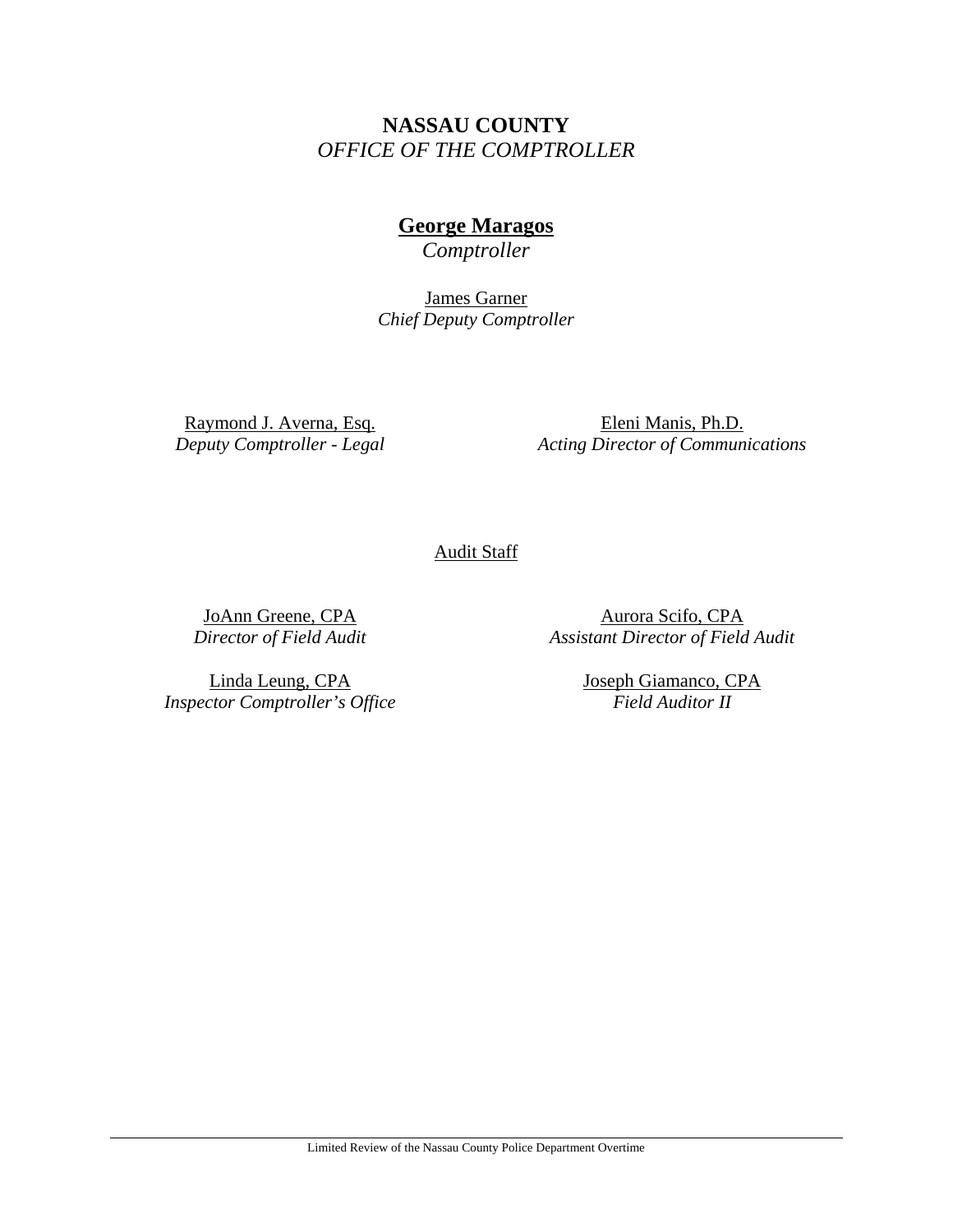# **Purpose:**

The purpose of our review was to perform a comparative year to year analysis of NCPD overtime, including the precincts and employees with the largest amount of overtime; determine the reasons for overtime and the validity of the reasons; and analyze NCPD cost savings initiatives to manage overtime.

# **Key Findings**

- Police overtime earnings, net of estimated reimbursements, totaled \$315.2 million for the six years, 2009 -2014 which represents an increase of 93.7%; actual overtime earnings were also over budget by 44%. Overtime hours worked during this same period increased by 55.67%. Further, actual overtime earnings exceeded the estimated reduction in salaries and fringe costs due to attrition during this period by \$173 million.
- The NCPD's claimed future savings from delayed officer hiring were estimated to be 78% less than the \$315.20 million overtime cost incurred from 2009-2014. No cost savings analysis was provided to the auditors to substantiate that future savings would exceed the cost of staffing through overtime while waiting for the completion of police labor negotiations.
- No quantifiable evidence was provided to support that dollar savings actually resulted from the NCPD cost savings initiatives implemented in 2013. These initiatives included: deployment of officers from the Precinct Special Units that were eliminated, limiting federal task force overtime to what is reimbursed by federal agencies, aggressively managing arrest and detail overtime; expediting the graduation of academy classes; etc.
- The need to utilize overtime to meet minimum staffing requirements was not verifiable. Minimum staffing accounted for more than 55% of overtime in 2014. A document that summarized the minimum staffing requirements for each of the eight precincts could not be provided by the NCPD. As a result, the need for officers to work overtime to meet these requirements could not be tested. Currently, the minimum staffing requirements are imbedded in the Collective Bargaining Agreements (CBAs) and arbitration awards executed over the years. It is not acceptable that precinct commanders (or the auditors) have to sift through and interpret the CBAs and arbitration awards to determine the minimum staffing levels at any given time.
- Testing revealed that on average, 33% of officers were on paid leave at any point in time which resulted in higher overtime to meet minimum staffing requirements.
- The auditors' review of the roll call documents found manually altered Police roll call sheets with inconsistent formats that made it difficult to verify the reasons for overtime. The auditors

Limited Review of the Nassau County Police Department Overtime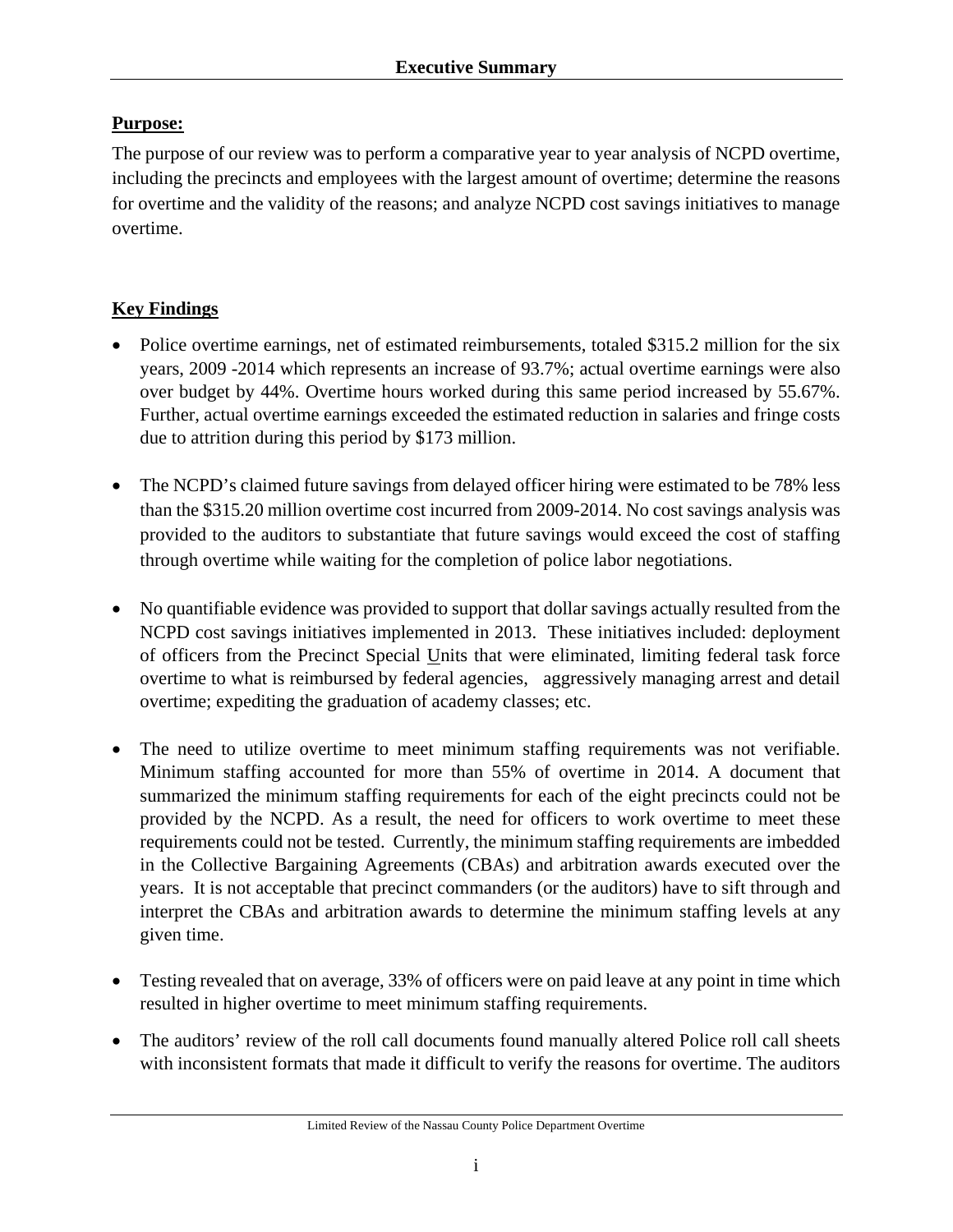noted that when "OT" was written next to an officer's name, there was no indication of the reason for the overtime. The use of manual records and the lack of consistent formats increases the risk of human error making it difficult for management to review and ascertain the reasons for overtime.

- The contractual privilege to include a portion of overtime in pension benefit calculations is a major incentive for officers nearing retirement to volunteer to work overtime, contributing to larger overtime earnings of senior officers. Pensions are based on the employee's highest consecutive salary years (three or five years depends on hire date) which includes overtime. For officers hired beginning in 2010, a cap was put on the amount of overtime that qualifies towards pension calculations. The auditors determined that the top 100 earners annually in 2011, 2012, and 2013 came from a pool of 184 officers of which 41 had retired in 2014. Although NCPD's procedures are designed to distribute overtime equitably on a volunteer basis, our review showed that senior officers made themselves available for overtime more frequently than less senior officers.
- Police Officers did not testify in 57.6% of the cases where the officers were ordered by subpoena to appear in court, costing about \$4.5 million annually in overtime from 2011-2013. Officers are contractually entitled to a minimum of four hours of overtime when ordered by subpoena to appear in court, even when they do not testify, or when the hearing is not rescheduled within the 48 hours timeframe. During 2011-2013, the NCPD paid 65,905 hours of court overtime for which the officers did not testify.
- The NCPD's CHIEFS timekeeping system is an extremely antiquated system with very limited functionality and is not adequate for recording police overtime. The CHIEFS System prohibits recording multiple work entries on a single day therefore overtime for different shifts and programs must be recorded on different days which do not agree with the manual time records.
- A cost analysis study to evaluate the cost-benefit of Police overtime was budgeted for \$250,000 in 2007, was never completed due to a lack of a decision by the Nassau County Legislature.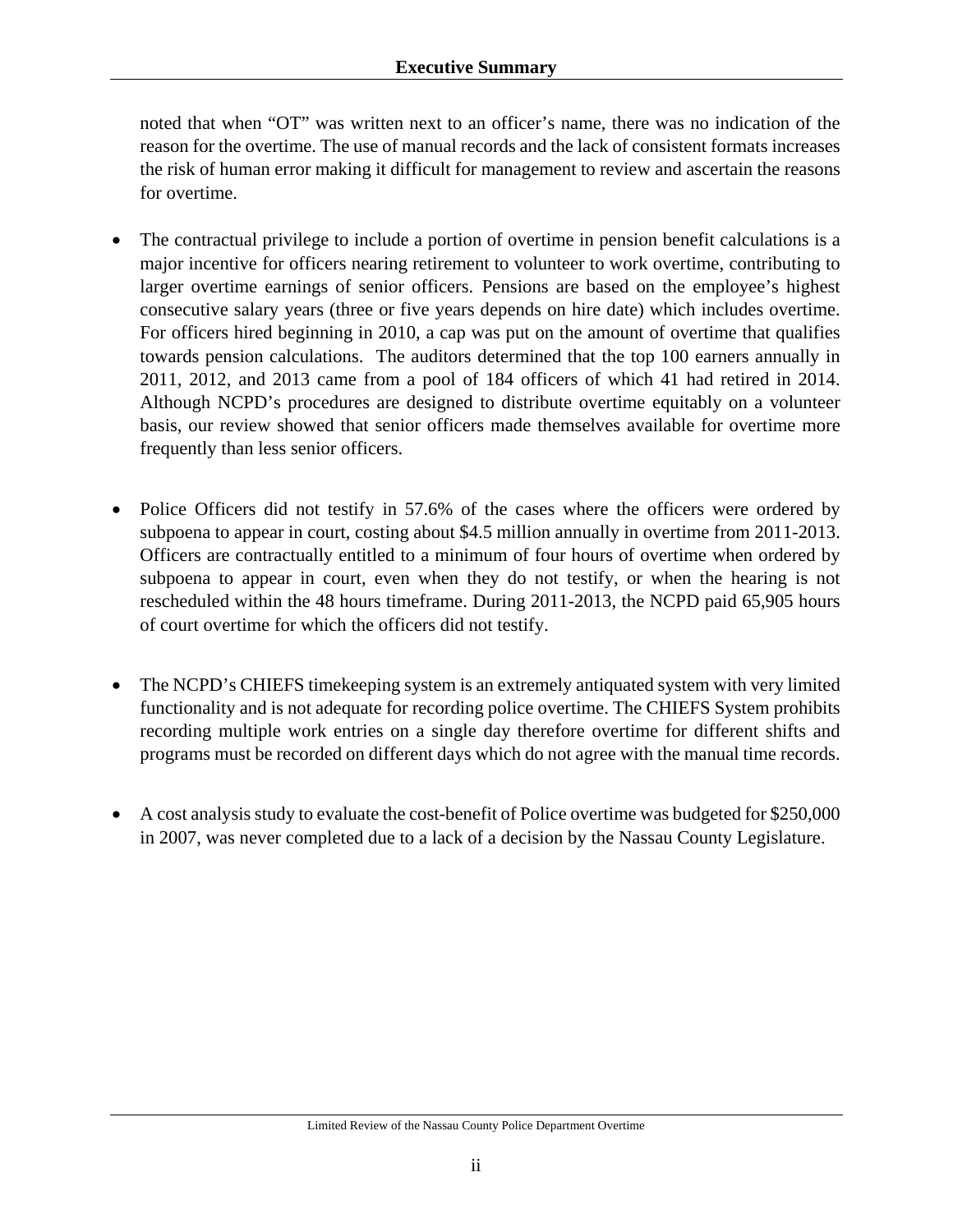### **Key Recommendations:**

We recommend that the NCPD take steps to:

- control costs with the annual budget and document all assumptions and calculations to support NCPD estimated dollar savings for each cost savings initiative. This includes justifying all claimed 20 year future savings.
- develop and execute more effective initiatives to streamline the efficiency of police activities.
- consolidate and update the minimum staffing requirements from all the Police Unions' CBAs and MOAs into one document and distribute to all Commanding Officers.
- engage an outside professional police consultant to analyze the various CBAs and MOAs, and perform a cost-benefit analysis of NCPD's workforce rules and overtime policies and practices and recommend best practices, for use in future labor negotiations This would include seeking ways to reduce the minimum staffing requirements and the total number of officers in each command who are allowed to take vacation at the same time .
- develop a standard computerized roll call format across all commands, which includes the reason the officer is called in to work overtime.
- make efforts to better distribute overtime, when applicable and practical, among its entire workforce.
- review with the Nassau County District Attorney's Office and the Nassau County Administrative Judge ways to change the existing procedures used to schedule officers subpoenaed to appear in court in order to reduce cancellations within the 48 hour period.
- replace the CHIEFS timekeeping system with the current county wide InTime System that is being transitioned to PeopleSoft.

\*\*\*\*\*\*\*

The matters covered in this report have been discussed with the officials of the Police Department. On August 21, 2015, we submitted a draft report to the Police Department for their response. The Police Department provided preliminary comments on September 28, 2015 and requested an Exit Conference, which was held on November 4, 2015. Based on the Exit Conference and a follow-up meeting on November 10, 2015, on February 4, 2016, we submitted another draft report to the Police Department for their response. The Police Department requested a second exit conference

Limited Review of the Nassau County Police Department Overtime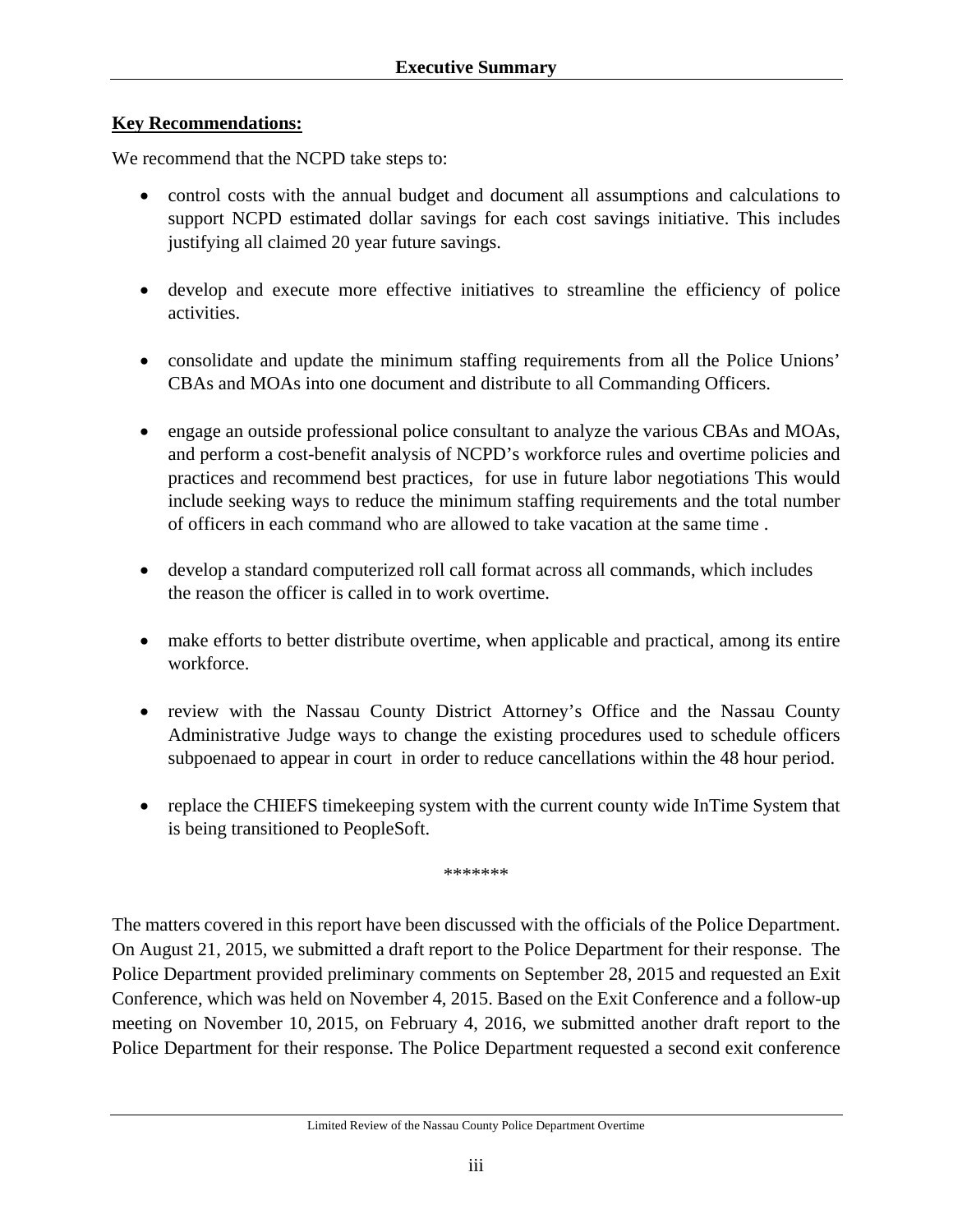which was held on March 15, 2016 and on March 17, 2016 we submitted another draft report to the Police Department and they agreed to provide their response by March 31, 2016. When no response was received, a follow up phone call was placed on April 1, 2016. On April 11, 2016, the Police Department requested another extension to respond until April 18, 2016. A timeline of the review process the report went through prior to being released can be found in Appendix G. The response that was provided on April 18, 2016 can be found in Appendix H.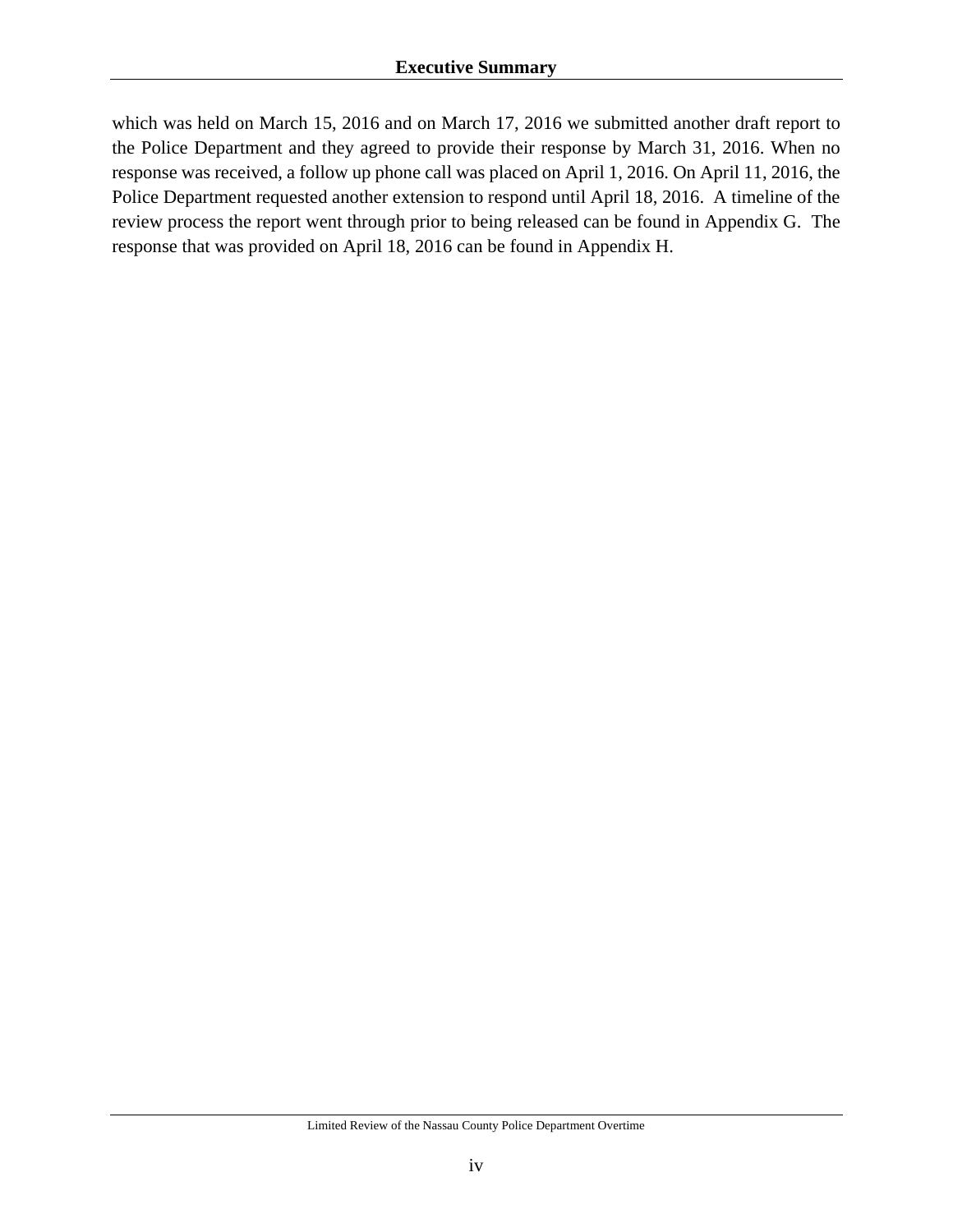# **Page**

| (1) Police Overtime Earnings Increased by 93.7% Between 2009 and 2014, Exceeded<br>Estimated Savings through Attrition by \$173 Million and Were 44% Over Budget  7 |  |
|---------------------------------------------------------------------------------------------------------------------------------------------------------------------|--|
| (2) The NCPD's Claimed Future Savings From Delayed Officer Hiring Could Not Be                                                                                      |  |
| (3) No Evidence that Overtime Reduction Initiatives Resulted in Quantifiable Savings 16                                                                             |  |
| (4) The Need to Utilize Overtime to Meet Minimum Staffing Requirements Was Not                                                                                      |  |
| (5) Based on Test Results, On Average, 33% of Officers at Any Time Are on Paid Leave                                                                                |  |
| (6) Inconsistent, Manually Altered Police Roll Call Sheets Made It Difficult to Verify the                                                                          |  |
| (7) The Ability to Include A Portion of Overtime in Pension Benefit Calculations Contributes                                                                        |  |
| (8) When Officers are Paid for Overtime for Court Appearance, in 57.6% of the Cases They                                                                            |  |
| (9) The NCPD's "CHIEFS" Timekeeping System is Inadequate for Recording Police                                                                                       |  |
| (10) Cost Analysis Study of Police Overtime Budgeted in 2007 Was Never Completed 29                                                                                 |  |
|                                                                                                                                                                     |  |
|                                                                                                                                                                     |  |
|                                                                                                                                                                     |  |
|                                                                                                                                                                     |  |
|                                                                                                                                                                     |  |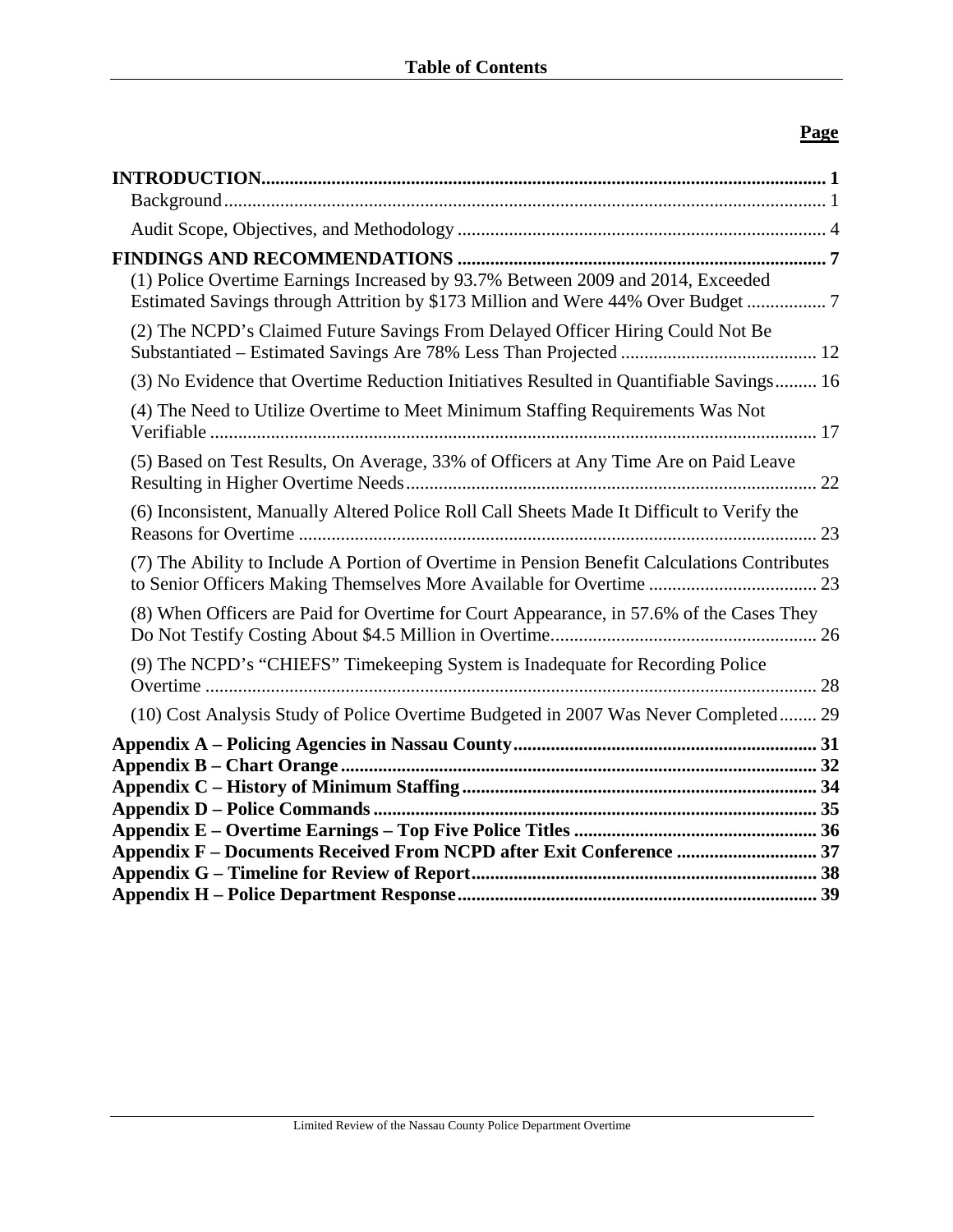# **EXHIBIT** Page **I** – Overtime Earnings by Union Affiliation ................................................................................... 2 **II** – NCPD Employees by Employee Class .................................................................................... 3 **III** – Causes of Police Department Overtime: 2014 ....................................................................... 4 **IV** – Police Department Overtime: Budget vs. Actual ................................................................... 8 **V** – Recap of Reasons For Police Department Overtime Worked .................................................. 9 **VI** – Annual Overtime and Salary Attrition ................................................................................. 10 **VII** – Police Department Annual Expenses 2009-2014 ............................................................... 11 **VIII** – Sworn Officers .................................................................................................................. 12 **IX** – NCPD - Change in PBA Base Pay ....................................................................................... 13 **X** – 20 Year Health Cost Savings ................................................................................................. 14 **XI** – 20 Year Total Cost Savings Projection ................................................................................ 15 **XII** – Minimum Staffing Provided by Headquarters .................................................................... 20 **XIII** – Paid Time Off at 2nd and 4th Precincts ............................................................................... 22 **XIV** – Status of Top 100 Overtime Earners of 2011, 2012, & 2013 ............................................ 24 **XV** – Top NCPD Overtime Earners in 2013 ................................................................................ 25 **XVI** – Court Overtime Hours ....................................................................................................... 27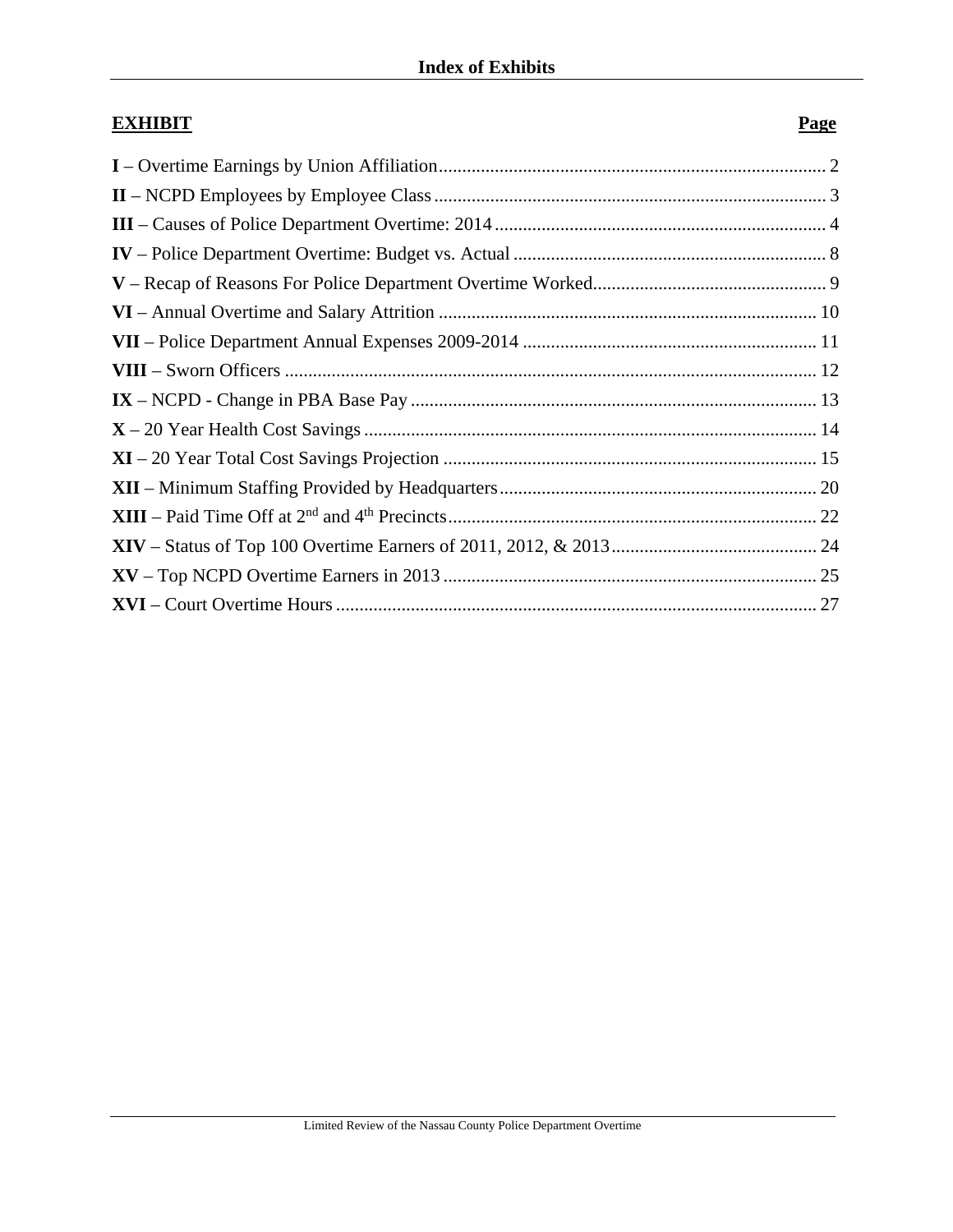# **Background**

The Nassau County Police Department ("NCPD" or "the Department") provides uniformed patrol services in five precincts, which cover approximately 85% of the geographical area of the County. The remaining areas of the County are policed by 18 village and city police departments, and are assisted by security agencies as well. For a full list of all policing agencies in Nassau County, please see Appendix A. In addition, the Department provides investigative services and certain specialized police services to all municipalities within the County in support of the local police departments. These special services include Detective Investigations, Emergency Ambulance, Highway Patrol, Emergency Service, Special Operations, Crisis Negotiation, Police Training, Marine Patrol, and Applicant Investigations.

The NCPD is funded through two separate and distinct budgets. The Police Headquarters Fund ("PDH") supports investigations and specialized services for all localities in Nassau County. The Police District Fund ("PDD") supports the uniform patrol force for those residents residing within the five precincts. A portion of overtime earnings are reimbursed to the County through state and federal grants. The Police Department participates in several of these state and federal grants, including grants to reduce aggressive driving, programs specifically geared towards DWI prevention, and others. These grants help to defray some of the payroll costs away from the taxpayers.

According to the Police Commissioner, the prevalent forces driving overtime earnings are the numerous, complex minimum staffing requirements that the NCPD is contractually obligated to maintain. The necessity for overtime is also impacted by the nature of police activities, including investigations, arrests, annual events, special details, court appearances, and extraordinary events like Hurricane Sandy.

In addition, for 2012 only, overtime incurred as a result of the County's response to Hurricane Sandy was reimbursed through the Federal Emergency Management Agency ("FEMA"). Excluding the FEMA reimbursement for Hurricane Sandy as an extraordinary event, estimated overtime reimbursements from 2009-2014 represented 5.27% of NCPD overtime earnings (\$17.5 million reimbursed out of \$332.7 million of overtime earnings.)

### **Overtime Costs 2009-2014**

Exhibit I shows the amount of overtime earnings and the percentage change in overtime for the NCPD's employees by union affiliation, each year during the six year period from 2009 to 2014. These employees included sworn officers from three different police unions<sup>1</sup>, civilian union

<sup>1</sup> <sup>1</sup> The Sworn Officers in the NCPD belong to one of three police unions, the Police Benevolent Association ("PBA"), the Superior Officers Association ("SOA"), and the Detectives Association, Inc. ("DAI").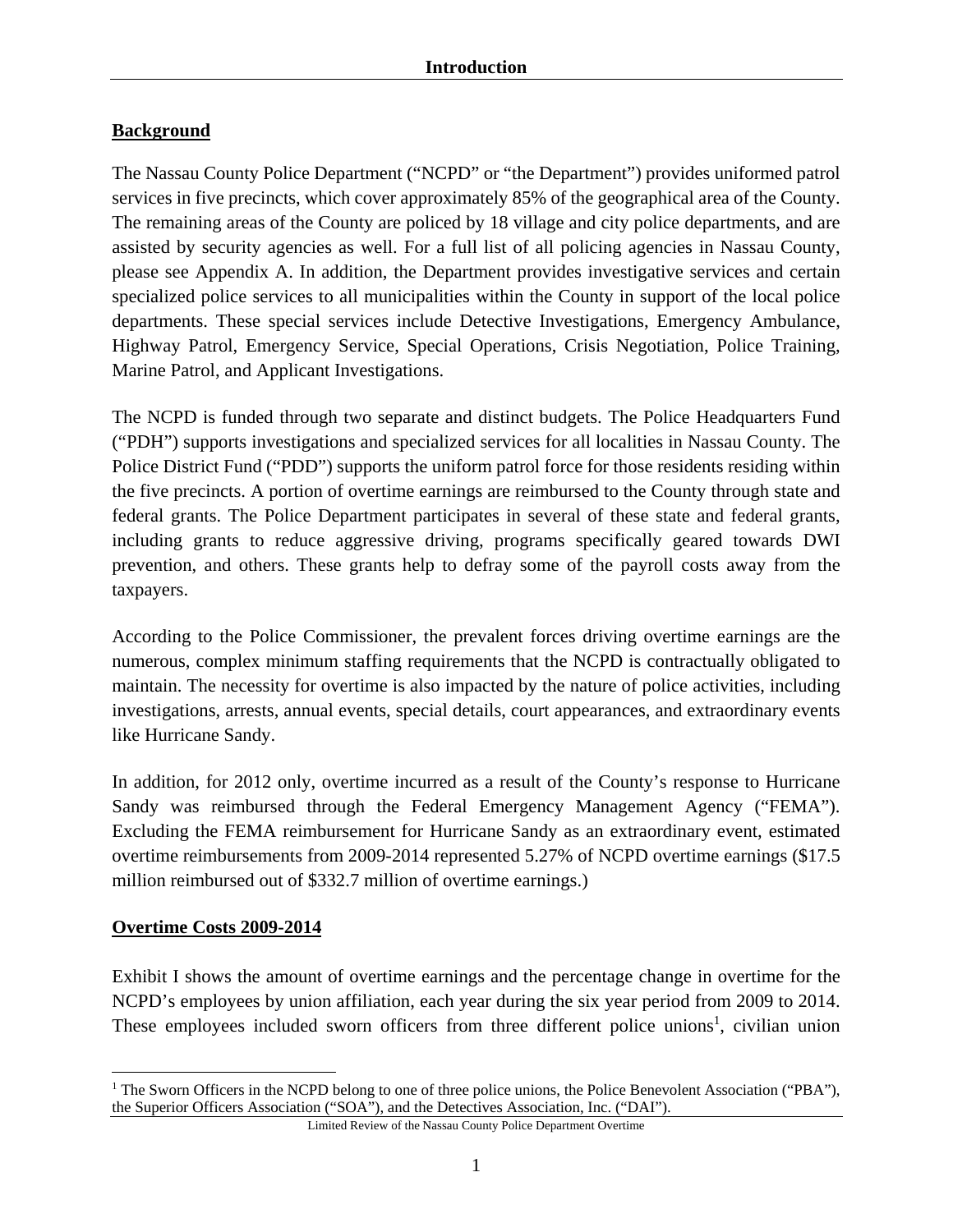$employees<sup>2</sup>$  and ordinance (non-union) employees. The data shows that the PBA employees account for the largest percentage of total police overtime ranging from 52.3% to 64.2% over the six year period, followed by the DAI and SOA.

### **Exhibit I**

| <b>Employee Class</b> | 2014    | 2013                          | 2012    | 2011       | 2010    | 2009    |
|-----------------------|---------|-------------------------------|---------|------------|---------|---------|
| <b>PBA</b>            | \$45.77 | \$46.35                       | \$39.65 | \$31.47    | \$27.21 | \$19.77 |
| <b>SOA</b>            | \$10.30 | \$10.03                       | \$10.43 | 6.67<br>S. | \$6.38  | \$5.97  |
| <b>DAI</b>            | \$9.33  | \$11.07                       | \$10.85 | 8.25<br>S. | \$ 7.76 | \$7.03  |
| <b>CSEA</b>           | \$5.90  | \$6.15                        | \$5.93  | \$5.59     | \$ 4.72 | \$4.97  |
| <b>ORDINANCE</b>      | \$ 0.02 | S<br>$\overline{\phantom{a}}$ | \$0.00  | 0.00<br>S. | \$0.00  | \$ 0.08 |
| <b>TOTAL</b>          | \$71.32 | \$73.60                       | \$66.86 | \$51.98    | \$46.07 | \$37.82 |

# **Overtime Earnings by Union Affiliation (in millions)1**

#### **% of Annual Total Overtime**

| <b>Employee Class</b> | 2014    | 2013    | 2012    | 2011    | 2010    | 2009    |
|-----------------------|---------|---------|---------|---------|---------|---------|
| <b>PBA</b>            | 64.2%   | 63.0%   | 59.3%   | 60.5%   | 59.1%   | 52.3%   |
| <b>SOA</b>            | 14.4%   | 13.6%   | 15.6%   | 12.8%   | 13.8%   | 15.8%   |
| DAI                   | 13.1%   | 15.0%   | 16.2%   | 15.9%   | 16.8%   | 18.6%   |
| <b>CSEA</b>           | 8.3%    | 8.4%    | 8.9%    | 10.8%   | 10.3%   | 13.1%   |
| <b>ORDINANCE</b>      | $0.0\%$ | $0.0\%$ | $0.0\%$ | $0.0\%$ | $0.0\%$ | $0.2\%$ |
| <b>TOTAL</b>          | 100.0%  | 100.0%  | 100.0%  | 100.0%  | 100.0%  | 100.0%  |

1 Source of data: NCPD W-2 file 2009-2014.

### **Active Headcount 2009-2014**

 $\overline{a}$ 

Exhibit II details the active headcount by NCPD union affiliation as of the end of each fiscal year from 2009-2014, according to NCPD W-2 files.

<sup>&</sup>lt;sup>2</sup> The employees working civilian positions for the NCPD belong to the Civil Services Employees Association ("CSEA")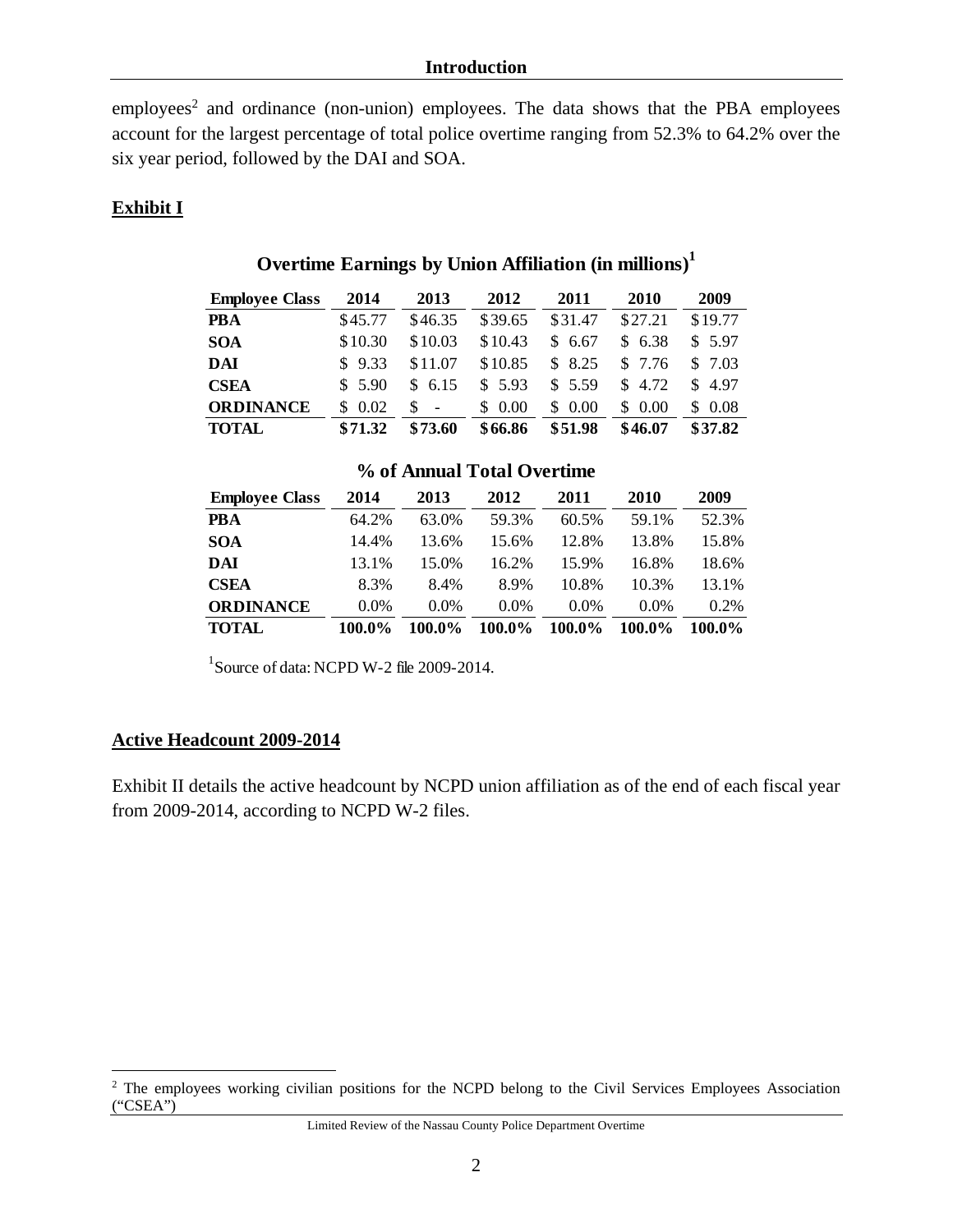# **Exhibit II**

| <b>Employee Class</b>      | 2014  | 2013  | 2012  | 2011  | 2010  | 2009  |
|----------------------------|-------|-------|-------|-------|-------|-------|
| <b>PBA</b>                 | 1,595 | 1,514 | 1,560 | 1,648 | 1,688 | 1,777 |
| <b>SOA</b>                 | 318   | 319   | 333   | 358   | 364   | 396   |
| <b>DAI</b>                 | 329   | 355   | 345   | 369   | 371   | 394   |
| <b>Sworn Officers</b>      | 2,242 | 2,188 | 2,238 | 2,375 | 2,423 | 2,567 |
| <b>CSEA</b>                | 1,168 | 1,205 | 1,196 | 1,226 | 1,228 | 1,183 |
| <b>Ordinance</b>           | 12    | 10    | 11    | 9     | 9     | 9     |
| <b>Non-Sworn Employees</b> | 1,180 | 1,215 | 1,207 | 1,235 | 1,237 | 1,192 |
| <b>TOTAL</b>               | 3,422 | 3,403 | 3,445 | 3,610 | 3,660 | 3,759 |

# **NCPD Employees by Employee Class<sup>1</sup>**

Source of data: NCPD W-2 file 2009-2014.

 $1$  Employee counts include any active employee of the NCPD based on termination dates found in the W-2 files.

We were told that the majority of the reduction in employees came through attrition, partly the result of retirement incentives and the three year wage freeze (from March 31, 2011 – March 31, 2014). We were informed by the Police Commissioner that hiring new police recruits was deferred until the hiring could be done under contract terms more favorable to the County, a major portion of which was from lower starting salaries and new hires paying 15% of their health benefits. Hiring new recruits resumed in May 2014.

We were also told that, in an effort to reduce payroll costs, the NCPD merged its eight precincts into five precincts<sup>3</sup> in 2012. Then in 2015, the  $4<sup>th</sup>$  and  $5<sup>th</sup>$  Precincts were unmerged, which according to the Police Commissioner, was a legislative decision.

### **Causes of Overtime**

 $\overline{a}$ 

The NCPD Commands enter information regarding officers' shifts into the NCPD's timekeeping system, known as the Computerized History Information Enforcement Files System ("CHIEFS"). NCPD IT employees generate a CHIEFS report, known as the "NCPD Overtime Report by Overtime Code" which shows the various reasons for overtime and the total overtime hours worked by reason. According to this report, the reasons for police overtime included minimum

<sup>&</sup>lt;sup>3</sup> Precincts merged were the 4<sup>th</sup> with the 5th, the 2<sup>nd</sup> with the 8<sup>th</sup> Precincts, and the 3<sup>rd</sup> with the 6<sup>th</sup>.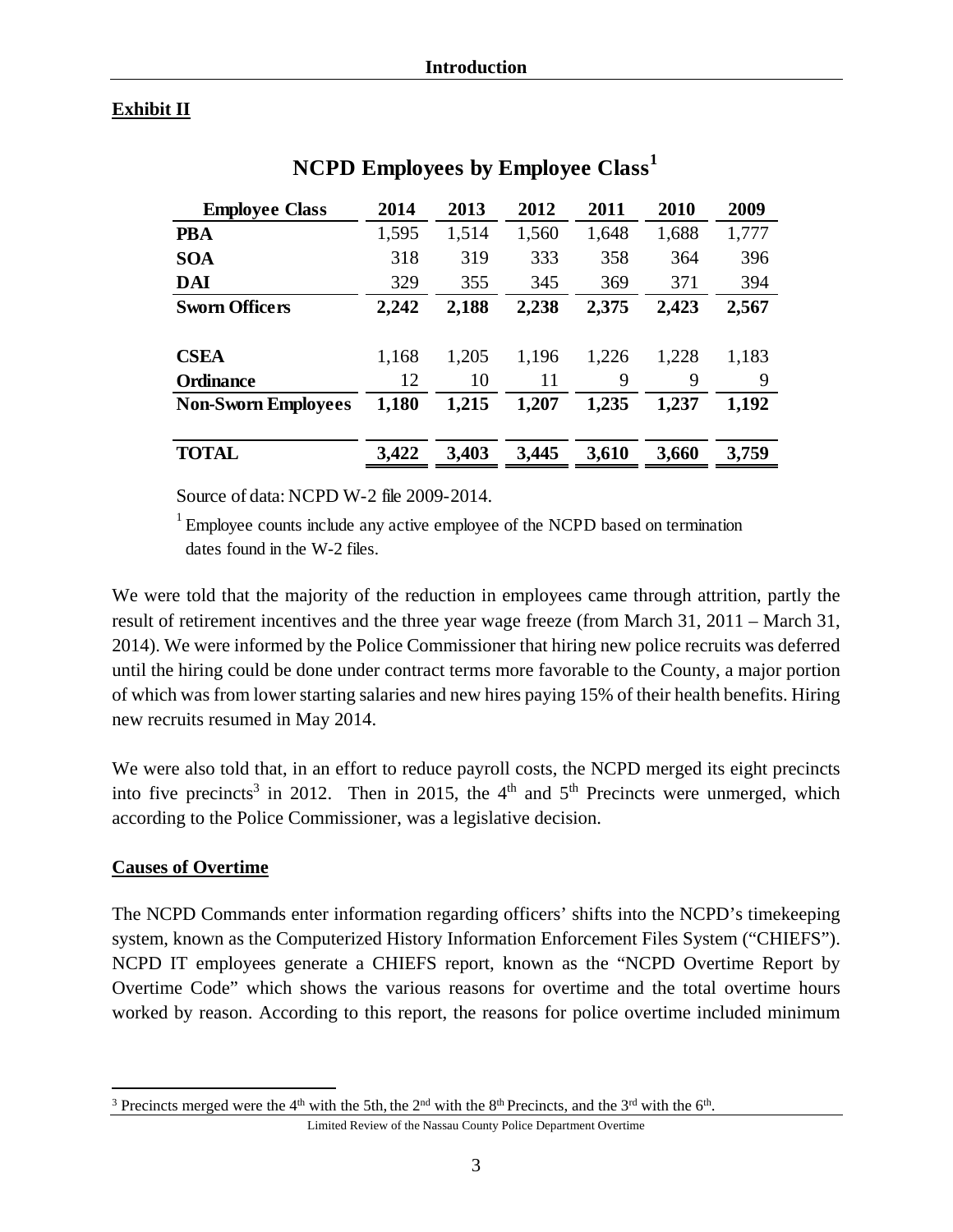staffing, direct policing activity<sup>4</sup>, indirect policing activity<sup>5</sup>, grants, administrative support, and other reasons.

Exhibit III below shows how each overtime activity contributed to the total number of overtime hours worked in 2014; minimum staffing accounted for the greatest portion of overtime, more than twice the amount of hours caused by direct policing activity.

# **Exhibit III**



# **Causes of Police Department Overtime: 2014**

Source of Data: Nassau County Police Department Overtime Report by Overtime Code, 2014.

### **Audit Scope, Objectives, and Methodology**

Our review focused on the areas of the NCPD that experienced the highest amount of overtime during the period of January 1, 2009 through December 31, 2014.

The specific objectives were to:

 $\overline{a}$ 

 quantify and perform a comparative year to year analysis of NCPD overtime, including court overtime;

<sup>4</sup> Direct policing activity includes annual community events, arrests, investigations, aggressive driving detail, radio assignments, training, and weather related overtime.

<sup>&</sup>lt;sup>5</sup> Indirect policing activity includes activities such as court duty.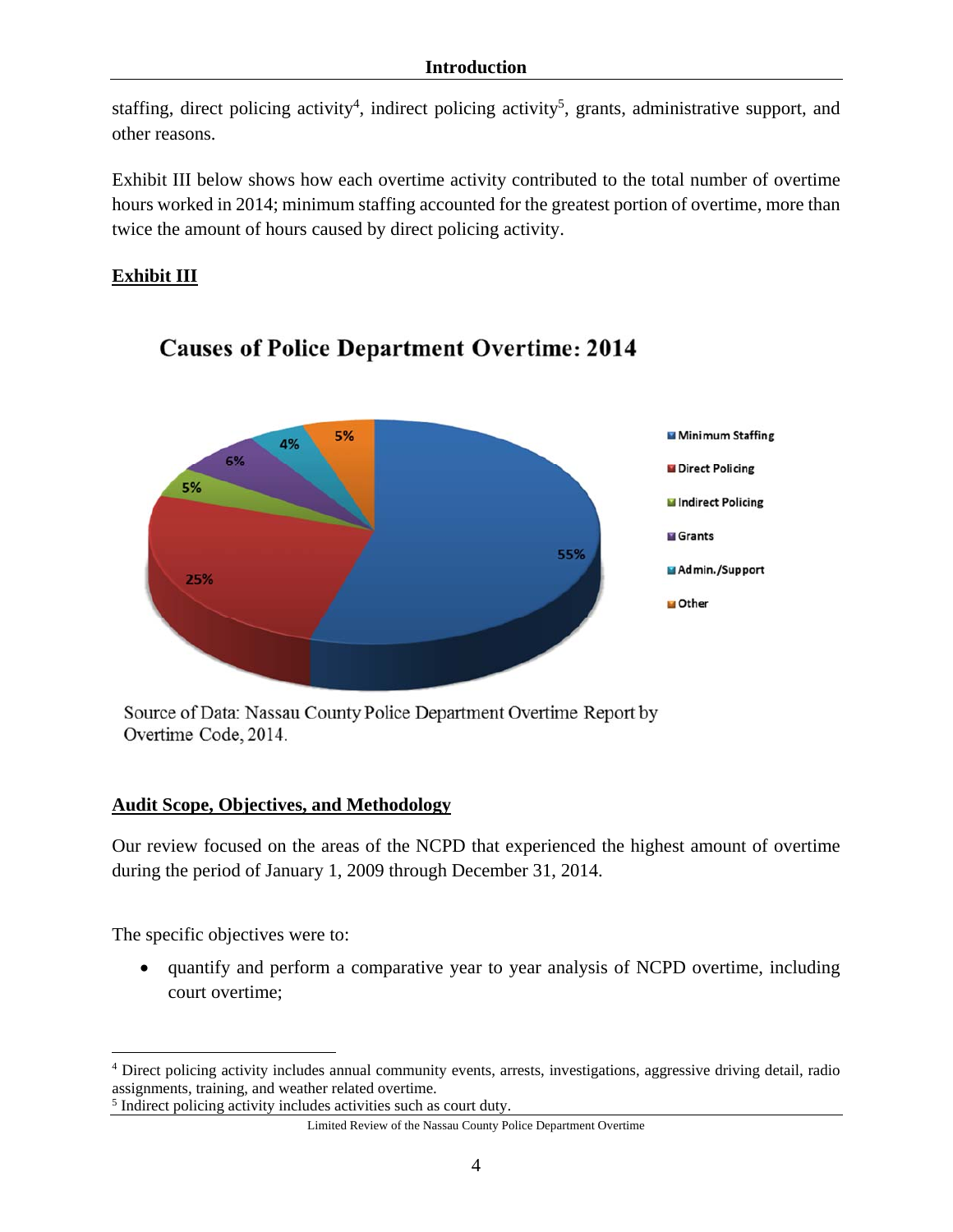- identify the precincts, units, and employees with the largest amount of overtime;
- determine the reasons for the overtime and the validity of those reasons; and
- analyze NCPD initiatives to manage overtime.

We reviewed written policies and procedures and interviewed officials at Police Headquarters and select precincts. We reviewed collective bargaining agreements, memorandums of agreement and arbitration rulings related to the police unions. We analyzed overtime data by employee, employee grade, and responsibility center. Additionally, we reviewed internal controls over the assignment and recording of overtime and performed testing of the records for validity, and proper and complete recording. **However, many of the documents and answers to questions that were requested throughout the audit were not provided by the NCPD by the time field work was completed and the draft report was written**. In the absence of this information, reliance was placed on the County's W-2 records and Overtime Reports from the Police Department's CHIEFS System. Estimation and extrapolation techniques were used, where possible and practical, when the actual information or support for claimed savings and other financial data was not made available for audit.

It should also be noted that when the Police Department was asked to respond to the draft report, they first provided a critique of the findings, which did not include the supporting attachments referenced in the critique. This document is a Police memo dated September 25, 2015, discussed at the Exit Conference. The auditors notified the Police Department by email that the attachments were missing and also requested support for other documents and calculations incorporated by reference in the critique. The auditors also attached to the email another copy of the list of the 19 documents and/or responses to questions that were requested several times during the audit, but still had not been provided.

On October 7, 2015, the Police Department delivered a box of documents to the auditors. The auditors listed and reviewed the documents in this box (See Appendix F) and determined that very little support was provided for the documents, calculations and amounts included in the Police Department's critique of the audit. The auditors also noted that there were documents and/or responses to questions on the aforementioned list that were still not provided. At the Exit Conference on November 4, 2015, the Police Department agreed to provide the supporting documents the auditors needed, as well as the Police Department's assumptions and calculations. The auditors met again with the Police Department on November 10, 2015 and focused their review of this post audit information to those findings where the auditors believed the additional information would provide more accurate data and clarity or might change the audit recommendations.

A revised draft report was sent to the Police Department on February 4, 2016 for their response. At the request of the Police Department, a second exit conference was held on March 15, 2016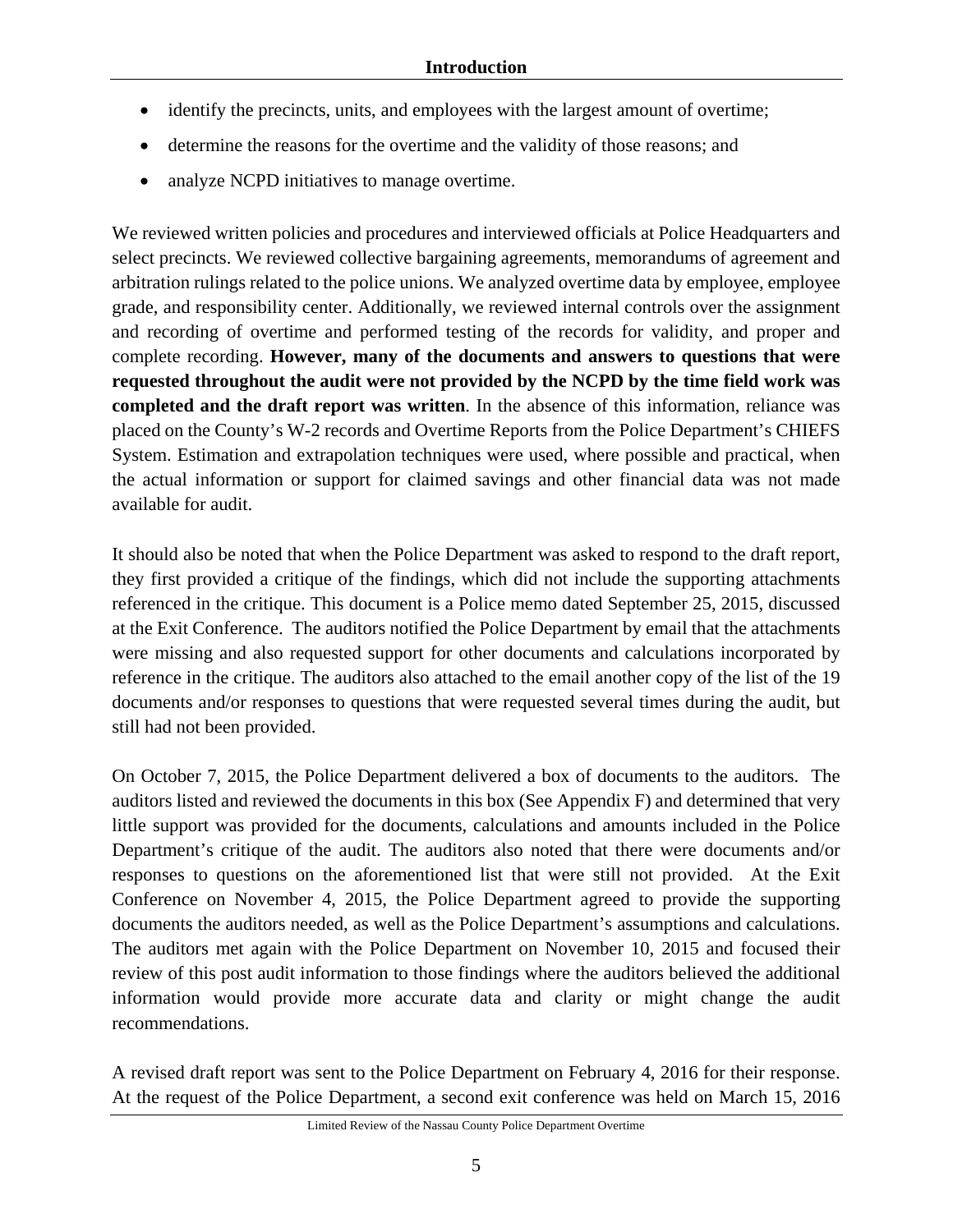#### **Introduction**

which resulted in minor changes to the report. In this meeting, the Police Department agreed to provide the formal written response two weeks after we provided the final draft. The final draft was sent to the Police Department on March 17, 2016, with a response due date of March 31, 2016. The Acting Police Commissioner confirmed in an email to the Comptroller on March 22, 2016 the intention to respond. When no response was received by March 31, 2016, a follow up phone call was placed on April 1, 2016 which was not returned. As per audit protocol, if a formal response is not received within the fifteen (15) days, the report may be issued without a response. On April 8, 2016, 22 days had passed since the third and final draft was sent to the Police Department and we assumed no response would be forthcoming from the Police Department. On April 11, 2016, the report was in the final stages of being released when the Police Department notified the Comptroller that they still intended to respond. A final extension to respond by April 18, 2016 was granted. A timeline of the review process the report went through prior to being released can be found in Appendix G. The response, received from the Police Department on April 18, 2016, can be found in Appendix H.

We believe our review provides a reasonable basis for the findings and recommendations contained herein.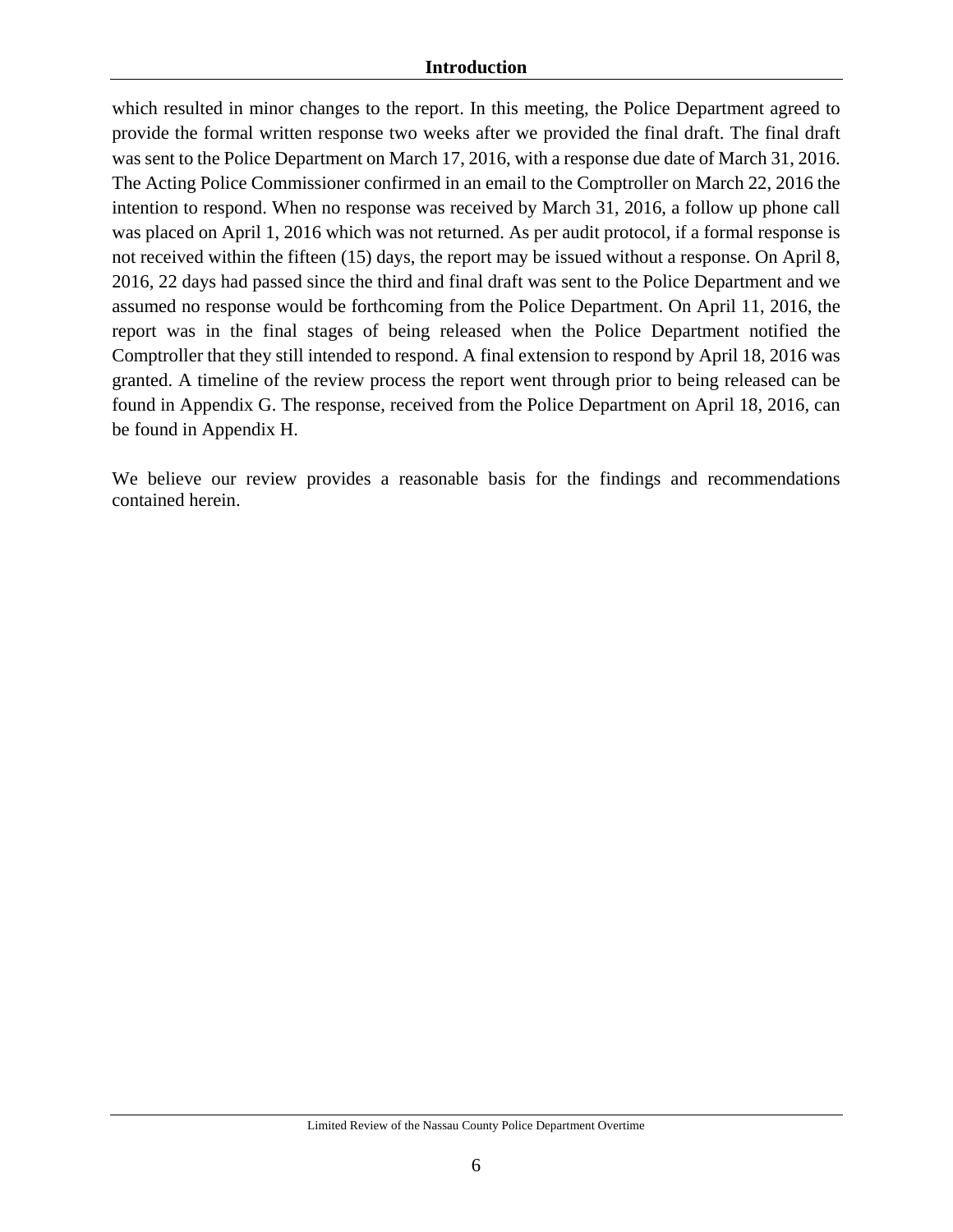# **Review Finding:**

# **(1) Police Overtime Earnings Increased by 93.7% between 2009 and 2014, Exceeded Estimated Savings through Attrition by \$173 Million and Were 44% Over Budget**

Our review found that unreimbursed overtime earnings (overtime incurred by the County net of any reimbursements from State and Federal Agencies for special events and hurricane recovery) included in W-2 wages for the employees of the Nassau County Police Department ("NCPD" or "the Department") totaled \$315.2 million for 2009 -2014 and increased 93.7% from \$35.51 million in 2009 to \$68.78 million in 2014<sup>6</sup> (see Exhibit IV). Overtime hours worked during this same period also increased by 55.67% (see Exhibit V). Exhibit VI shows that for the six years 2009- 2014, actual overtime earnings (after estimated reimbursements) of \$315.2 million surpassed the reduction in salaries and estimated fringe costs due to attrition of \$141.88, by \$173.32 million.

# Overtime Earnings

 $\overline{a}$ 

Exhibit IV shows that the unreimbursed actual overtime earnings were consistently over budget each year and the gap between the budgeted and unreimbursed actual overtime earnings widened over the course of the six years from 2009-2014.

<sup>6</sup> These amounts are net of the overtime earnings reimbursed from federal and state funds as shown in Exhibit I in the reimbursements column. Overtime reimbursements come from grant activities, NCPD assistance with Federal cases (asset forfeiture), and in 2012, a large reimbursement from FEMA for Superstorm Sandy overtime costs.

Limited Review of the Nassau County Police Department Overtime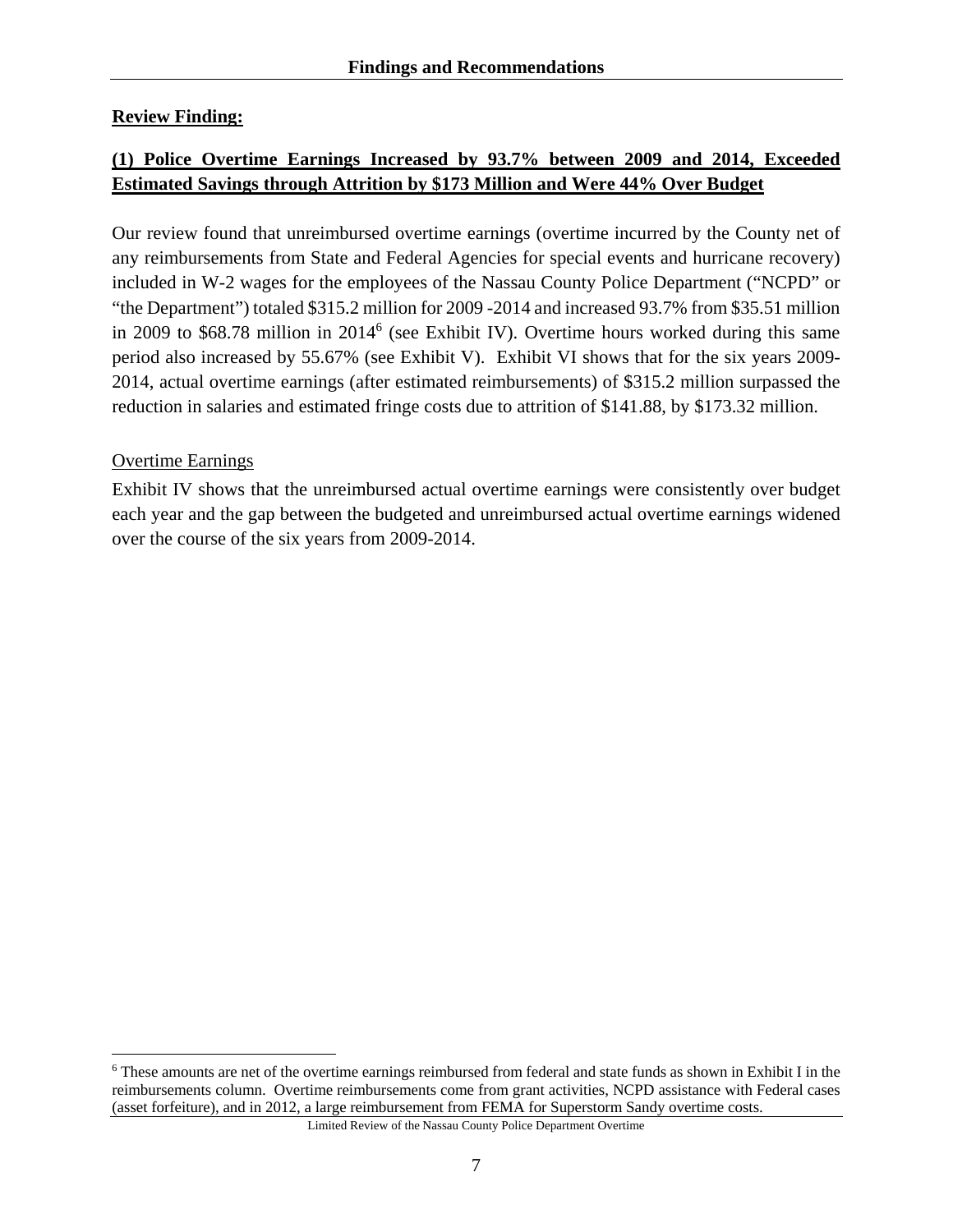# **Exhibit IV**

#### **Police Department Overtime Budget vs. Actual 2009-2014 (In millions)**

|              |               | A                               | B                                           |    |                                               | D  |                                         | E                                            |                                                                       | F     |
|--------------|---------------|---------------------------------|---------------------------------------------|----|-----------------------------------------------|----|-----------------------------------------|----------------------------------------------|-----------------------------------------------------------------------|-------|
| Year         |               | Original<br>Budget <sup>1</sup> | <b>Actual Per</b><br>W-2 Files <sup>2</sup> |    | Less Est.<br>OT \$<br>Reimbursed <sup>3</sup> |    | <b>Adjusted Actual</b><br>$(B)$ - $(C)$ | <b>Adjusted</b><br><b>Actual</b><br>% Change | <b>Adjusted</b><br><b>Actual</b><br><b>Over Budget</b><br>$(D) - (A)$ |       |
| 2014         | \$            | 50.00                           | \$<br>71.32                                 | \$ | 2.54                                          | \$ | 68.78                                   | $-3.30%$                                     | \$                                                                    | 18.78 |
| 2013         | \$            | 44.00                           | \$<br>73.60                                 | \$ | 2.47                                          | \$ | 71.13                                   | 46.69%                                       | \$                                                                    | 27.13 |
| $2012^4$     | \$            | 22.00                           | \$<br>66.86                                 | \$ | 18.37                                         | \$ | 48.49                                   | 0.00%                                        | \$                                                                    | 26.49 |
| 2011         | \$            | 39.00                           | \$<br>51.98                                 | \$ | 3.48                                          | \$ | 48.49                                   | 13.29%                                       | \$                                                                    | 9.49  |
| 2010         | $\mathcal{S}$ | 31.96                           | \$<br>46.07                                 | \$ | 3.28                                          | \$ | 42.80                                   | 20.53%                                       | \$                                                                    | 10.84 |
| 2009         | \$            | 31.96                           | \$<br>37.82                                 | \$ | 2.31                                          | \$ | 35.51                                   |                                              | \$                                                                    | 3.55  |
| <b>TOTAL</b> | \$            | 218.92                          | \$<br>347.65                                | \$ | 32.45                                         | \$ | 315.20                                  |                                              | ¢                                                                     | 96.28 |

<sup>1</sup> Source of Budget Data: Nassau Integrated Financial System. Only the OT dollars funded by the County are included in the budget numbers shown. OT that is expected to be paid from Grant Funds or by FEMA is not included in the budget amounts shown.

 $2^2$ Source of Data: NCPD W-2 Files 2009-2014. These amounts are the total overtime earnings regardless of the funds used to pay the OT earnings.

 $^3$ The estimated reimbursements were taken from NIFS and represent overtime amounts paid from Grant Funds or through FEMA for Sandy related overtime.

4 The reimbursements in 2012 included \$14.9 million from FEMA for Hurricane Sandy expenses.

#### Overtime Hours Worked

We analyzed the overtime hours reported in the Police Department's CHIEFS System, "NCPD Overtime Report by Overtime Code". As shown in Exhibit V below, annual overtime hours worked increased from 559,057 in 2009 to 870,301 in 2014, a 55.67% increase. As shown in Exhibit V below, according to the reasons for overtime entered in CHIEFS, the percentage of total annual overtime hours worked due to minimum staffing requirements increased from 41% in 2009 to 55% in 2014.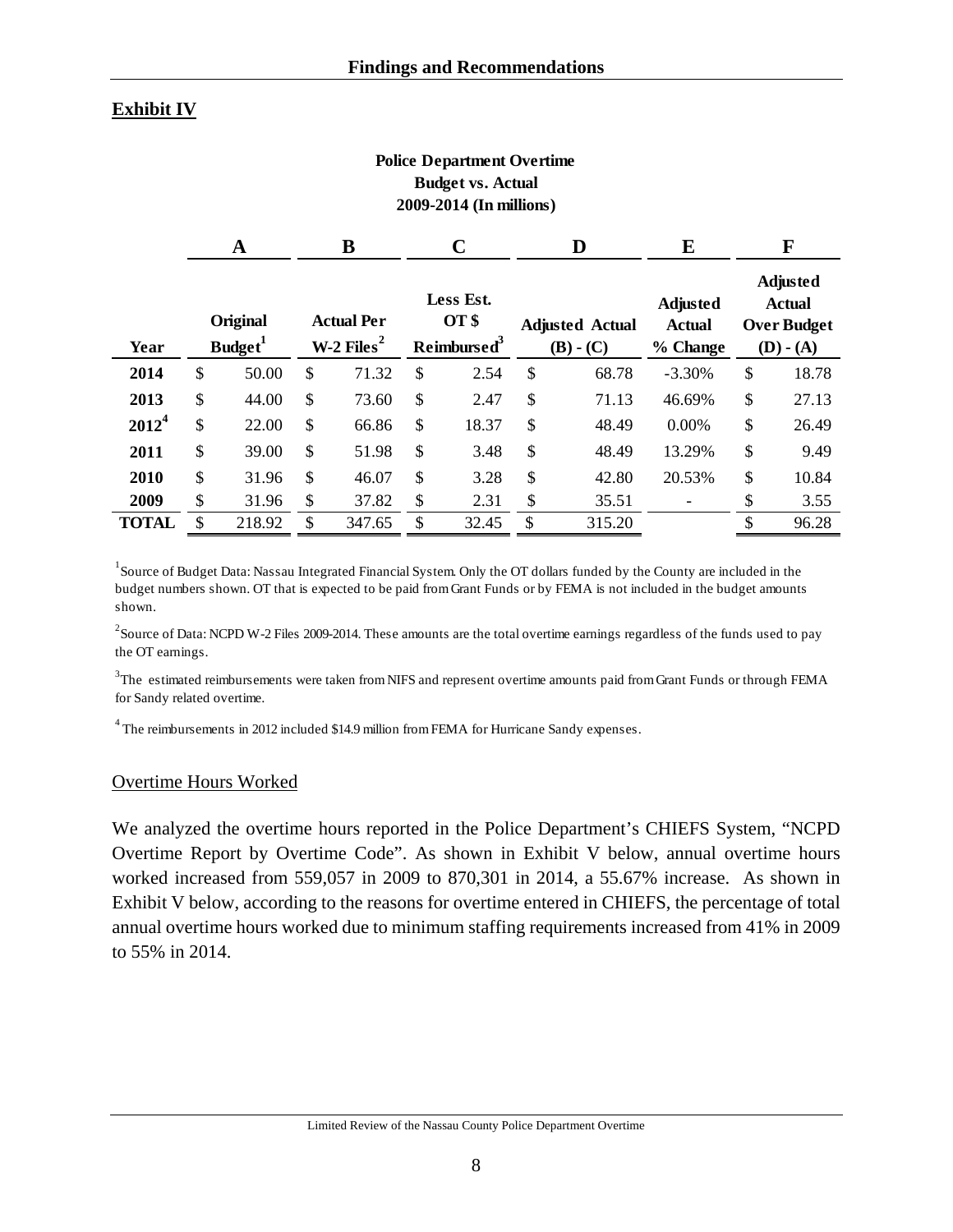# **Exhibit V**

|                          | Recap of Reasons for Police Department Overtime Hours Worked |        |              |        |              |              |              |              |              |        |              |        |
|--------------------------|--------------------------------------------------------------|--------|--------------|--------|--------------|--------------|--------------|--------------|--------------|--------|--------------|--------|
|                          | 2014                                                         |        | 2013         |        |              | 2012         |              | 2011         | 2010         |        | 2009         |        |
|                          | Overtime                                                     |        | Overtime     |        | Overtime     |              | Overtime     |              | Overtime     |        | Overtime     |        |
| <b>Reason for</b>        | <b>Hours</b>                                                 | $%$ of | <b>Hours</b> | $%$ of | <b>Hours</b> | $%$ of       | <b>Hours</b> | $%$ of       | <b>Hours</b> | $%$ of | <b>Hours</b> | $%$ of |
| Overtime                 | Worked                                                       | Total  | Worked       | Total  | Worked       | <b>Total</b> | Worked       | <b>Total</b> | Worked       | Total  | Worked       | Total  |
| Minimum Staffing         | 475.247                                                      | 55%    | 486,472      | 54%    | 364.961      | 42%          | 291.640      | 43%          | 268,770      | 42%    | 227.601      | 41%    |
| Direct Policing          | 221,526                                                      | 25%    | 248,320      | 27%    | 360,048      | 41%          | 212.651      | 32%          | 212,823      | 34%    | 214.932      | 39%    |
| <b>Indirect Policing</b> | 36,692                                                       | 5%     | 41.836       | 5%     | 37.564       | 4%           | 36.945       | 6%           | 46.138       | 7%     | 35,730       | 6%     |
| Grants                   | 55.679                                                       | 6%     | 73,049       | 8%     | 82,607       | 9%           | 86.731       | 13%          | 61.279       | 10%    | 56,702       | 10%    |
| Admin./Support           | 35,840                                                       | 4%     | 46.563       | 5%     | 27.981       | 3%           | 26.311       | 4%           | 40,258       | 6%     | 23.993       | 4%     |
| Other                    | 45.317                                                       | 5%     | 12.850       | 1%     | 12.111       | 1%           | 17.092       | 2%           | 5.240        | 1%     | 99           | 0%     |
| Total                    | 870.301                                                      | 100%   | 909,090      | 100%   | 885,272      | 100%         | 671.370      | 100%         | 634.508      | 100%   | 559,057      | 100%   |

#### **Recap of Reasons for Police Department Overtime Hours Worked**

**Source of Data: Nassau County Police Department Overtime Report by Overtime Code.**

#### **Attrition Analysis**

#### Auditor Methodology

We were informed by the Police Commissioner that it was believed to be more fiscally beneficial to use overtime during the audit period in lieu of hiring. Exhibit VI shows that for the six years 2009-2014, actual overtime earnings (after estimated reimbursements) of \$315.2 million surpassed the reduction in salaries and estimated fringe costs due to attrition of \$141.88, by \$173.32 million. Audit calculations were done as follows:

- The annual reduction in salaries due to attrition for each year was calculated as the annualized salaries of anyone retiring during each calendar year, less the annualized salary of any new hires during that same year.
- The related reduction in fringe costs was estimated by taking actual fringe expenses per the Nassau Integrated Financial System ("NIFS") as a percentage of regular pay during the audit period, and multiplying the result (69.18%) by the salary reduction through attrition.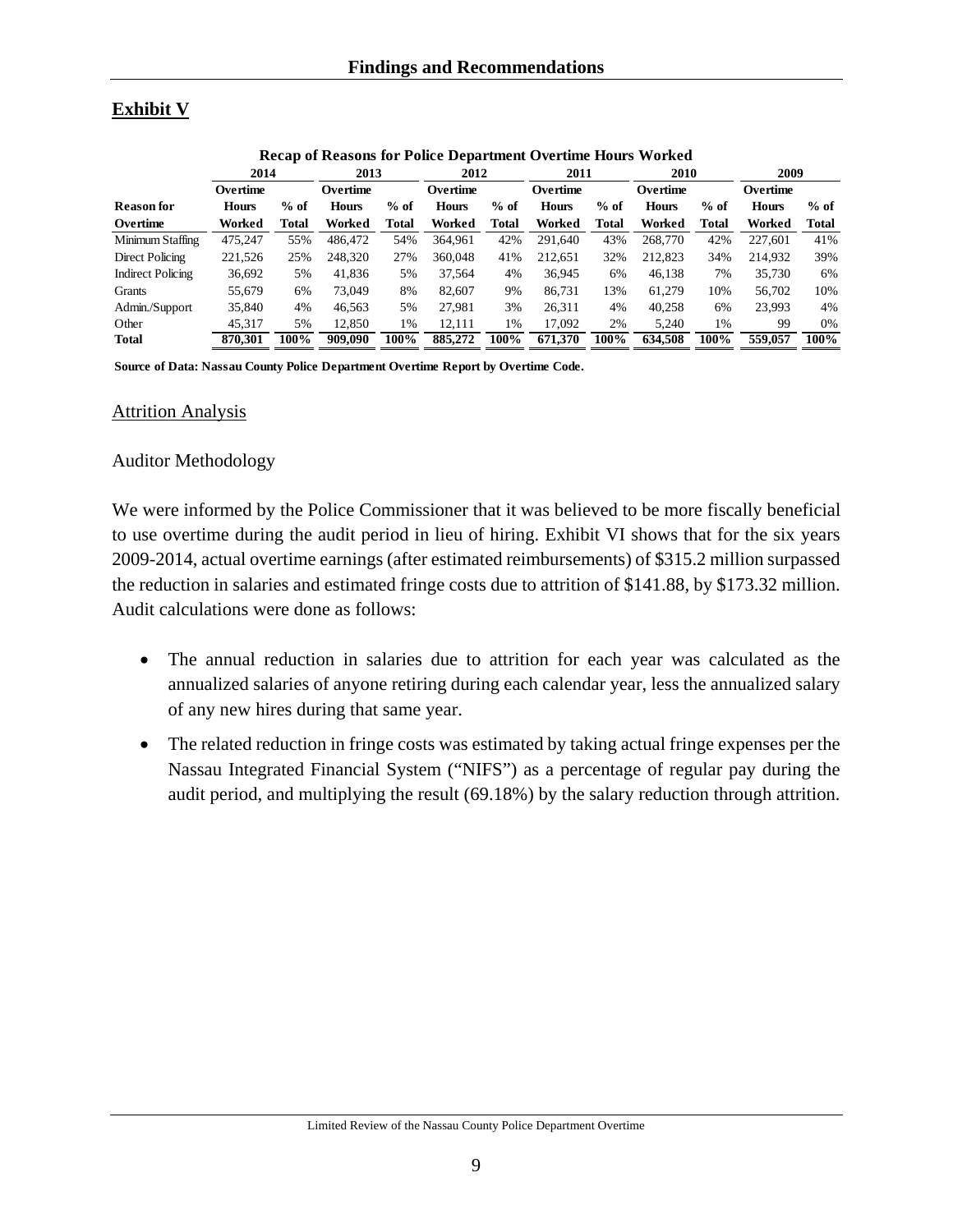# **Exhibit VI**

| Year         | Overtime<br>(net of Estimated<br>Reimbursements <sup>1</sup> | <b>Salary</b><br><b>Reduction</b><br><b>Through</b><br><b>Attrition</b><br>Estimate <sup>2</sup> | Fringe<br><b>Attrition</b><br>Estimate <sup>3</sup> | <b>Total</b><br><b>Annual</b><br><b>Attrition</b><br>Estimate <sup>4</sup> | Overtime<br>Costs in<br><b>Excess of</b><br><b>Attrition</b><br><b>Savings</b> | <b>NCPD</b><br>Method<br><b>Attrition</b><br>Compounded <sup>5</sup> |
|--------------|--------------------------------------------------------------|--------------------------------------------------------------------------------------------------|-----------------------------------------------------|----------------------------------------------------------------------------|--------------------------------------------------------------------------------|----------------------------------------------------------------------|
| 2014         | \$<br>68.78                                                  | \$<br>(13.05)                                                                                    | \$<br>(9.03)                                        | \$<br>(22.08)                                                              | \$<br>46.70                                                                    | \$<br>(141.88)                                                       |
| 2013         | \$<br>71.13                                                  | \$<br>(9.88)                                                                                     | \$<br>(6.84)                                        | \$<br>(16.72)                                                              | \$<br>54.41                                                                    | \$<br>(119.80)                                                       |
| 2012         | \$<br>48.49                                                  | \$<br>(18.78)                                                                                    | \$<br>(12.99)                                       | \$<br>(31.77)                                                              | \$<br>16.72                                                                    | \$<br>(103.08)                                                       |
| 2011         | \$<br>48.49                                                  | \$<br>(5.96)                                                                                     | \$<br>(4.12)                                        | \$<br>(10.08)                                                              | \$<br>38.41                                                                    | \$<br>(71.31)                                                        |
| 2010         | \$<br>42.80                                                  | \$<br>(20.32)                                                                                    | \$<br>(14.06)                                       | \$<br>(34.38)                                                              | \$<br>8.42                                                                     | \$<br>(61.23)                                                        |
| 2009         | \$<br>35.51                                                  | \$<br>(15.87)                                                                                    | (10.98)                                             | (26.85)                                                                    | \$<br>8.66                                                                     | \$<br>(26.85)                                                        |
| <b>Total</b> | \$<br>315.20                                                 | \$<br>(83.86)                                                                                    | \$<br>(58.02)                                       | \$<br>(141.88)                                                             | \$<br>173.32                                                                   | \$<br>(524.15)                                                       |

#### **Police Department Annual Overtime Costs Compared to Salary Savings Through Attrition 2009 - 2014**

**<sup>1</sup>** Source of Data: NCPD W-2 Files 2009-2014. Overtime is less Estimated Reimbursements from Exhibit I.

<sup>2</sup> Source of Data: NCPD W-2 Files 2009-2014. Salary Reduction includes annualized salary of retiring employees less annualized salary of new hires.

<sup>3</sup> Fringe Attrition Estimate is calculated as the total fringe expenses per NIFS, divided by total Regular Pay reported on the W-2 files. Percentage calculates to 69.18%.

<sup>4</sup> The total annual amount of savings achieved from salary reductions through attrition is for the one year only because the next year's budget is adjusted to reflect the reduced costs.

<sup>5</sup> Attrition compounded has no relation to the budget. It represents the cumulative effect of net salary reductions through attrition from year to year, assuming employees who retired or resigned were not replaced.

### NCPD Methodology

The last column of Exhibit VI above shows that the NCPD's method of compounding the attrition savings each year results in a total reduction in salaries and estimated fringe costs for the six years of \$524.15 million, which exceeds the auditor calculation of \$141.88 by \$382.27 million. We were advised by the Police Commissioner that the rationale for compounding the attrition savings each year is that the employees who resigned or retired each year were not replaced; therefore, the savings from not having to pay their salaries accumulate from one year to the next until they are replaced. For example, when looking at Exhibit VI for 2009, the first year savings from attrition computed by the auditors totals \$26.85 million. Compounding means that the \$26.85 million is also a savings in future years until the employee is replaced. Thus, for 2010, the \$26.85 is added to the annual savings for 2010 of \$34.38 million and the compounded savings from attrition for 2010 becomes \$61.23 million.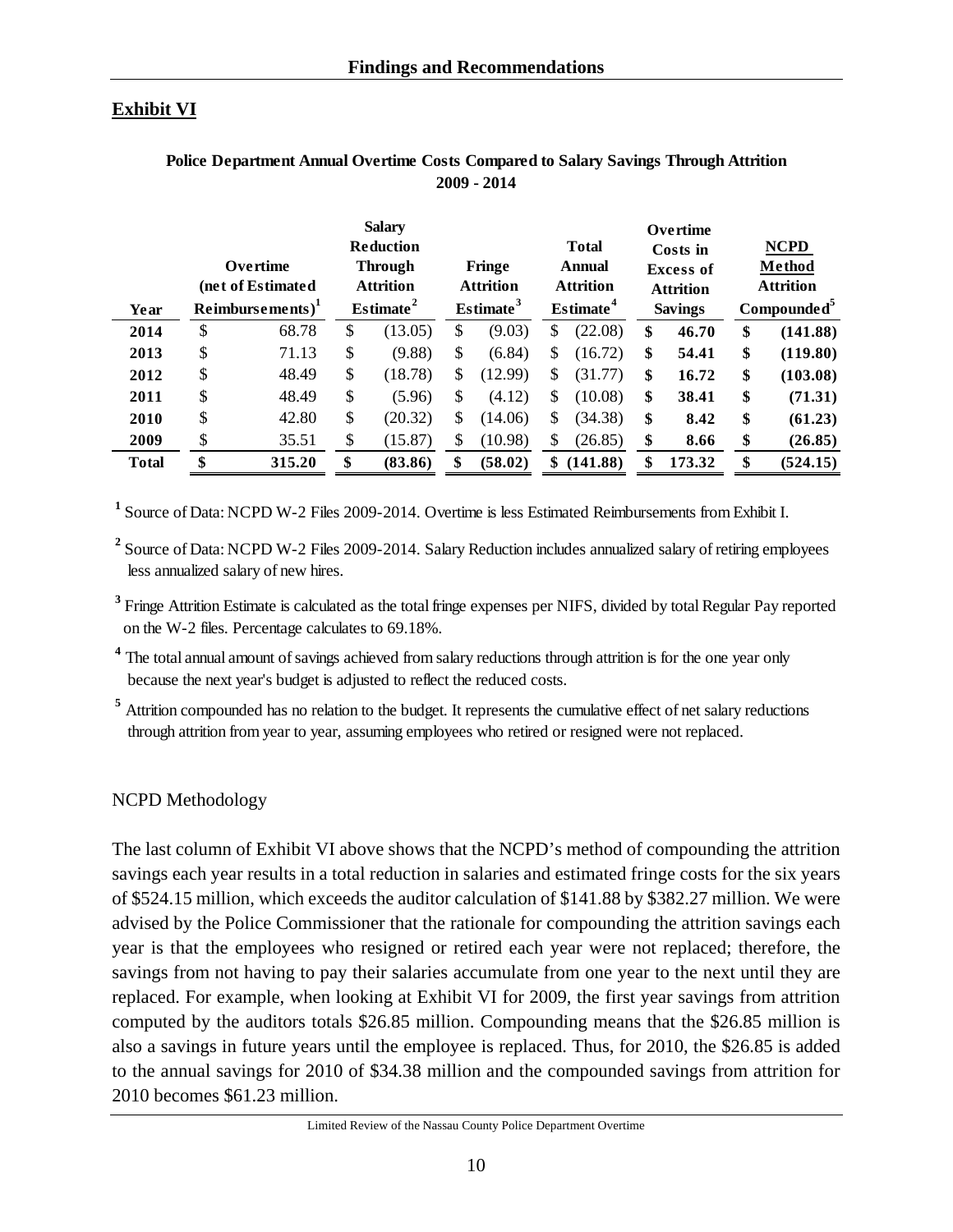However, the auditors noted that the NCPD's compounding methodology does not take into consideration the change in the budget each year which reflects the reduction in headcount. Further, as shown in Exhibit VII, total actual Police Department Salaries and Fringe Benefit expenses in NIFS increased by \$121.5 million from 2009-2014 (\$574.36 million in 2009 to \$695.86 in 2014) and for a portion of this time period, from March 2011 – March 2014, wages were frozen. Therefore, while the total compounded attrition savings claimed by the Police Department of \$524.15 million can be rationalized on a conceptual basis, these attrition savings were not apparent when looking at the actual trend of the Police Department's salary and fringe benefit expenses in the County's financial system from 2009-2014.

#### **Exhibit VII**

|      | (in millions)   |                 |          |  |  |  |  |
|------|-----------------|-----------------|----------|--|--|--|--|
|      | <b>Salaries</b> | <b>Fringe</b>   |          |  |  |  |  |
| Year | & Wages         | <b>Benefits</b> | Total    |  |  |  |  |
| 2014 | \$458.59        | \$237.27        | \$695.86 |  |  |  |  |
| 2013 | \$435.41        | \$228.97        | \$664.38 |  |  |  |  |
| 2012 | \$444.55        | \$213.90        | \$658.45 |  |  |  |  |
| 2011 | \$433.24        | \$205.46        | \$638.70 |  |  |  |  |
| 2010 | \$421.34        | \$185.85        | \$607.19 |  |  |  |  |
| 2009 | \$386.42        | \$187.94        | \$574.36 |  |  |  |  |

# **Police Department Annual Expenses 2009-2014**

# **1 Source of Data: Nassau Integrated Financial System**

#### **Review Recommendation(s):**

We recommend that the NCPD take steps to:

- a) control overtime costs within the annual budget; and
- b) adequately document all assumptions and calculations to support NCPD estimated dollar savings for each cost savings initiative. The documentation should be retained for reference and audit trail purposes.

Limited Review of the Nassau County Police Department Overtime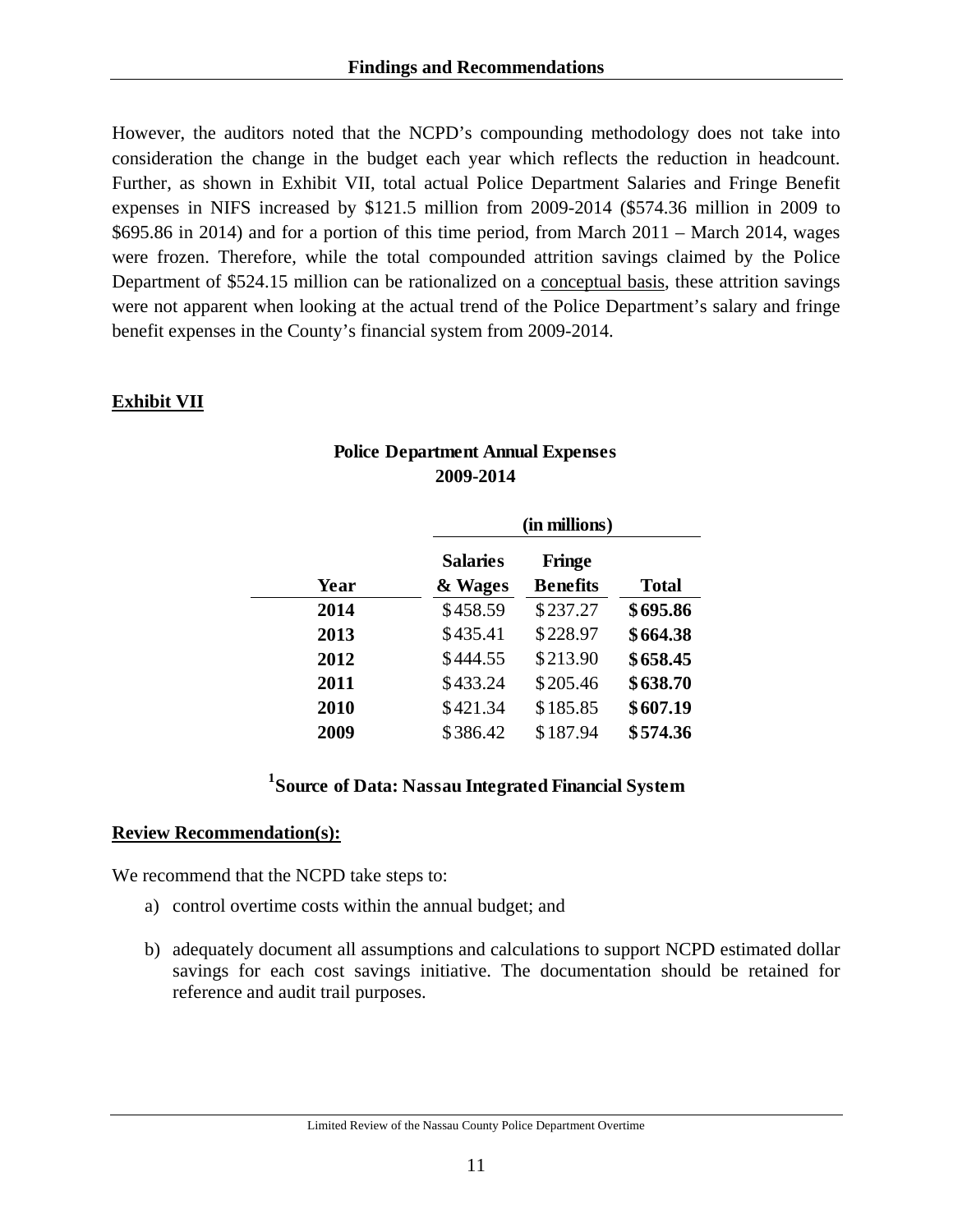### **Review Finding:**

# **(2) The NCPD's Claimed Future Savings from Delayed Officer Hiring Could Not Be Substantiated – Estimated Savings Are 78% Less Than Projected**

The NCPD experienced a reduction of 325 sworn officers from 2009-2014. According to the Police Commissioner, the decline was, in part, the result of the County's decision to refrain from hiring new officers because of ongoing labor negotiations that, once finalized, would permit the hiring of new officers under terms more favorable to the County. The Police Commissioner stated that for every 100 officers hired under the new PBA contract, (after the three year wage freeze from March 31, 2011 – March 31, 2014) the County will save approximately \$30 million over the first eight years and ongoing savings of tens of millions of dollars over the career of the officers. The terms of the new CBA included lower starting salaries, and employee contributions toward the cost of health insurance. No cost savings analysis was provided to the auditors to substantiate this statement, or the current or future cost effectiveness of staffing through overtime while waiting for the completion of labor negotiations.

As shown in Exhibit VIII, the number of sworn officers declined from 2,567 at the end of 2009, to 2,188 at the end of 2013. In 2014, upon signing a new CBA, hiring resumed and the number of sworn officers increased by 54 to a total of 2,242 at the end of fiscal 2014.

# **Exhibit VIII**

# **NCPD Sworn Officers**

|                     | 2014  | 2013  | 2012              | 2011 | <b>2010</b> | 2009  |
|---------------------|-------|-------|-------------------|------|-------------|-------|
| Budget <sup>1</sup> | 2.270 | 2,260 | 2,395 2,433 2,550 |      |             | 2,750 |
| Actual $^2$         | 2.242 | 2,188 | 2,238 2,375 2,423 |      |             | 2,567 |

### **Decline in Sworn Officers Over 6 Year Period 325**

<sup>1</sup> Source of Data: OMB Adopted Budgets.

<sup>2</sup> Source of Data: NCPD W-2 file 2009-2014. Final count for the fiscal year; includes all active officers based on termination dates found in W-2 files.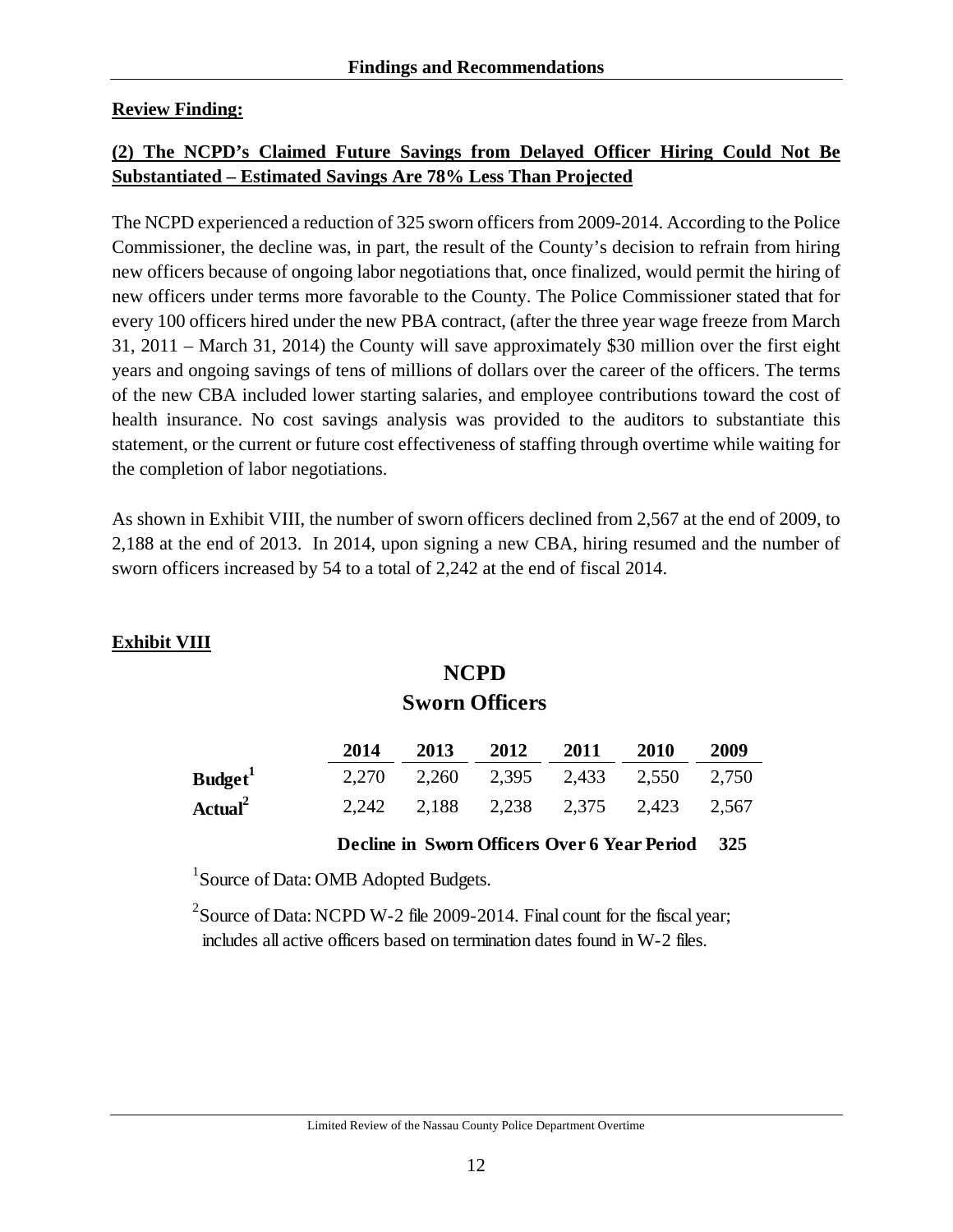#### Auditor Analysis of Estimated Future Cost Savings

# *Estimated Base Pay Savings*

In order to analyze the effect of the new CBA terms on costs and estimated future cost savings, the Auditors estimated the change in regular pay and benefits. Exhibit IX below shows the salary steps for a newly hired police officer in both the old and new CBAs between Nassau County and the PBA. Since top pay is the same in both PBA agreements, and both are reached in nine annual "steps", the only savings in regular pay would be realized in the first eight years of an officer's career. The savings in regular pay over the course of these eight years is \$79,695 per officer, hired under the new PBA agreement instead of the old agreement.

# **Exhibit IX**

|                       | <b>CBA</b>      | <b>CBA</b>       |
|-----------------------|-----------------|------------------|
| <b>Salary</b>         | <b>Prior</b> to | <b>Effective</b> |
| Step#                 | 04/01/14        | 04/01/14         |
| 1                     | \$<br>34,000    | \$<br>35,000     |
| $\overline{2}$        | 45,000          | 41,000           |
| 3                     | 69,861          | 50,000           |
| 4                     | 75,547          | 60,000           |
| 5                     | 81,233          | 70,000           |
| 6                     | 87,810          | 76,000           |
| 7                     | 91,851          | 80,000           |
| 8                     | 94,393          | 88,000           |
| 9                     | 111,075         | 111,075          |
| <b>Totals</b>         | \$<br>690,770   | \$<br>611,075    |
| <b>Net Difference</b> |                 | \$<br>79,695     |

# **NCPD - Change in PBA Base Pay**

**Source of Data:** PBA Collective Bargaining Agreement ("CBA"), Amendment 102-14, Salary Appendices A & B.

It should be noted that the salaries prior to April 1, 2014 in Exhibit IX above do not take into account what the NCPD refer to as the "poison pill". The poison pill is not specifically discussed or addressed in the CBAs; however, in every NCPD contract/arbitration award, (up until the most recent contract amendment dated April 1, 2014) the salary charts that determined the pay of sworn officers had an additional column for salaries that would automatically become effective if a contract was allowed to expire before a new CBA was fully executed. The salary amounts in this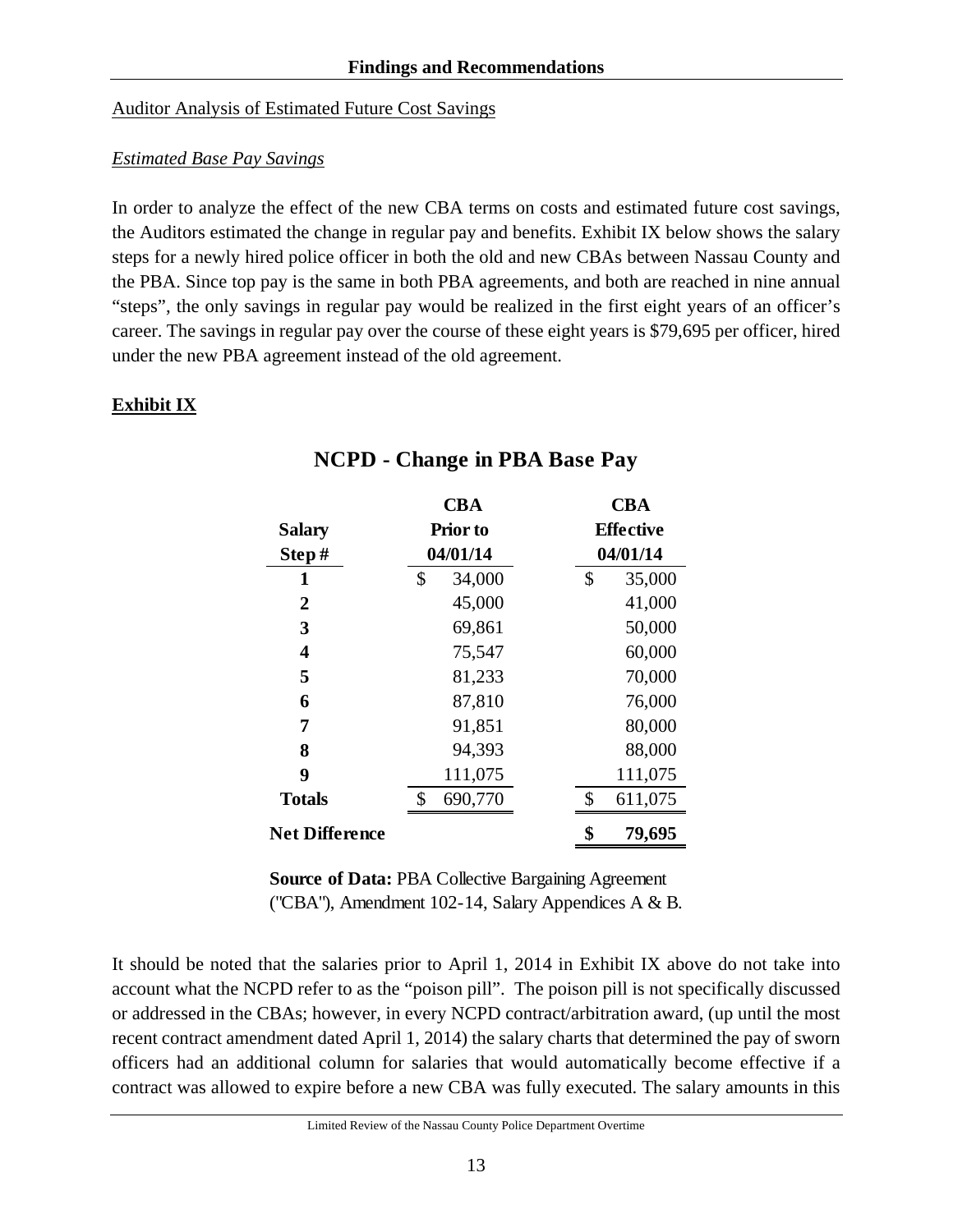additional column were referred to as the "poison pill" because they were largely inflated compared to the salaries specified for the contract period. Accordingly, if a contract was allowed to expire before a new CBA was fully executed, all officers' salaries would revert to the poison pill salary schedule which would greatly increase wages and labor costs. The NCPD believes that the net savings of \$79,695 is underestimated because it does not include the potential costs that were avoided, since the NCPD did not have to revert to the poison pill salary schedule. The auditors did not agree with this because the NCPD contract was still in effect at the time the March 2014 amendment lifting the wage freeze was fully executed, and it was not set to expire until December 31, 2015, over a year later. Thus, the requirement to revert to the poison pill salary chart was neither probable nor likely in March 2014 nor was it even close to the December 31, 2015 deadline. Further, a dollarized budget accrual was not deemed necessary to cover the potentiality either. This further supports the auditors' conclusion that the PD avoiding the "poison pill" does not represent a true cost savings to the County.

### Estimated Health Insurance Savings

Exhibit X shows projected health insurance premiums for 20 years (the time a police officer takes to vest in the pension system). Using an average increase in health insurance premiums of 4.8% annually<sup>7</sup>, the total 20 year health insurance cost estimate for a single officer is \$339,322, and for a married officer is estimated at \$761,652. Under the new CBA terms that the County postponed hiring for, new police officers are responsible for 15% of the cost of health insurance which computes to savings of approximately \$50,898 for a single officer and \$114,248 for a married officer over the 20 year period. According to the terms of the new CBA, officers are only responsible for a portion of health insurance, not optical or dental coverage. Further, the analysis does not include health costs after the 20 year vesting period.

### **Exhibit X**

 $\overline{a}$ 

# **20 Year Health Cost Savings**

| Benefit <sup>1</sup>            |  | <b>Single</b> | <b>Married</b> |           |  |
|---------------------------------|--|---------------|----------------|-----------|--|
| <b>Health Premium</b>           |  | \$ 339,322    |                | \$761,652 |  |
| County Obligation (85%)         |  | 288,424       |                | \$647,404 |  |
| <b>Officer Obligation (15%)</b> |  | 50,898        | S              | 114,248   |  |

<sup>1</sup>Benefit cost increases are based on most recent 5 year average annual premium increases.

<sup>7</sup> 4.8% annual increase in health insurance premiums is based on the actual increases in health insurance premiums over the past 5 years (2010-2014).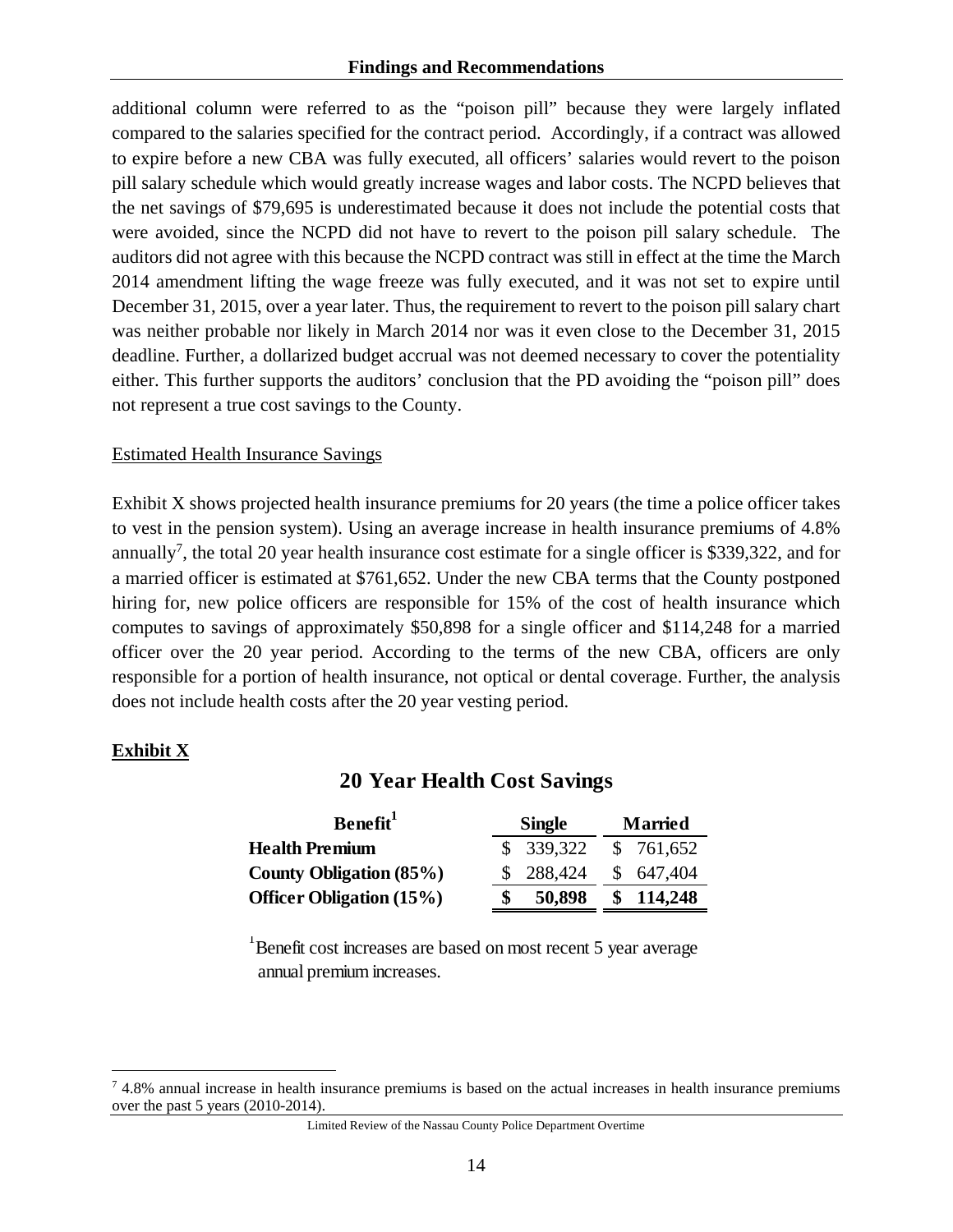Overall Analysis of Overtime Cost Versus Savings Realized from Hiring Under the New CBA

Exhibit XI shows the estimated potential future savings to the County to replace the 325 sworn officers lost over the six year period 2009-2014, using the reduced base pay scale in the new CBA. The future savings consist of regular base pay savings (from Exhibit IX), the related health benefit savings (from Exhibit X), and any additional labor related savings (discussed in Exhibit XI). After 20 years, the County would have saved only \$67.6 million, far less than the \$315.20 million overtime incurred from 2009-2014.

# **Exhibit XI**

# **NCPD Estimated 20 Year Savings Due to Reduced Base Pay Scale**

|                                          | <b>20 Year Savings Estimates</b> |                      |                |            |  |  |  |  |
|------------------------------------------|----------------------------------|----------------------|----------------|------------|--|--|--|--|
| <b>Cost Components</b>                   |                                  | <b>Single</b>        | <b>Married</b> |            |  |  |  |  |
| Regular Pay Savings <sup>1</sup>         | \$                               | 79,695               | \$             | 79,695     |  |  |  |  |
| Health Benefit Savings <sup>2</sup>      | \$                               | 50,898               | \$             | 114,248    |  |  |  |  |
| Other - Rollup Savings <sup>3</sup>      | $\boldsymbol{\mathsf{S}}$        | 31,878               | \$             | 31,878     |  |  |  |  |
| <b>Subtotal</b>                          | \$                               | 162,471              | \$             | 225,821    |  |  |  |  |
| <b>Reduction in Officers<sup>4</sup></b> |                                  | 91                   |                | 234        |  |  |  |  |
| <b>20 Year Savings</b>                   |                                  | \$14,784,861         | \$             | 52,842,114 |  |  |  |  |
|                                          |                                  | <b>Total Savings</b> | \$             | 67,626,975 |  |  |  |  |

1 Regular Pay Savings Projection for 20 Years is from Exhibit IX.

<sup>2</sup> Health Benefit Cost Projection for 20 Years is from Exhibit X.

<sup>3</sup> Rollup Cost Project for 20 Years - 40% of regular pay. NCPD arrived at the 40% to account for additional labor related costs including Employer FICA; shift differential, standby and longevity pay, employer pension costs, but excludes health benefits.

 $4$  According to the County's Payroll Department, the average distribution of health insurance coverage is approximately 72% Married, 28% Single.

According to these projections, the average savings per 100 officers calculates to approximately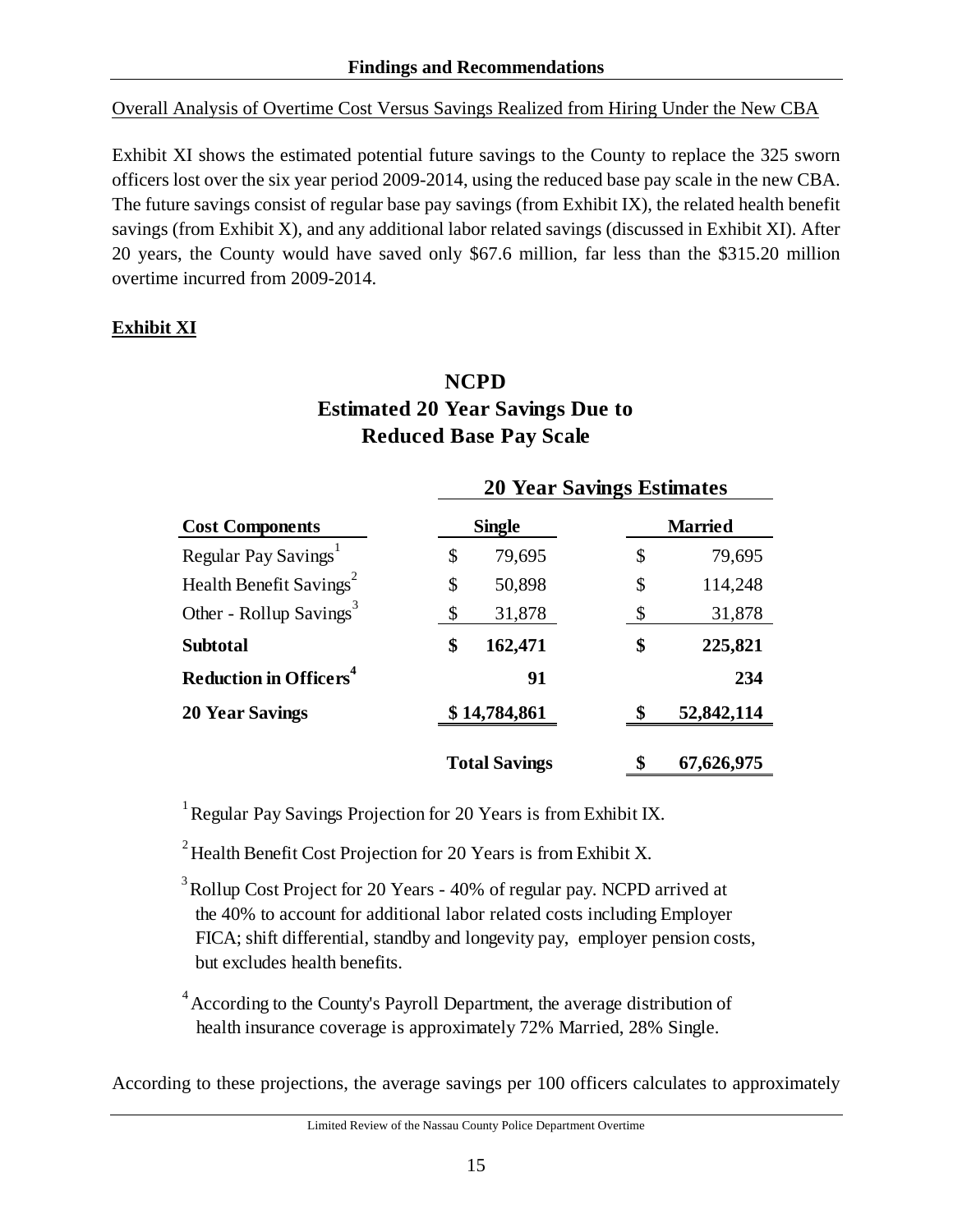\$21 million in the first 20 years of employment, 30% less than the \$30 million claimed in the first eight years by the NCPD. These are basic projections. A full analysis of the cost savings and the appropriate number of sworn officers to fill staffing and scheduling needs would require high levels of actuarial expertise.

# **Review Recommendation(s):**

We recommend that going forward the NCPD:

- a) justify claimed future savings based on delayed hiring; and
- b) justify claimed future savings resulting from the amended Collective Bargaining Agreement.

# **Review Finding:**

# **(3) No Evidence that Overtime Reduction Initiatives Resulted in Quantifiable Savings**

According to the Police Commissioner, the NCPD began undertaking various initiatives in 2013 to manage and reduce overtime costs. We requested clarification of these initiatives (and results) from the Police Commissioner, specifically whether each initiative has produced quantifiable savings, and if so, to provide the savings amounts. After numerous follow-up attempts by the Auditors, no response to these requests was ever received prior to the end of fieldwork.

Included among these initiatives are the following:

- Seventy officers were deployed to patrol (these officers came from the Precinct Special Units that were eliminated and are now assigned to fill minimum staffing positions);
- Expedited the graduation of the (December 2014) academy class with 140 recruits hired. (The class prior to this one (May 2014) was approximately 8.5 months. The December 2014 class was shortened to six months, done by streamlining the class, and having recruits come in on Saturdays, according to the Police Commissioner);
- Two more classes have been scheduled in 2014 with 175 more recruits;
- Limiting federal task force overtime to what is reimbursed by federal agencies;
- The Chief of Patrol is aggressively managing arrest and detail overtime;
- All administrative overtime must be approved by the Division Chief, Chief of Department, or the Police Commissioner;
- Arrests will be processed in the precinct of arrest;
- Some Precinct Special Units will be reassigned to patrol;
- Narcotics Vice Bureau will process arrests at precincts and not transport persons arrested to the Bureau's location in Bethpage; and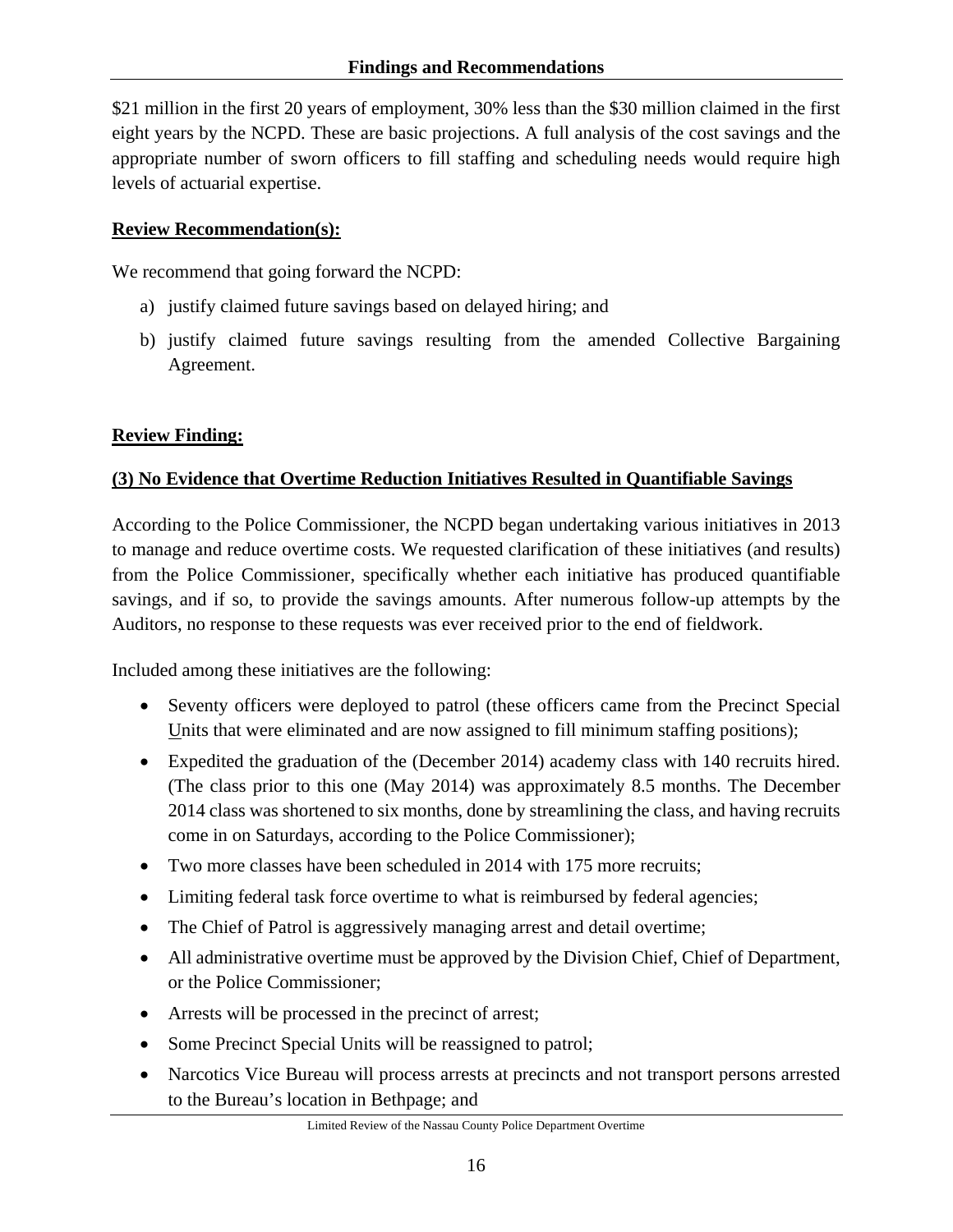NCPD Administration met with the Nassau County Administrative Judge and District Attorney's office in order to mitigate court overtime. As result of the meeting, the Commanding Officer of Court Liaison is regularly meeting with the administrative judge and District Attorney's Bureau Chiefs to mitigate court overtime, attempting to minimize instances of overtime pay when officers do not testify.

The PD did not provide enough documentation to perform an assessment of the effectiveness of the above initiatives.

# **Review Recommendation(s):**

We recommend that the NCPD:

- a) quantify the savings actually achieved by each initiative to evaluate their true effectiveness; and
- b) develop and execute more effective initiatives to streamline the efficiency of police activities.

# **Review Finding:**

# **(4) The Need to Utilize Overtime to Meet Minimum Staffing Requirements Was Not Verifiable**

As shown in Exhibit III, minimum staffing accounted for more than 55% of overtime in 2014. We requested a consolidated summary of the written minimum staffing requirements that vary by precinct and command, but it was never provided to the auditors. Therefore, the need for overtime to meet minimum staffing requirements could not verified. The consolidated summary of minimum staffing requirements is necessary to test the need for officers to be added to the daily roll call to work overtime in order to meet these requirements.

Minimum staffing requirements were originally negotiated between the NCPD and the PBA in March, 1995, and have changed over the years with subsequent negotiations. When the auditors requested these requirements, they were told by the NCPD to peruse through volumes of multiple Collective Bargaining Agreements ("CBAs"), Memoranda of Agreements ("MOAs"), and arbitrations conducted over the course of many years. According to the Police Commissioner, the Police legal team has a clear understanding of the minimum staffing requirements and he agreed to put together written procedures for use by the Field Auditor Section of the Comptroller's Office. Numerous follow-up attempts were made to obtain these procedures, but they were not provided to the auditors prior to the end of fieldwork. Visits by the auditors to two of the five precincts (the 2<sup>nd</sup> and 4<sup>th</sup> Precincts) revealed that the precinct commanders also did not have a collective set or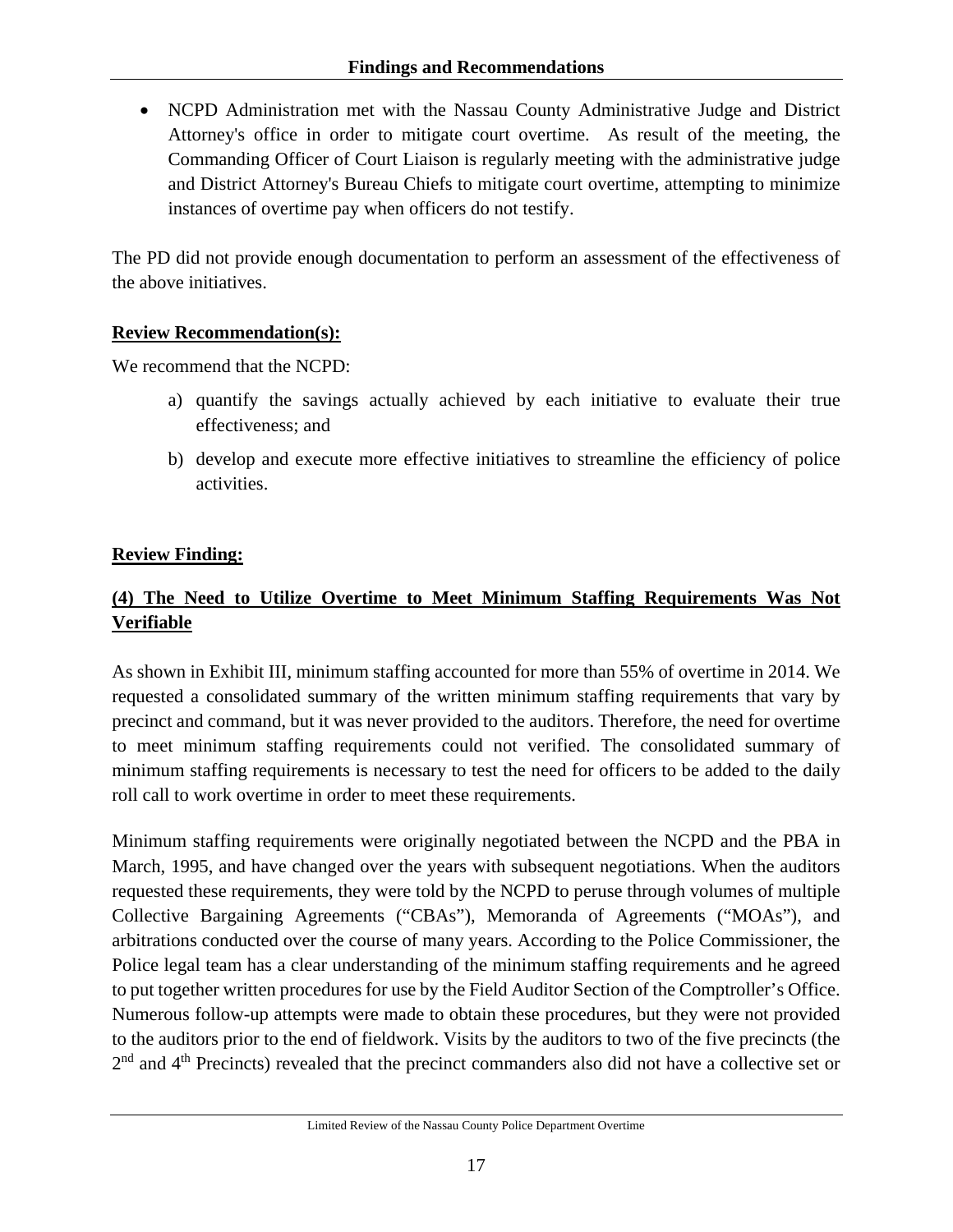written summary of all the requirements regarding minimum staffing. However, the two precinct commanders were able to verbally explain minimum staffing to the auditors as follows:

- Officers work what are referred to as "tours". These tours are 12 hours long (sometimes 10) and usually occur from 0700-1900 (7 a.m.-7 p.m.), known as the day tour, or 1900- 0700 (7 p.m.-7 a.m.), known as the night tour.
- Officers that work in specialized sections may work different schedules.
- For each tour, every precinct has a certain number of police cars that must be out on patrol. Cars are preset as either one or two officer cars.
- Each precinct must have a certain number of officers at the actual precinct building during each tour.
- Officers are broken down into squads at each precinct. So for a given tour, a certain number of squads are scheduled to work, and must meet the minimum number required to man cars out on patrol and in the precinct building.
- If the number of officers scheduled to work does not meet this minimum number, then officers must be called in for overtime following the protocol detailed in the Review Finding (7) below.
- Precincts are allowed to reduce the number of patrol cars on each tour by what are called "10-68 cars"<sup>8</sup> on a limited basis over the course of a year. This effectively lowers the minimum number of officers required to be out on patrol by the one officer that would have been driving that patrol car.
- Precincts use Chart Orange<sup>9</sup> to schedule tours. This chart specifies which squads are scheduled to work on which tour. Chart Orange can be found in Appendix B to this report. Once it is determined through Chart Orange which squads are assigned to work a tour, and the use of paid leave time is factored in, Commanding Officers will call in (on overtime) the number of officers necessary to meet the minimum staffing requirements for each command.
- Minimum staffing requirements at these two precincts were explained to the auditors verbally as follows:

 $\overline{a}$ 

<sup>&</sup>lt;sup>8</sup> 10-68 cars are flexible scheduling patrols cars. For instance, every precinct is able to reduce their minimum cars on patrol by one car for every tour. This is referred to as a non-chargeable 10-68. In addition, every precinct is allowed to reduce their minimum cars on patrol by one additional car for each tour. The second reduction is referred to as chargeable because the precincts are only allowed to perform this 417 times throughout the fiscal year.

Chart Orange is the main scheduling chart used for precincts, whereas specialized sections, such as the Records Section, use as many as 13 different scheduling charts for the different tours that officers work.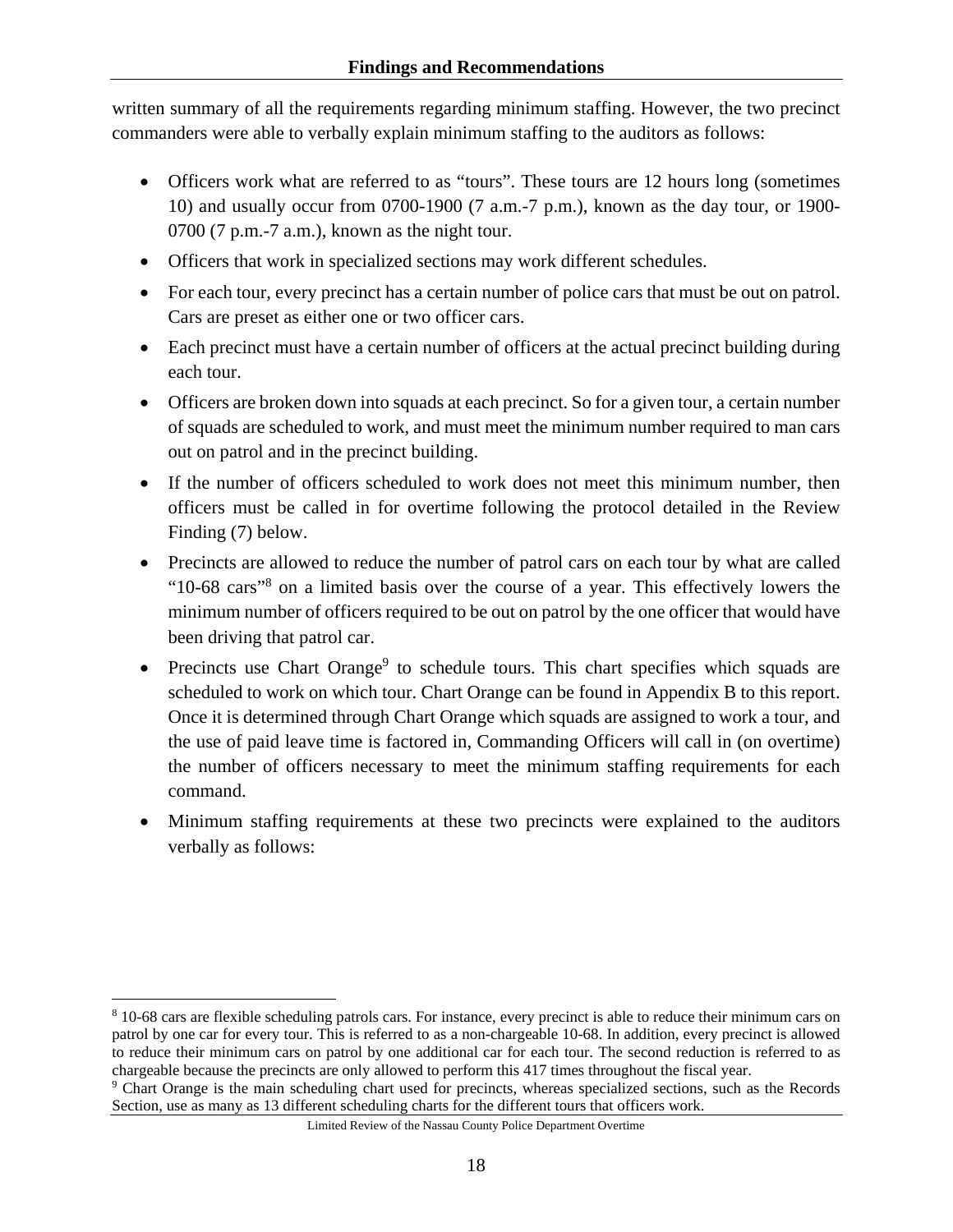$2<sup>nd</sup>$  Precinct<sup>10</sup>: The North subdivision is required to have 24 officers for the day tour and 25 officers for the night tour. The South subdivision is required to have 19 officers for the day tour and 20 officers for the night tour.

 $4<sup>th</sup>$  Precinct<sup>11</sup>: 4 South is required to have 28 officers during both the day and night tours, including 25 officers in 24 patrol cars and 3 officers at the precinct. 4 North is required to have 26 officers during the day tour, and 28 officers during the night tour.

These two precincts are required to meet these requirements in spite of the fact that the number of sworn officers in 4 South declined from 146 in 2011 to 126 in 2014, and the number of sworn officers in 4 North declined from 176 in 2011 to 136 in 2014.

We noted that these shifts are, for the most part, balanced throughout each day, as opposed to having a heightened presence to coincide with peak crime hours (for example, a 3 p.m. - 3 a.m. tour).

# Test Results  $-2<sup>nd</sup>$  and 4<sup>th</sup> Precincts

We reviewed the 2<sup>nd</sup> and 4<sup>th</sup> Precincts' roll call sheets for 39 tours between June 15, 2014 and August 12, 2014, and noted that the total number of officers on patrol as per the roll call sheets agreed with the minimum staffing levels that were verbally described to the auditors by the Commanding Officers of these precincts.

### Subsequent to the End of Field Work

1

At the Exit Conference on November 4, 2015, the auditors again requested a consolidated summary document that provides the minimum staffing levels for each of the eight precincts, similar to the level of information verbally provided by the  $2<sup>nd</sup>$  and  $4<sup>th</sup>$  Precinct commanders. Further, the auditors explained that as a matter of practice, it is not adequate for anyone to have to sift through and interpret all the CBAs and arbitration awards that have been executed over the years to determine the minimum staffing levels at any given time.

On November 10, 2015, the Police Department provided the auditors with Exhibit XII, which is a summary listing of minimum staffing levels for each precinct. We compared the minimum staffing levels for the 2<sup>nd</sup> and 4<sup>th</sup> Precincts in Exhibit XII to the minimum staffing levels that were verbally provided by the precinct commanders during fieldwork; and, as noted by an asterisk in Exhibit XII, there were five instances where the minimum staffing levels differed. It was not specified if the staffing levels included desk officers as well as patrol officers, which can cause a discrepancy.

<sup>&</sup>lt;sup>10</sup> The 2<sup>nd</sup> Precinct in Woodbury was consolidated with the 8th precinct (in Levittown) in 2012. The old 2<sup>nd</sup> Precinct became the North subdivision; the 8<sup>th</sup> Precinct became the South subdivision.

<sup>&</sup>lt;sup>11</sup> The 4<sup>th</sup> Precinct in Hewlett was consolidated with the 5<sup>th</sup> Precinct (in Elmont) in 2012. The old 4<sup>th</sup> Precinct became the South subdivision; the  $5<sup>th</sup>$  Precinct became the North subdivision.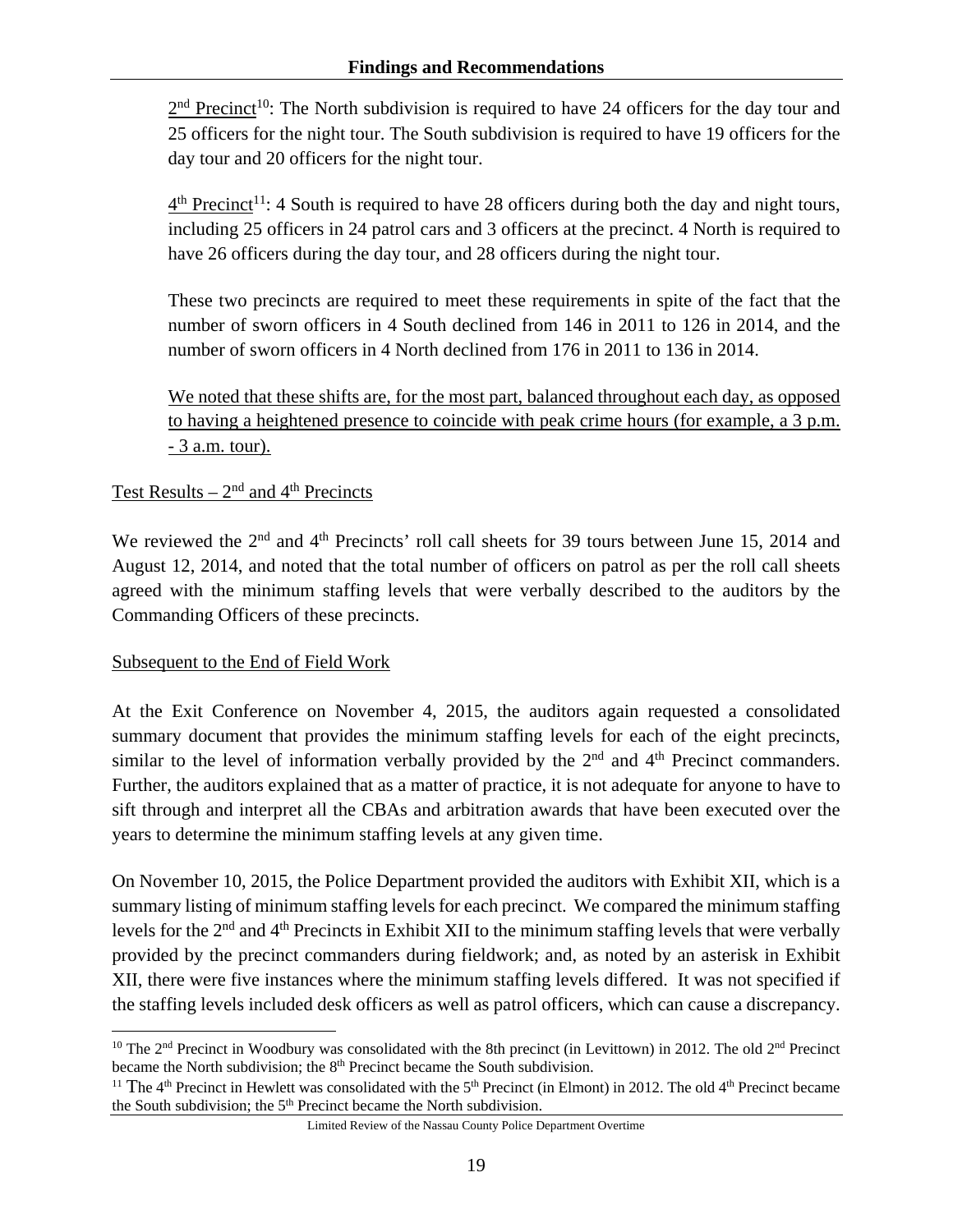These discrepancies about the minimum staffing levels for the  $2<sup>nd</sup>$  and  $4<sup>th</sup>$  Precincts between Police Headquarters and the precinct commanders clearly illustrates the need for one collective summary listing of minimum staffing levels that indicates the specific minimum staffing requirements and level for each police command, including the number of patrol officers and desk officers, the "10- 68" reduction guidelines, and anything else that impacts minimum staffing levels.

# **Exhibit XII**

1

|                              |                  | Day Tour        | <b>Night Tour</b> |                 |  |  |  |
|------------------------------|------------------|-----------------|-------------------|-----------------|--|--|--|
| <b>Precinct</b>              | $\text{Posts}^1$ | <b>Officers</b> | <b>Posts</b>      | <b>Officers</b> |  |  |  |
| <b>First Precinct</b>        | 22               | 26              | 22                | 26              |  |  |  |
| <b>Second Precinct North</b> | 22               | $22*$           | 22                | $22*$           |  |  |  |
| <b>Second Precinct South</b> | 18               | 18*             | 18                | $18*$           |  |  |  |
| Third Precinct North         | 24               | 25              | 24                | 25              |  |  |  |
| <b>Third Precinct South</b>  | 25               | 26              | 25                | 26              |  |  |  |
| <b>Fourth Precinct</b>       | 24               | 25              | 24                | 25              |  |  |  |
| <b>Fifth Precinct</b>        | 24               | $27*$           | 24                | 28              |  |  |  |
| <b>Seventh Precinct</b>      | 21               | 21              | 21                | 21              |  |  |  |

# **Minimum Staffing Provided by Headquarters**

<sup>1</sup>Posts represent the number of cars required out on patrol. Example: The First Precinct day tour requires 26 Officers on patrol in 22 patrol cars.

\*Differed from the minimum staffing levels described by Commanding Officers.

Source: Commanding Officer of NCPD Personnel & Accounting Bureau.

### Police Staffing Study by the Michigan State University School of Criminal Justice

A study12 by Jeremy Wilson, PhD at the Michigan State University School of Criminal Justice discusses police staffing methods. In it he states that agencies can have a tendency to determine minimum staffing based on *perceived* need without any factual basis in workload, presence of officers, response time, or other criteria. Often times, agencies carry a minimum staffing level higher than what would be warranted by the agency workload. Many agencies feel that an increase in workload warrants an increase in minimum staffing, even if minimum staffing levels are not based on workload to begin with. Wilson also cites safety concerns, with officers being called back

<sup>12</sup>Jeremy M. Wilson and Alexander Weiss, "Staffing the 'Small' Department: Taking Stock of Existing Benchmarks and Promising Approaches," *The Police Chief* 80 (April 2013): 34-40.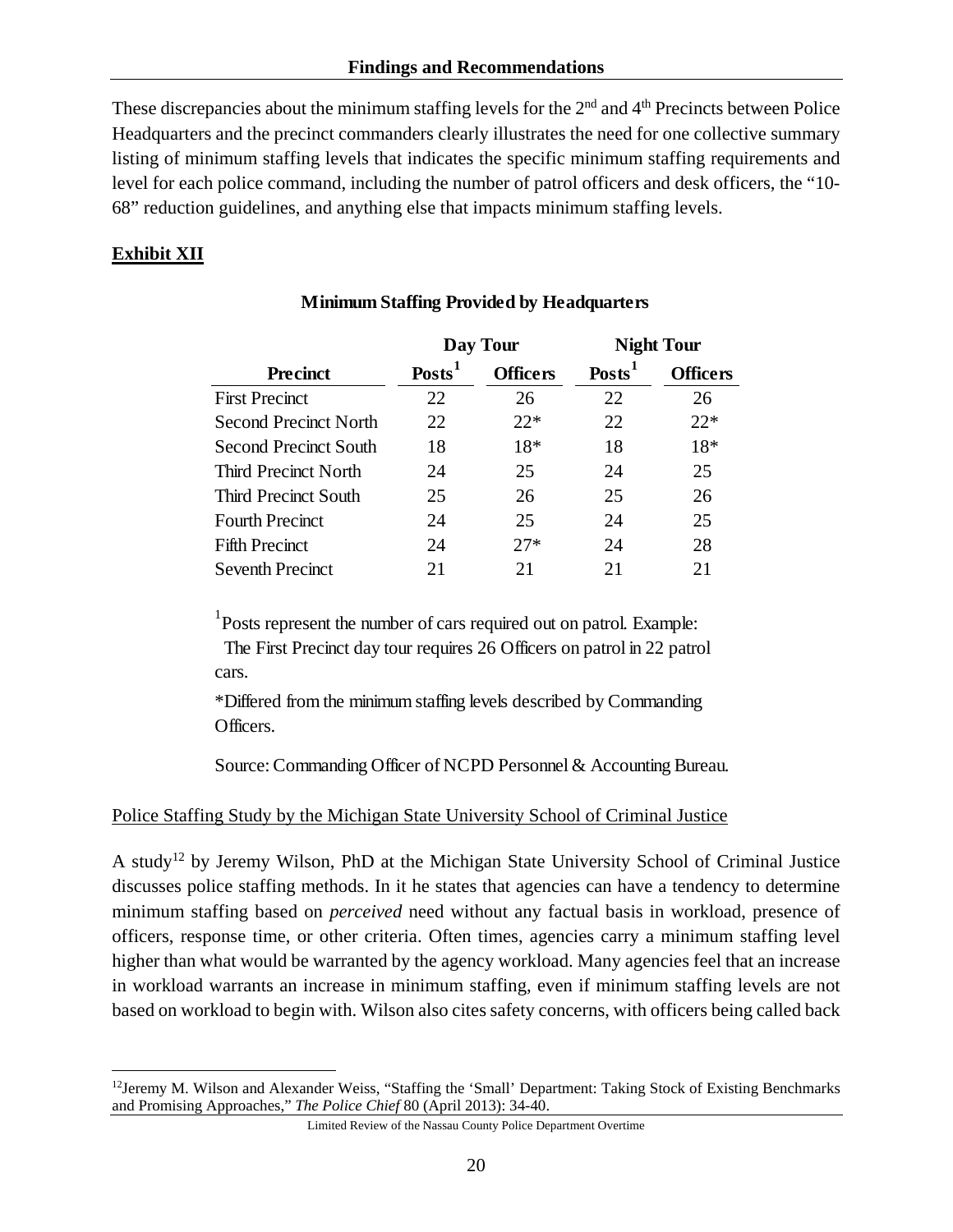on overtime often being fatigued, increasing injury risk and risk of misjudgments in the line of duty.

We noted that the points raised by Jeremy Wilson, PhD applied to the NCPD because the County's original minimum staffing requirements were enacted as part of a Pilot Program to determine the effectiveness of a 10 and 12 hour tour system and were not based on crime statistics. Further, as previously mentioned, several high ranking police employees stated during arbitration proceedings that minimum staffing was more of a burden than a help in policing.

As recently as December 2014, the current Acting Police Commissioner stated that minimum staffing requirements are contractual entitlements, and are not based on need.

### **Review Recommendation(s):**

We recommend that:

- a) the existing minimum staffing requirements from all the Police Unions' CBAs and MOAs be consolidated into one document. The consolidated document should be dated and distributed to all Commanding Officers tasked with following minimum staffing guidelines. In addition, this document should be updated whenever changes occur that affect minimum staffing levels, such as arbitration awards, settlements and/or new contracts;
- b) the County and the Police Commissioner review minimum staffing requirements in the various PBA collective bargaining agreements and MOA's with the objective of reducing or eliminating the requirements in future labor negotiations. One suggestion would be to consider negotiating the addition of a third shift that overlaps the other two shifts to better coincide with the peak crime hours in the County. Such changes would help allow Precinct Commanders and Police Headquarters greater flexibility to staff the precincts; and
- c) the County consider hiring an outside consultant to analyze minimum staffing levels. An independent analysis could better determine the appropriate staffing levels based upon security requirements for use in future labor negotiations.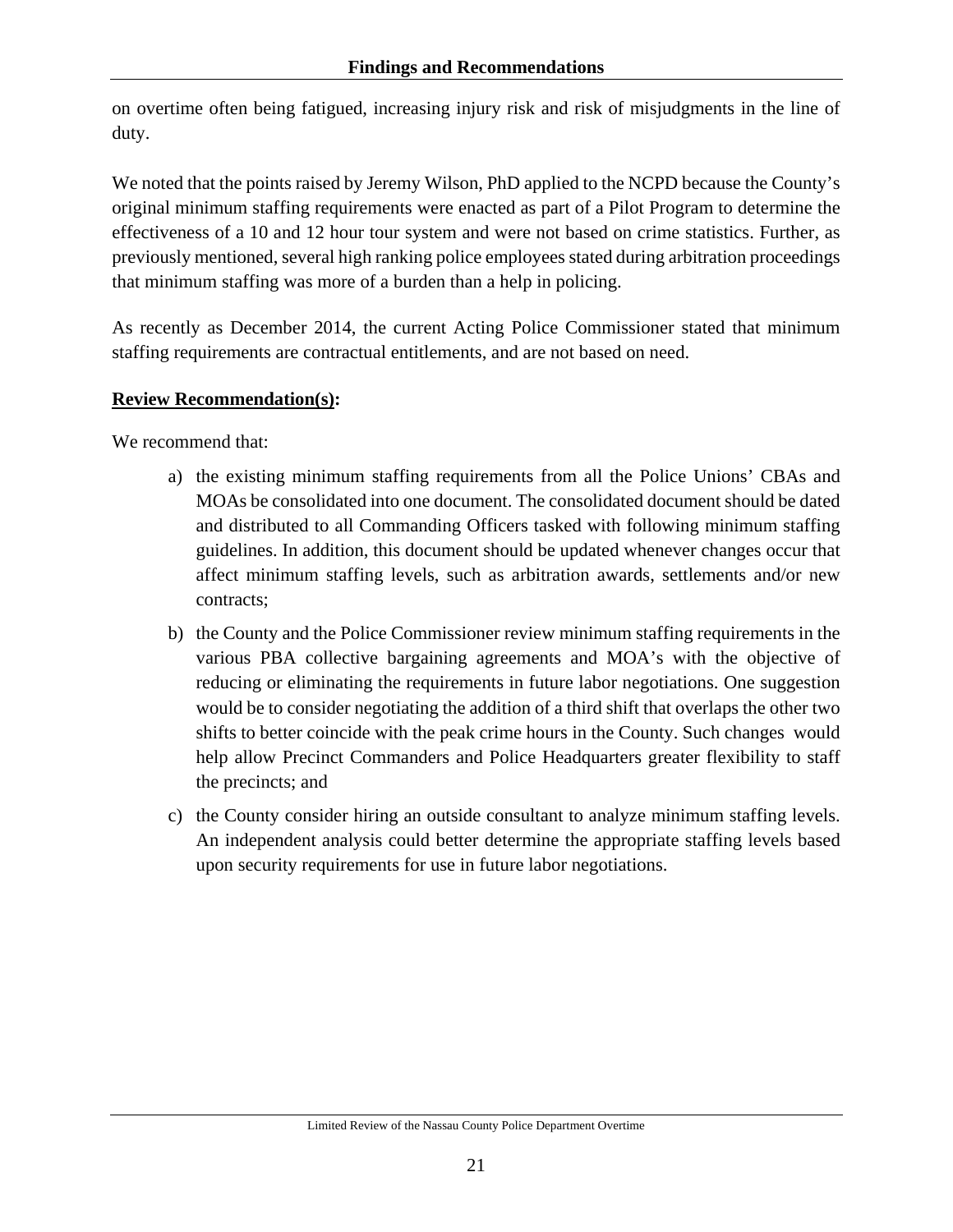### **Review Finding:**

# **(5) Based on Test Results, On Average, 33% of Officers at Any Time Are on Paid Leave Resulting in Higher Overtime Needs**

The auditors were told by the  $2<sup>nd</sup>$  and  $4<sup>th</sup>$  Precinct Commanders that on most days, the precincts struggle to meet minimum staffing requirements even when all officers are present for the following reasons:

- Minimum staffing levels combined with officers taking vacation or sick leave, or other contractually mandated leave, creates the need to call in additional officers for overtime.
- The Police Unions' CBAs that were in effect prior to May 2014 stated that officers were entitled to take vacation as long as less than 9% of a certain command were given vacation time during any given tour. As per the new CBA (May 2014) between Nassau County and the PBA, precincts now follow a chart to determine how many officers can take vacation, based on the total number of officers assigned to a command. Although this results in a decrease in the maximum number of officers that may take vacation during a certain tour, the new CBA still allows for up to 17 officers to use vacation during a tour.
- The CBAs do not allow for officers to be temporarily reassigned to other precincts.

The Auditors examined Roll Call documents of the 2<sup>nd</sup> and 4<sup>th</sup> Precinct from 39 different tours (including both day and night tours), and noted a major usage of paid leave time. Exhibit XIII below shows the average time usage for the sample tested.

# **Exhibit XIII**

|                      | Average No. Of              |
|----------------------|-----------------------------|
|                      | <b>Officers Out Per</b>     |
|                      | <b>Tour Using Leave</b>     |
| <b>Type of Leave</b> | Time <sup>2</sup>           |
| <b>Vacation Time</b> |                             |
| <b>Sick Time</b>     |                             |
| Other Paid Time      | $\mathcal{D}_{\mathcal{L}}$ |
| Total                |                             |

# **Paid Time Off at 2nd and 4th Precincts<sup>1</sup>**

<sup>1</sup>Time Used is from a sample of 39 tours from June through August, 2014.

 $2$ Tours for Police Officers represent 12 hour shifts.

Limited Review of the Nassau County Police Department Overtime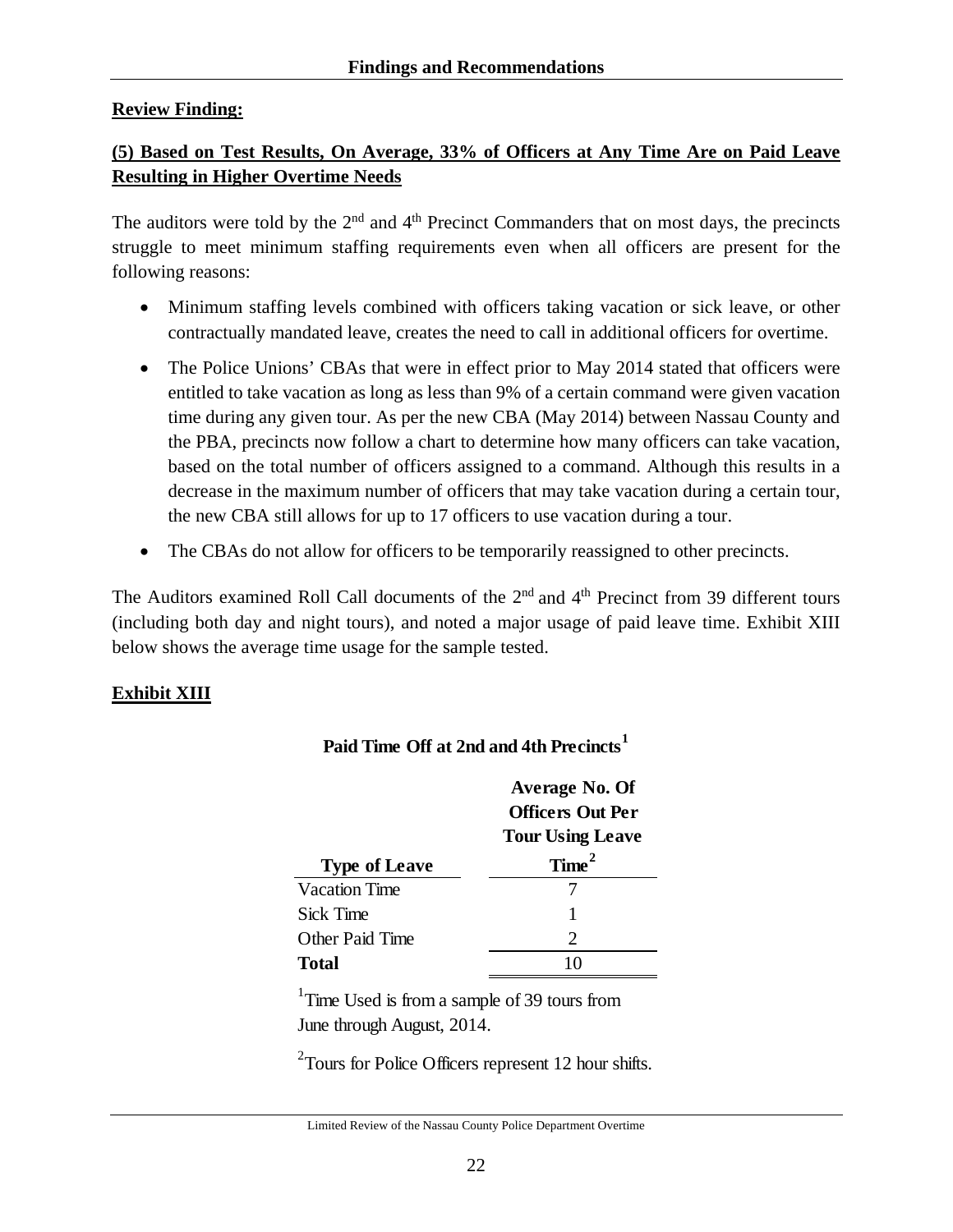On average from this sample, 10 officers (7 on vacation, 1 sick, and 2 on other leave) do not report for each tour because they have used paid time off, which, in turn, increases the number of officers that need to be called in on overtime to meet minimum staffing levels. This number represented approximately 33% of the officers scheduled to work the 39 tours according to the roll call documents that were reviewed

# **Review Recommendation:**

We recommend that in the next contract negotiation, the County reduce the total number of officers in each command who are allowed to take vacation simultaneously.

# **Review Finding:**

# **(6) Inconsistent, Manually Altered Police Roll Call Sheets Made It Difficult to Verify the Reasons for Overtime**

A review of the 2nd and 4th Precincts' Roll Call documents for 39 tours revealed that four different formats were being used and any personnel changes for each tour, such as the use of overtime and "10-68" cars, were hand written on the sheets by the Precinct Commanders. Auditors also noted that when "OT" was written next to an officer's name, there was no indication of the reason for the overtime.

The lack of consistency between roll call sheet formats, the practice of handwriting changes and not including the reasons for overtime on the roll call sheets increases the risk of human error and made it difficult for management review and to ascertain the reasons for overtime.

### **Review Recommendation:**

We recommend that the NCPD develop a standard computerized roll call format across all commands, which includes the reason the officer is called in to work overtime. An electronic version will provide better management oversight and review of staffing requirements.

### **Review Finding:**

# **(7) The Ability to Include A Portion of Overtime in Pension Benefit Calculations Contributes to Senior Officers Making Themselves More Available for Overtime**

Pensions paid by the New York State and Local Retirement System are based on an employee's highest consecutive salary years (it may be three or five consecutive years, depending upon when the employee was hired). All earnings qualify for the pension payout calculations, including overtime. For officers hired beginning in 2010, a cap was put on the amount of overtime that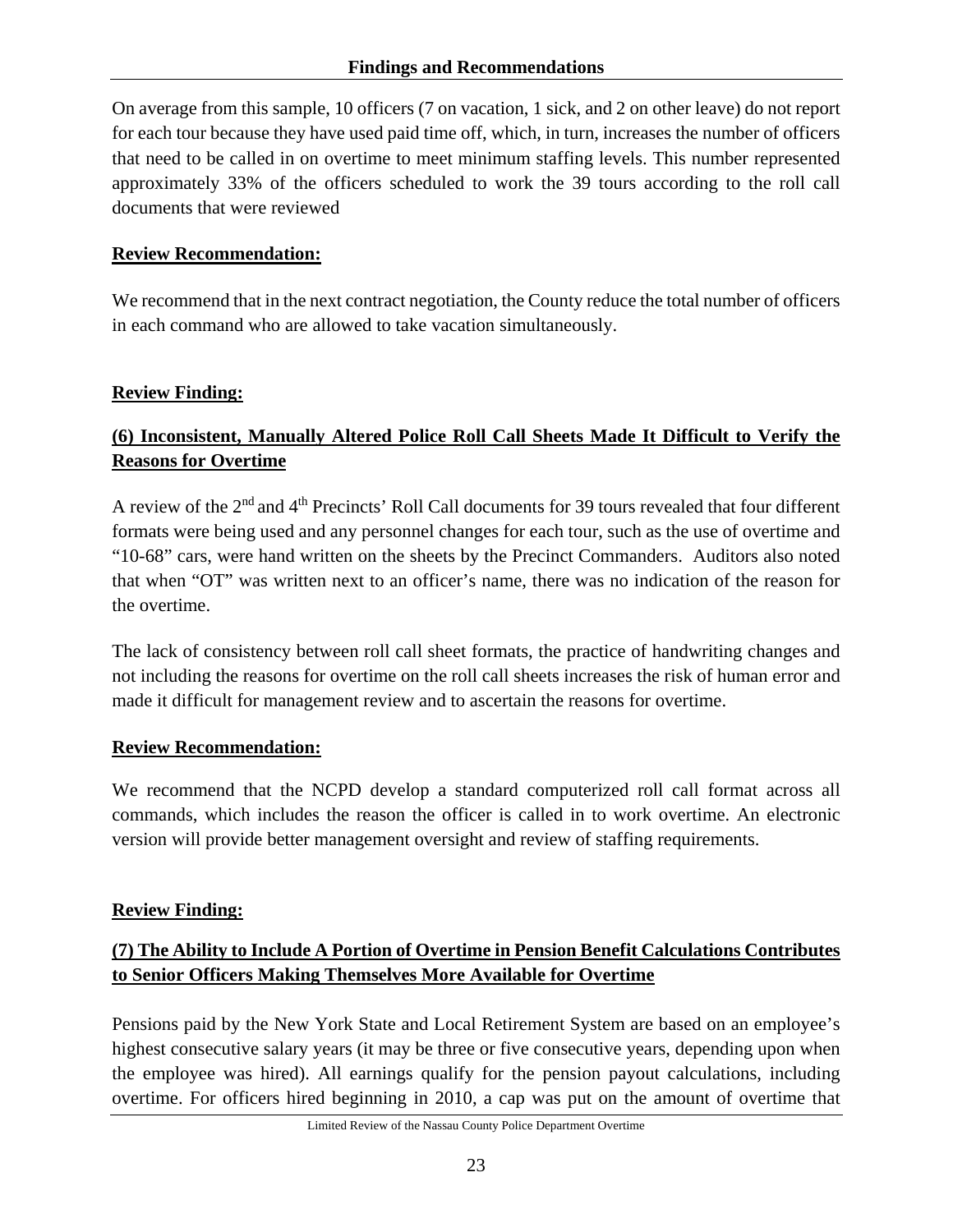qualifies towards pension calculations. Since overtime earnings are included in this calculation, there is a major incentive for officers nearing retirement to accumulate as much overtime as possible. This increases pension costs greatly.

#### Top Individual Overtime Earners

In an analysis of individual officers that earned overtime, we determined that the top 100 earners annually in 2011, 2012, and 2013 came from a pool of 184 officers. From this pool of 184 officers, 41 retired by the end of 2014, with average time on the force of 24.32 years. The overtime earned by these officers had increased their pension payouts. Of these 184 officers, 37 were found to be in the top 100 earners of overtime for all three years and 12 of the 37 or 32% are retirees. Exhibit XIV gives the employment status of the 184 officers as of the end of 2014.

# **Exhibit XIV**

# **Status of Top 100 Overtime Earners of 2011, 2012, & 2013<sup>1</sup>**

| <b>STATUS</b>                     | <b>COUNT</b>  |
|-----------------------------------|---------------|
| Active                            | 141           |
| Retired                           | 41            |
| Deceased                          | $\mathcal{D}$ |
| <b>Average Years on the Force</b> | 20.52         |

<sup>1</sup>Source of data: NCPD W-2 file 2011-2014.

The New York State Retirement system requires 20 years of service for an officer to fully vest in their pensions. The average time on the force of the entire pool of 184 officers was 20.52 years through the end of 2014.

Large overtime earnings as a percentage of regular pay have become an increasing trend. In 2009, of all police department personnel (excluding ordinance employees), 72 out of 4,222 employees were paid overtime in excess of 50% of their regular pay. This number reached 326 (out of 3,586) by the end of fiscal year 2013.

In order to more closely examine overtime earnings as employees near retirement, the auditors analyzed the top 10 earners of 2013 and their employment status in 2014. The auditors found six of the top 10 overtime earners from 2013 retired by the end of 2014, all of whom belong to the PBA union. As mentioned above, officers had increased their pension payouts by working

Limited Review of the Nassau County Police Department Overtime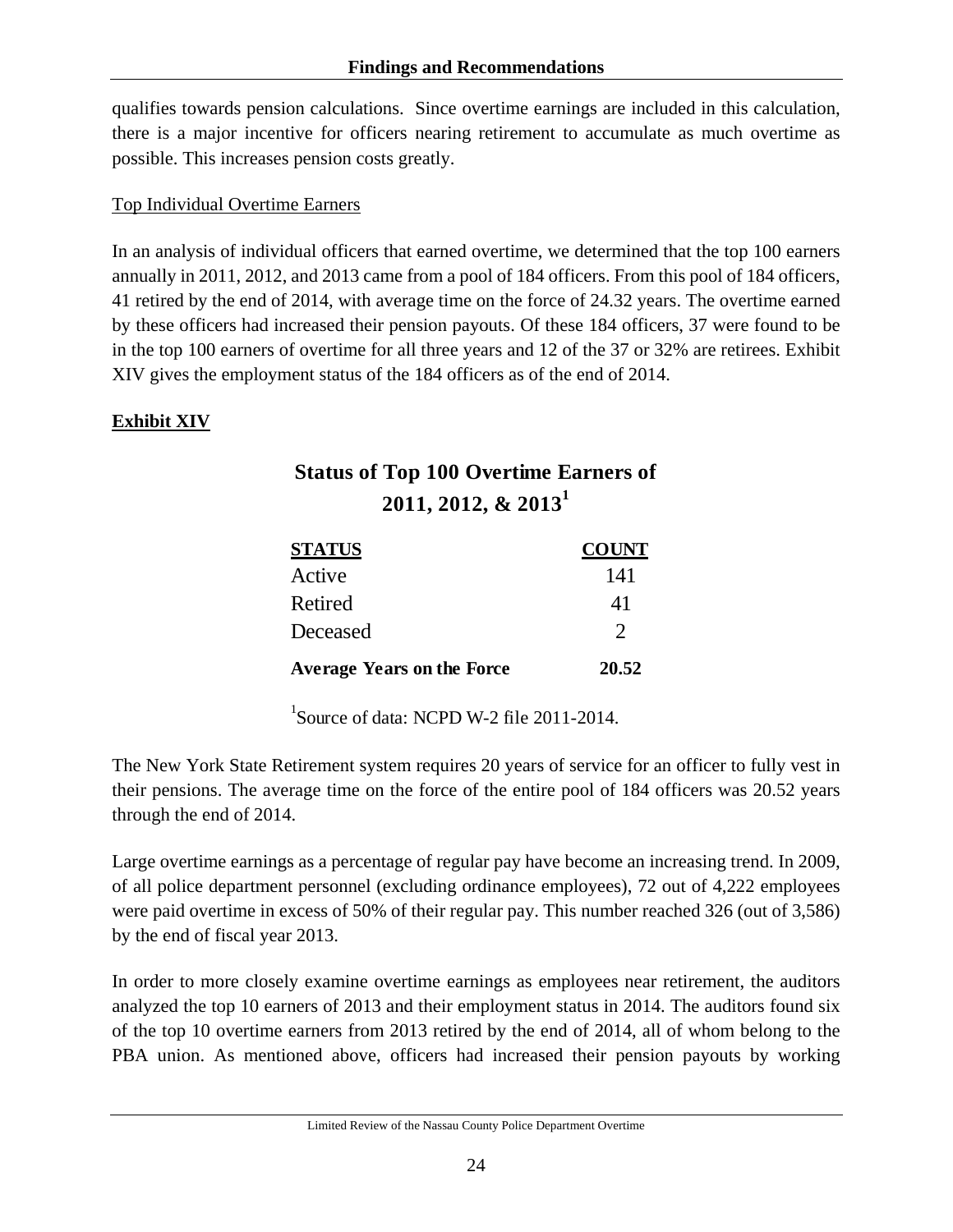overtime. Exhibit XV below shows that overtime earnings for the top 10 earners of 2013 resulted in their total earnings being more than twice their regular pay.

# **Exhibit XV**

|                   |            |               |                |                    |               | OT as a        |
|-------------------|------------|---------------|----------------|--------------------|---------------|----------------|
|                   | Status $1$ |               |                |                    |               | $%$ of         |
| <b>Employee</b>   | 12/31/14   | Overtime      | <b>Regular</b> | Other <sup>2</sup> | <b>Total</b>  | <b>Reg Pay</b> |
| <b>Employee A</b> | Retired    | 145,074<br>\$ | 107,718<br>\$  | 39,709<br>\$       | 292,501<br>\$ | 134.68%        |
| <b>Employee B</b> | Active     | 134,662       | 106,908        | 30,303             | 271,873       | 125.96%        |
| <b>Employee C</b> | Retired    | 131,241       | 107,718        | 32,007             | 270,966       | 121.84%        |
| <b>Employee D</b> | Active     | 130,030       | 107,718        | 30,961             | 268,709       | 120.71%        |
| <b>Employee E</b> | Retired    | 128,856       | 107,718        | 41,745             | 278,319       | 119.62%        |
| <b>Employee F</b> | Retired    | 125,230       | 107,718        | 32,310             | 265,258       | 116.26%        |
| <b>Employee G</b> | Active     | 115,093       | 107,718        | 30,829             | 253,640       | 106.85%        |
| <b>Employee H</b> | Active     | 114,577       | 113,004        | 37,800             | 265,381       | 101.39%        |
| <b>Employee I</b> | Retired    | 112,037       | 113,004        | 41,616             | 266,657       | 99.14%         |
| <b>Employee J</b> | Retired    | 109,911       | 107,718        | 37,089             | 254,718       | 102.04%        |
| <b>Totals</b>     |            | \$1,246,711   | \$1,086,942    | \$354,369          | \$2,688,022   |                |
| <b>Averages</b>   |            | \$<br>124,671 | \$<br>108,694  | 35,437<br>\$       | 268,802<br>\$ | 114.70%        |

# **Top NCPD Overtime Earners in 2013**

**Source of data**: NCPD W-2 file 2011 - 2013.

1 Employment Status was obtained from the County's HR System, NUHRS.

<sup>2</sup> Other Pay includes Holiday Pay, Longevity Pay, Shift Differential, and if retired, Termination Pay.

### Process of Scheduling Overtime

Based upon discussions with precinct Commanding Officers, and a Memorandum of Understanding between Nassau County and the PBA dated October 27, 2004, the following is a brief summary of the rules for assigning overtime at the precincts. We were informed by two Precinct Commanders that this protocol is in place to eliminate favoritism in the distribution of overtime:

- Officers in the NCPD are given the opportunity to freely volunteer. There is no limit as to when or how often an officer may volunteer themselves.
- The officer who wishes to work overtime adds his or her name to the Overtime Book.
- Each precinct or command maintains its own Overtime Book.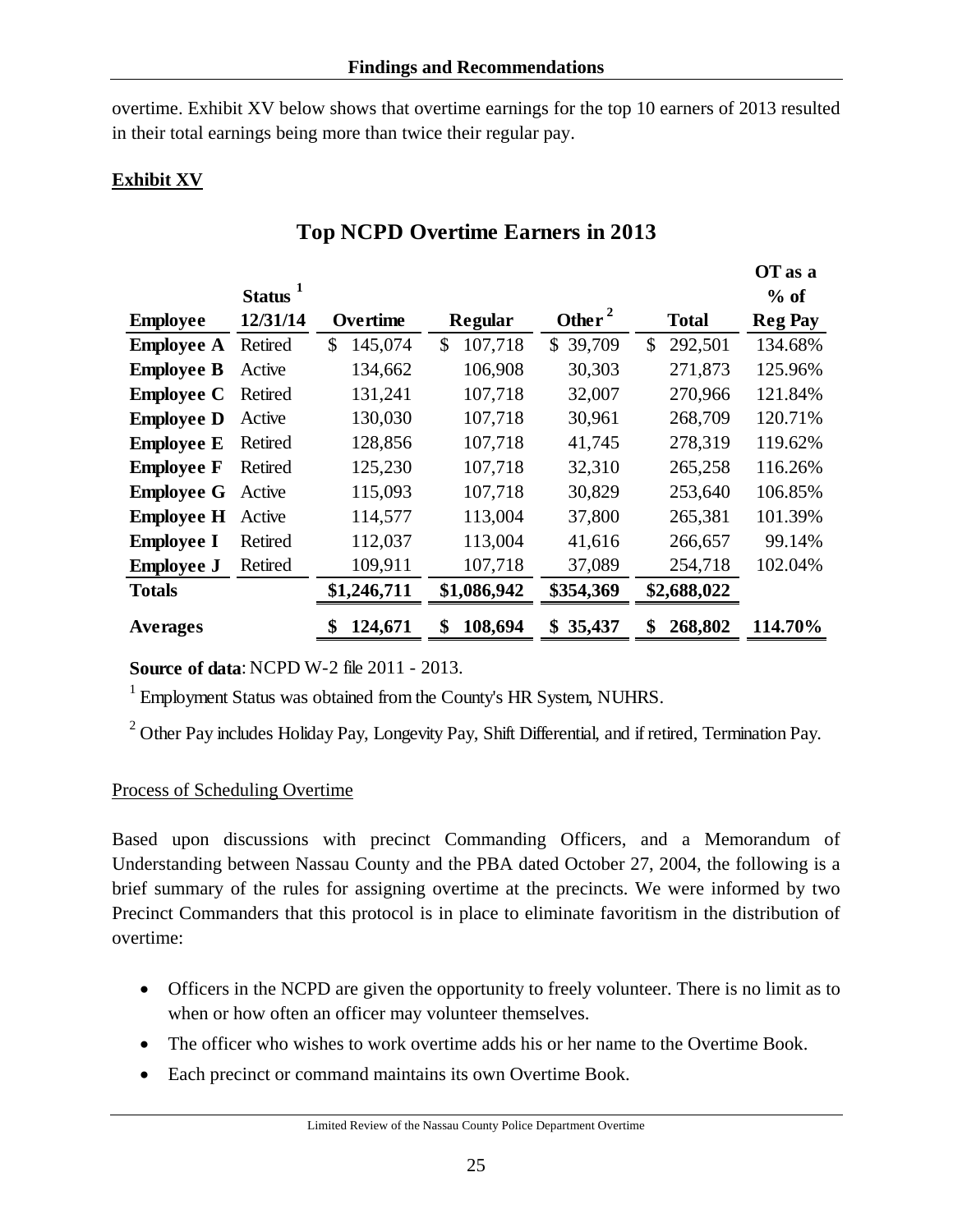- This book is updated daily. The officer numbered one on the list is the officer with **the least number of hours of overtime year to date.** The officer with the next fewest overtime hours is numbered  $2<sup>nd</sup>$ , and so on.
- If two or more officers have an equal number of hours of overtime year to date, the officer with the most seniority is given preference.
- The most senior officers are also selected at the beginning of the year when all officers have no overtime year to date (an equal number of overtime hours).
- An officer's total overtime hours are updated whenever the officer works overtime, and the list is reordered.
- If the daily list is exhausted and more officers are needed for overtime, **the least senior officers (reverse seniority)** are ordered in.
- The Overtime Book maintained at each command cannot be destroyed and must be made available to PBA representatives for review.

However, although NCPD's procedures are designed to distribute overtime equitably, the average time on the force from Exhibit XV shows that senior officers make themselves available for overtime more frequently than less senior officers. Even though overtime earnings qualifying for pension benefit calculations has been capped, the inclusion of overtime in addition to regular earnings will form an incentive to volunteer for overtime at the end of a NCPD career. Looking at the employees in Exhibit XV above, officers can easily more than double what they would have been receiving as pension benefits by volunteering to work overtime.

# **Audit Recommendation(s):**

We recommend that Nassau County pursue with New York's State's legislative bodies additional changes that would further restrict the amount of overtime that qualifies towards pension calculations.

# **Review Finding:**

# **(8) When Officers are Paid for Overtime for Court Appearance, in 57.6% of the Cases They Do Not Testify Costing About \$4.5 Million in Overtime.**

According to the PBA Collective Bargaining Agreement, when an Officer is scheduled to work an overtime shift, it must be cancelled or rescheduled a minimum of 48 hours beforehand; otherwise, the officer is entitled to a minimum of four hours of overtime for that shift. This includes situations when the officer is ordered by subpoena to appear in court, but does not testify, or the hearing is not rescheduled within the 48 hours timeframe. Exhibit XVI shows that from 2011-2013, the NCPD paid for 65,905 hours of court overtime in which the officer did not testify (57.6% of the court overtime hours).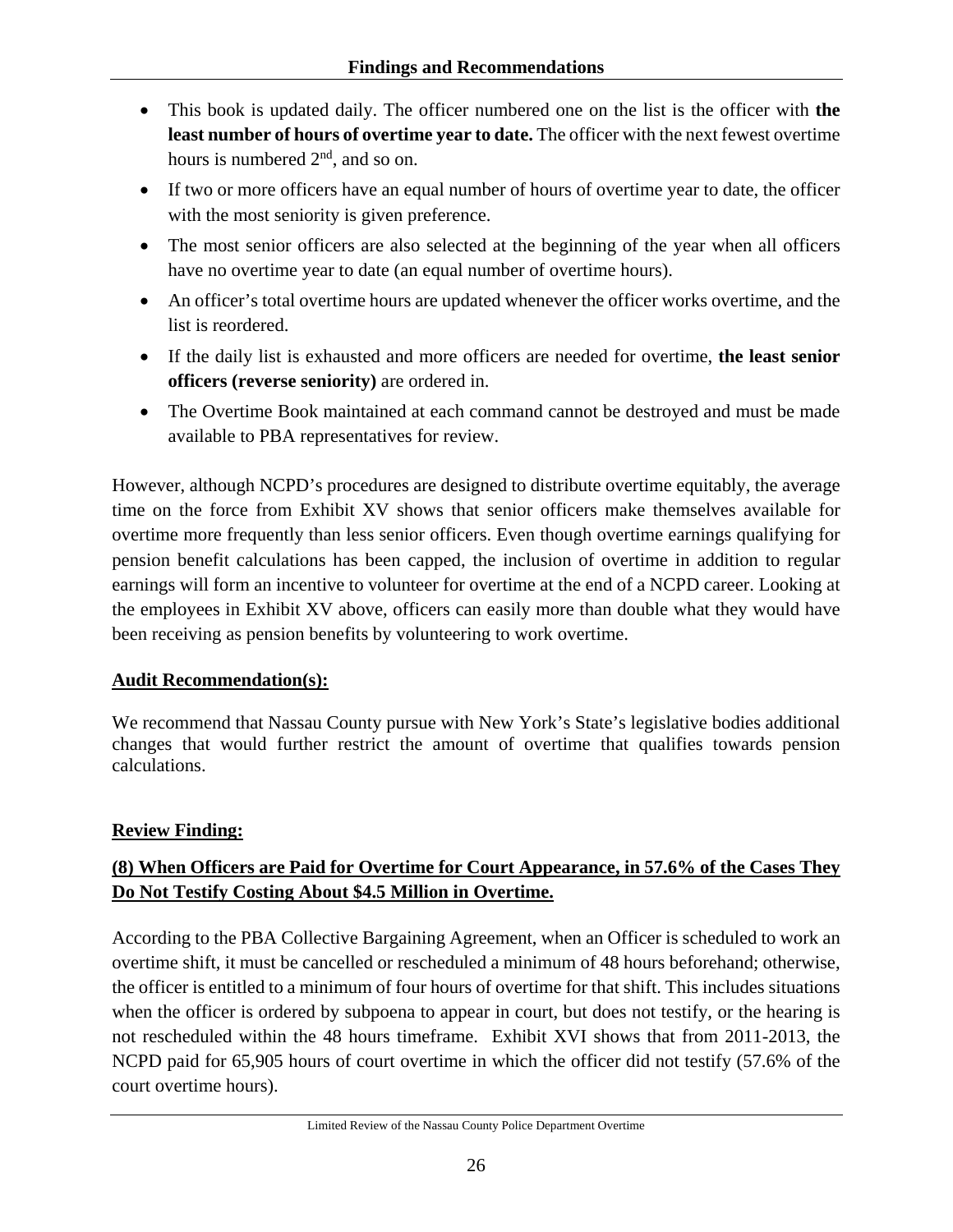Court-related overtime hours (114,365) over the three years 2011 to 2013 represented 4.6% of total overtime hours for all reasons (2,465,732). As shown in Exhibit XVI, at least half of the overtime hours paid to officers for court appearances in the 2011-2013 period was for instances in which the officer did not actually testify.

# **Exhibit XVI**

 $\overline{a}$ 

# **Court Overtime Hours<sup>1</sup>**

|                          | 2013   | 2012   | 2011   | Total   |
|--------------------------|--------|--------|--------|---------|
| <b>Court O/T Hours</b>   | 41.319 | 36.108 | 36.938 | 114,365 |
| <b>Non-Testify Hours</b> | 23,427 | 20,701 | 21.777 | 65,905  |
| % of Court O/T Hours     | 56.7%  | 57.3%  | 59.0%  | 57.6%   |

<sup>1</sup>Source of data: NCPD Overtime Reports 2011-2013.

We calculated an average overtime cost per hour for each year, 2011, 2012 and 2013 and estimated that the 65,905 court overtime hours where the officers did not testify cost the County approximately \$4.5 million in overtime.

As mentioned previously, one of the NCPD's initiatives to better manage overtime is to try to have officers paid overtime only when testifying.

### Meeting with Commanding Officer of the Records Bureau

The auditors met with the Deputy Commanding Officer at the Records Bureau, which is located at Police Headquarters, in order to analyze a unit of the NCPD that was not a precinct, and because a prior review<sup>13</sup> by the Comptroller's Office found deficiencies in Records Bureau overtime management. Interviews were conducted with the Commanding Officer and key personnel, and overtime approval procedures were tested. The auditors were provided with a personnel chart that identified all of the personnel in the Records Bureau, and the squad they belonged to, as well as which staffing chart they were required to follow. We noted that a total of 13 different staffing charts, including Chart Orange, were used for the Records Bureau.

Our review noted that the largest percentage portion of overtime at the Records Bureau in 2014 (13.8% or \$412,289) was attributed to the Central Testing Section, staffed by Breath Analysis Operators ("BAO"). BAOs are sworn officers who are also specially trained and certified to calibrate and operate the DUI testing equipment found at the Records Bureau. The results provided

<sup>&</sup>lt;sup>13</sup> "Nassau County Police Department Operational Review of Records Bureau, Information Services Bureau, Court Liaison Unit" released October 17, 2002 by the Nassau County Office of the Comptroller: Field Audit Section.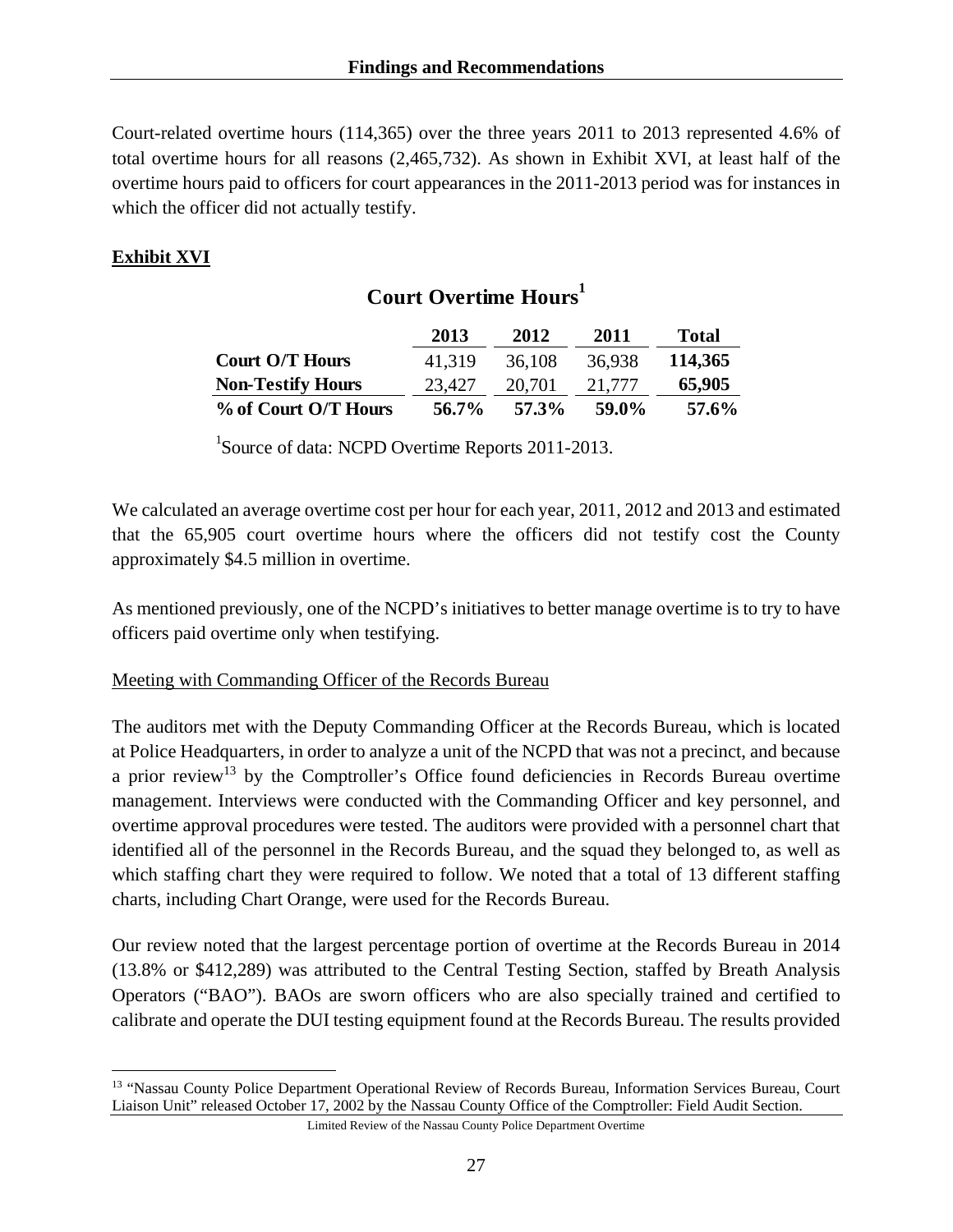by this equipment can only be qualified and deemed admissible as evidence if the equipment was operated by a BAO. According to the Deputy Commanding Officer, in many instances, a BAO may be paid for a minimum of four hours of overtime even when the BAO did not have to testify because of defense attorneys' postponements. According to the CBA, this officer will automatically be entitled to the minimum four hours of overtime when the officer is ordered by subpoena to appear in court, and the postponement occurs within 48 hours of the scheduled court appearance, even if the court case is rescheduled. In addition, any officer covering the testifying officer's tour at the Records Bureau is also entitled to overtime if the officer is not informed earlier than 48 hours beforehand. During our meeting, the Deputy Commanding Officer also mentioned that the Records Bureau needed more BAOs to meet their DUI testing and minimum staffing needs.

# **Review Recommendation(s):**

We recommend:

- a) the NCPD review with the Nassau County District Attorney's Office and the Nassau County Administrative Judge possible changes to procedure for scheduling officers for court appearances in order to reduce the instances of officers having appearances cancelled within the 48 hour period; and
- b) the NCPD encourage additional officers to become Breath Analysis Operator certified.

# **Review Finding:**

# **(9) The NCPD's "CHIEFS" Timekeeping System is Inadequate for Recording Police Overtime**

The NCPD did not implement the County purchased InTime system, opting instead to continue with its proprietary Computerized History Information Enforcement Files System ("CHIEFS"). This CHIEFS timekeeping system is an extremely antiquated system with very limited functionality and is not adequate for recording police overtime.

Tracing of manual overtime records to the CHIEFS System revealed that the CHIEFS System prohibits recording multiple work entries on a single day. We noted that officers may work more than one instance of overtime in the same day. Some of the reasons for this include an officer working overtime before and after a regularly scheduled shift, or an officer working overtime for different programs (i.e. DWI Grant, HOV grant, etc.), which must be recorded separately as per grant/program requirements. This forces the use of "dummy dates" for any additional overtime occurrences on the same day. For example, the second overtime event on any one day must be entered using the date before or after the overtime was actually worked. This causes the CHIEFS system to not accurately reflect the correct date for each overtime occurrence. As a result, the overtime work dates in the CHIEFS system will not always agree to the manual time records.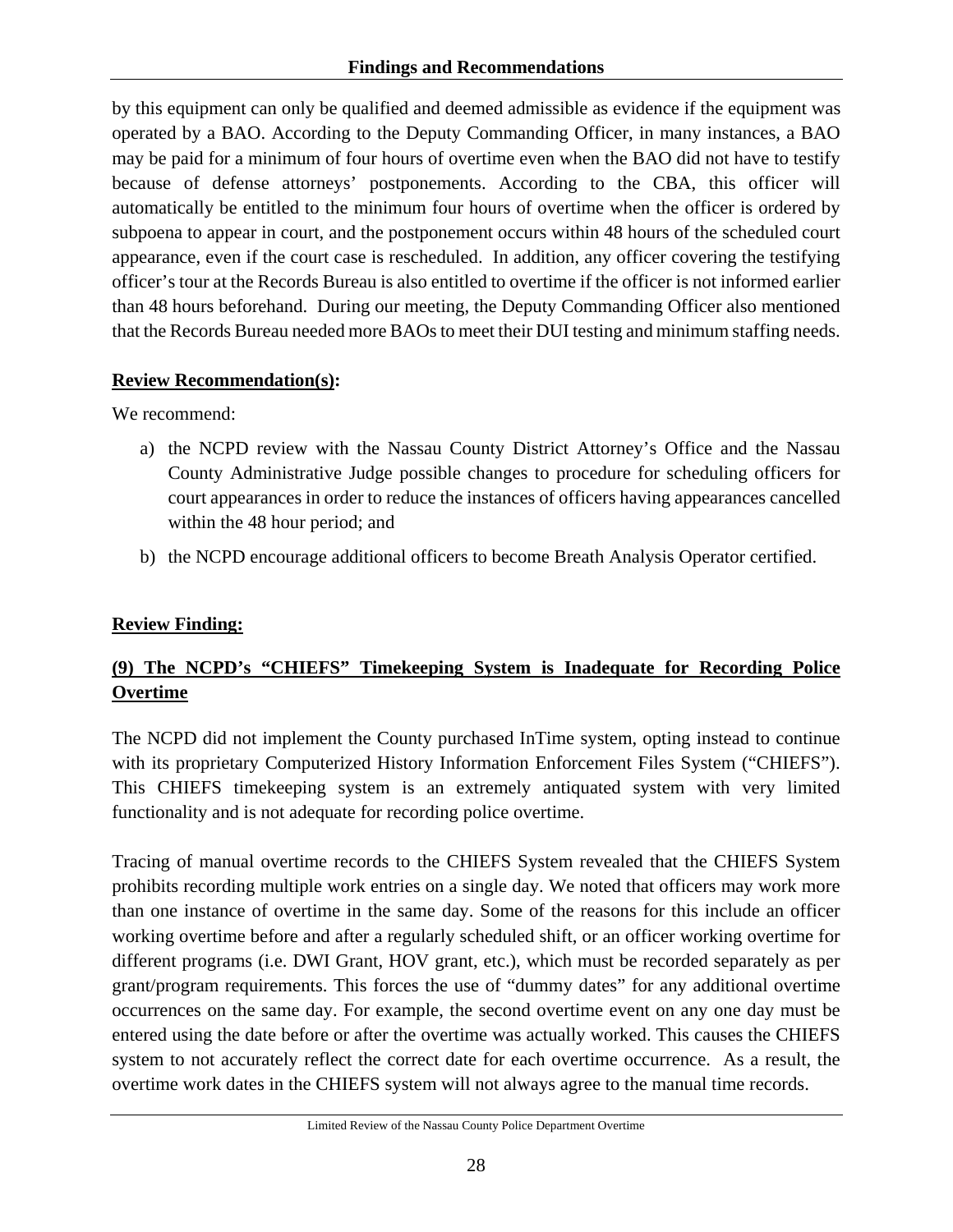We also observed other deficiencies in the CHIEFS System, including:

Data Entry:

- No user guide/instruction readily available.
- Poor user functionality. Functions of the system are only available when a user enters a certain "screen" number. The user interface is on par with MS-DOS.

# Reporting:

- Report generation is difficult. Overtime reports are generated by IT employees and cannot be run daily by NCPD personnel in charge of assigning and/or approving the overtime.
- Information can only be printed by the page and for a specific day. Reports cannot be run for specific events, (i.e. parade overtime) or for a specific employee (i.e. Officer Smith for the year).

In order for the Police Department to effectively analyze overtime, reports need to be generated on a daily basis. This is a process that can be handled by the existing County InTime System used by other County Departments, as well as, the new HR System, PeopleSoft, which the County is currently in the process of testing and implementing. It did not appear necessary to the auditors for the NCPD to be on a different timekeeping system than the rest of the County.

### **Review Recommendation(s):**

We recommend that the CHIEFS timekeeping system be replaced with the current county wide InTime System that will be transitioning to PeopleSoft.

### **Review Finding:**

1

# **(10) Cost Analysis Study of Police Overtime Budgeted in 2007 Was Never Completed**

In 2006, an audit<sup>14</sup> of the 8<sup>th</sup> Precinct (which is now part of the 2<sup>nd</sup> Precinct) was completed by the Nassau County Comptroller's Office. The objective was to provide reasonable assurance that the resources of the then 8<sup>th</sup> Precinct were being used effectively. The audit noted NCPD's 2007 plan to engage an outside independent consultant to evaluate the cost-benefit of overtime.

Our follow up of the status of the 2007 cost study analysis revealed that a budgeted cost for the study of \$250,000 was approved by the Nassau County Legislature and signed by the County Executive. As per the Acting Police Commissioner, this study was never completed, despite being

<sup>&</sup>lt;sup>14</sup> "Limited Operational Review of the Nassau County Police Department; 8<sup>th</sup> Precinct". Report was released by Nassau County Office of the Comptroller: Field Audit Bureau, January 11<sup>th</sup>, 2006.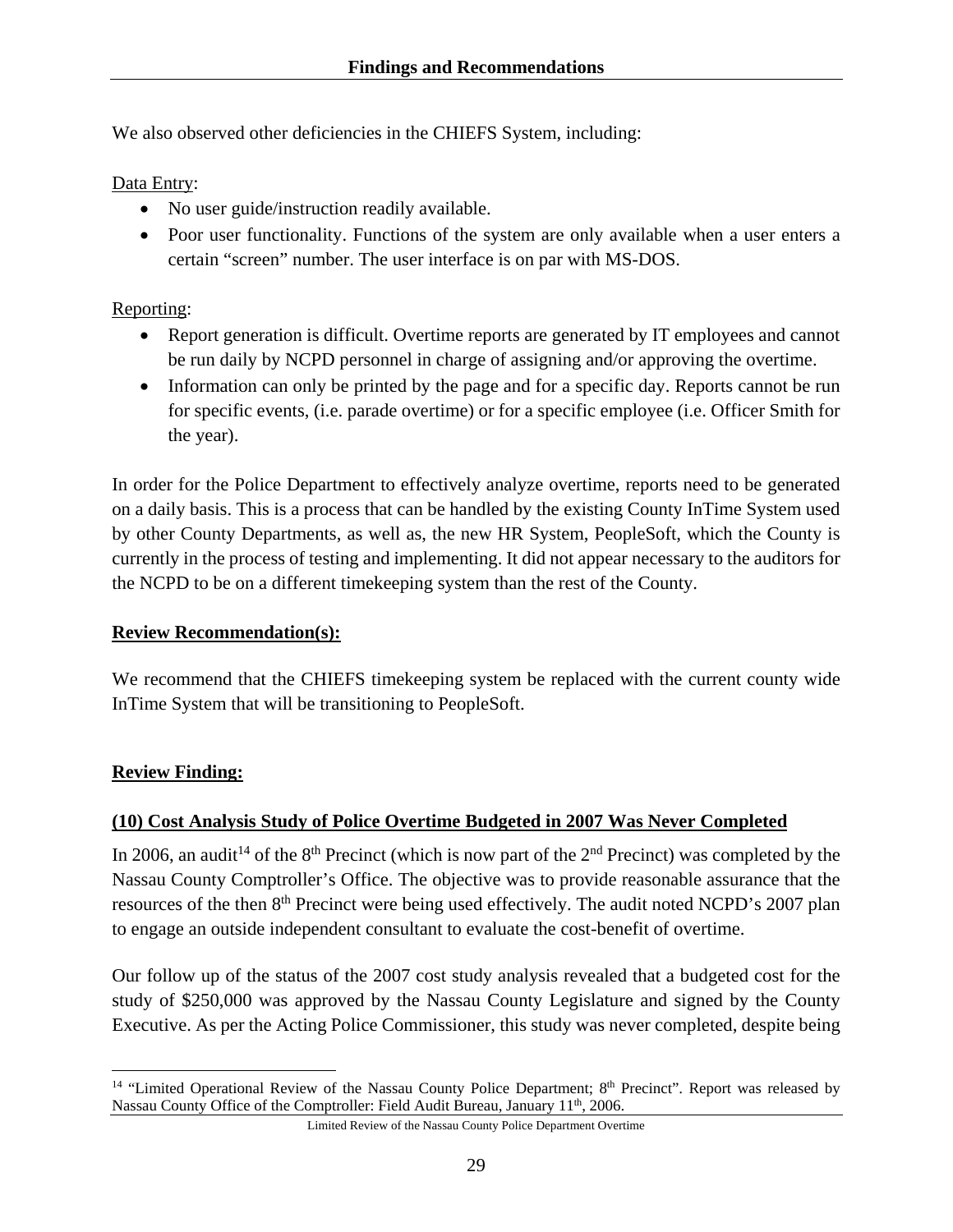a fully approved budget item. No reason was provided to us prior to the end of our fieldwork as to why this study was never completed or whether any future analysis from an independent source is to be pursued. In addition, no alternate use of the funds budgeted for the study was provided. However, at the Exit Conference on November 4, 2015, the Acting Police Commissioner informed the Auditors that the reason the study was never completed was due to the lack of a decision by the Nassau County Legislature. At a second Exit Conference on March 15, 2016, the Acting Police Commissioner stated that an RFP15 was issued to hire a consultant in 2006/2007 and the proposed contract was forwarded to the County Legislature, but the contract was never acted upon by the County Legislature.

# **Audit Recommendation:**

1

We recommend that the NCPD, in preparation for future labor negotiations (the current labor contracts expire December 31, 2017), engage an outside professional police consultant to perform a cost-benefit analysis of NCPD's workforce rules, including overtime policies and practices, and recommend best practices.

<sup>&</sup>lt;sup>15</sup> Request for Proposal is evidence that bids were obtained from vendors for work to be done for Nassau County.

Limited Review of the Nassau County Police Department Overtime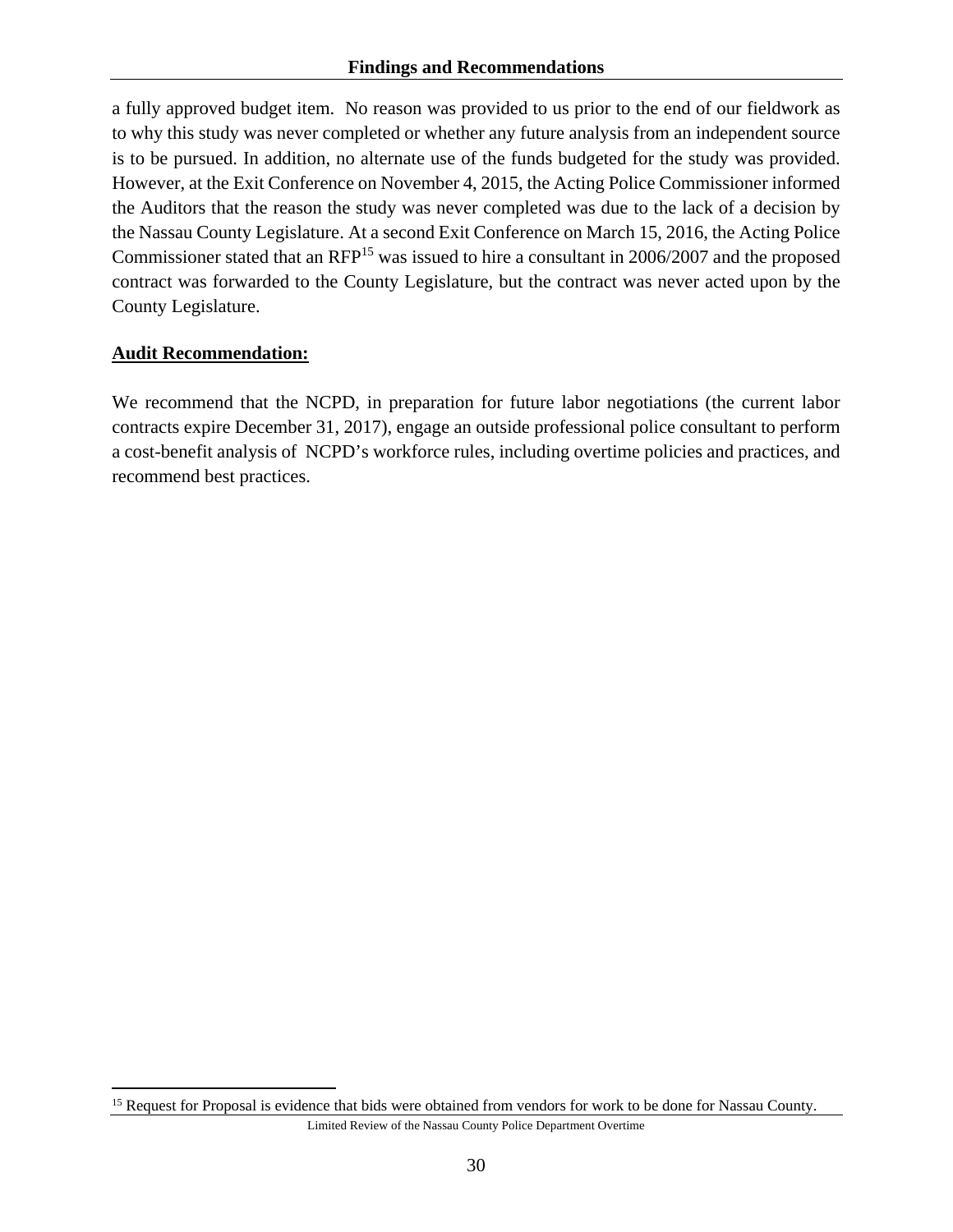| <b>Policing Agencies In Nassau County</b>   |                                                          |  |  |  |  |  |  |  |
|---------------------------------------------|----------------------------------------------------------|--|--|--|--|--|--|--|
| <b>POLICE DEPARTMENTS</b>                   | <b>PEACE OFFICERS</b>                                    |  |  |  |  |  |  |  |
| <b>Nassau County Police Department</b>      | East Hills Department of Public Safety                   |  |  |  |  |  |  |  |
| <b>Floral Park Police Department</b>        | <b>Nassau County Fire Marshals</b>                       |  |  |  |  |  |  |  |
| <b>Freeport Police Department</b>           | Nassau County Sheriff's Department (Deputy Sheriffs are  |  |  |  |  |  |  |  |
| <b>Garden City Police Department</b>        | police officers. Correction Officers are peace officers) |  |  |  |  |  |  |  |
| <b>Glen Cove Police Department</b>          | <b>Nassau County SPCA</b>                                |  |  |  |  |  |  |  |
| <b>Great Neck Estates Police Department</b> | Town of Hempstead Bay Constables                         |  |  |  |  |  |  |  |
| Hempstead Village Police Department         | Town of North Hempstead Bay Constables                   |  |  |  |  |  |  |  |
| Kings Point Police Department               | Town of North Hempstead Department of Public Safety      |  |  |  |  |  |  |  |
| Lake Success Police Department              | Town of Oyster Bay Bay Constables                        |  |  |  |  |  |  |  |
| Long Beach Police Department                | Town of Oyster Bay Department of Public Safety           |  |  |  |  |  |  |  |
| <b>Lynbrook Police Department</b>           |                                                          |  |  |  |  |  |  |  |
| Malverne Police Department                  | <b>SECURITY</b>                                          |  |  |  |  |  |  |  |
| <b>Muttontown Police Department</b>         | Nassau County Community College Department of Public     |  |  |  |  |  |  |  |
| Old Brookville Police Department            | Safety                                                   |  |  |  |  |  |  |  |
| Old Westbury Police Department              | Nassau County Police Public Security Officers            |  |  |  |  |  |  |  |
| <b>Oyster Bay Cove Police Department</b>    | Town of Hempstead Department of Public Safety            |  |  |  |  |  |  |  |
| Port Washington Police Department           |                                                          |  |  |  |  |  |  |  |
| Rockville Centre Police Department          |                                                          |  |  |  |  |  |  |  |
| Sands Point Police Department               |                                                          |  |  |  |  |  |  |  |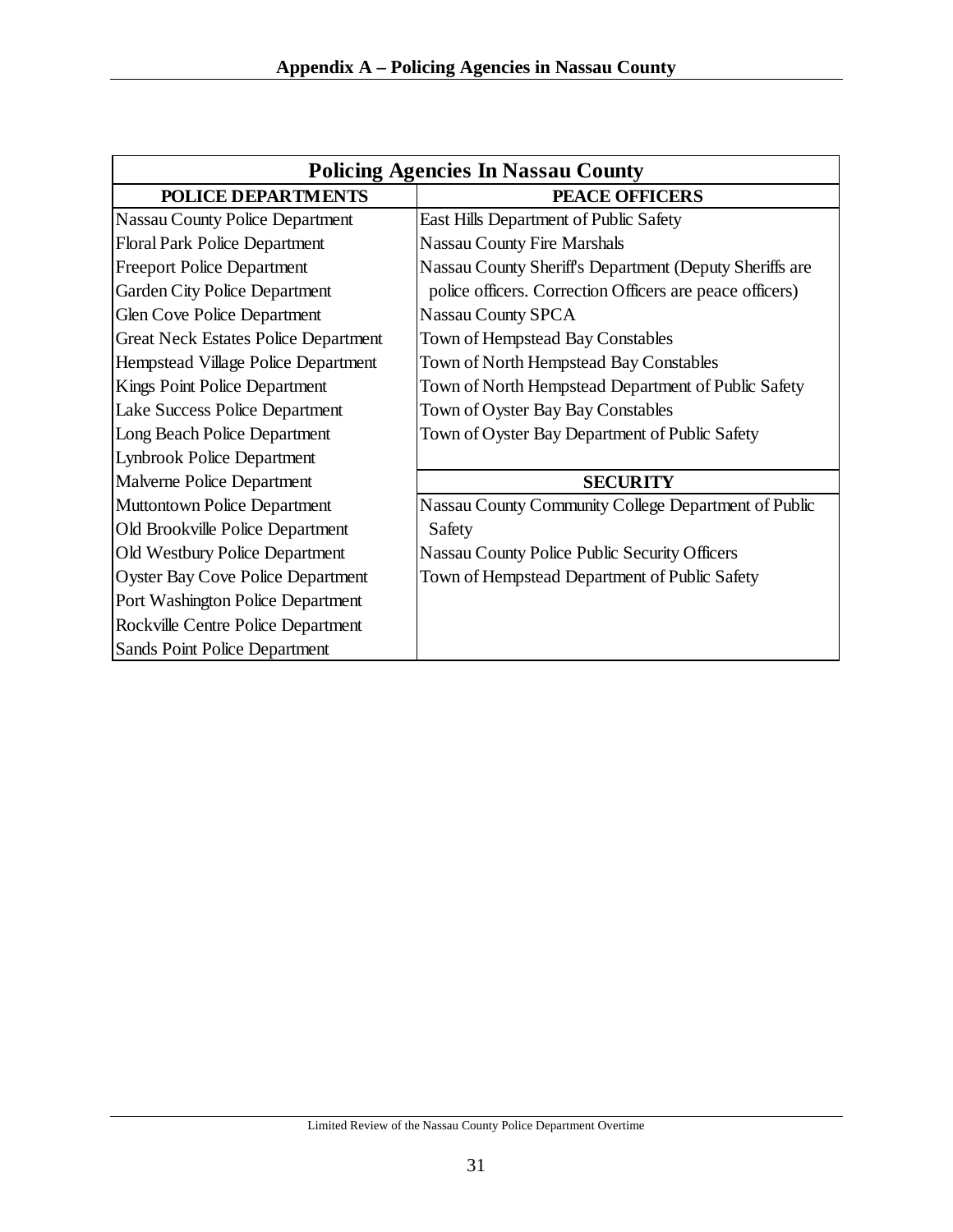Below is a brief overview to help explain Appendix B, Chart Orange, on the next page. This is the most utilized scheduling chart; all precincts follow Chart Orange, as well as many of the special units.

Officers at each command are divided into units known as squads.

| Example: | Squad 1   | Squad 2   | Squad 3   |
|----------|-----------|-----------|-----------|
|          | Officer A | Officer D | Officer G |
|          | Officer B | Officer E | Officer H |
|          | Officer C | Officer F | Officer I |

Every day of the calendar year is listed by month to the left of the double border lines (on the left side of the chart).

Far Right 3 Columns – The squads that will work each of the three tours are listed to the right of the double border lines.

# *Example:*

July  $16<sup>th</sup>$ : Squads 1, 2, 7, 8, and 9 are scheduled to work the 0700-1900 (day) tour, per Chart Orange. Every officer in these five squads is to report for the tour unless using paid leave time.

Once an officer is assigned to a squad, their schedule for the entire year can be determined from Chart Orange.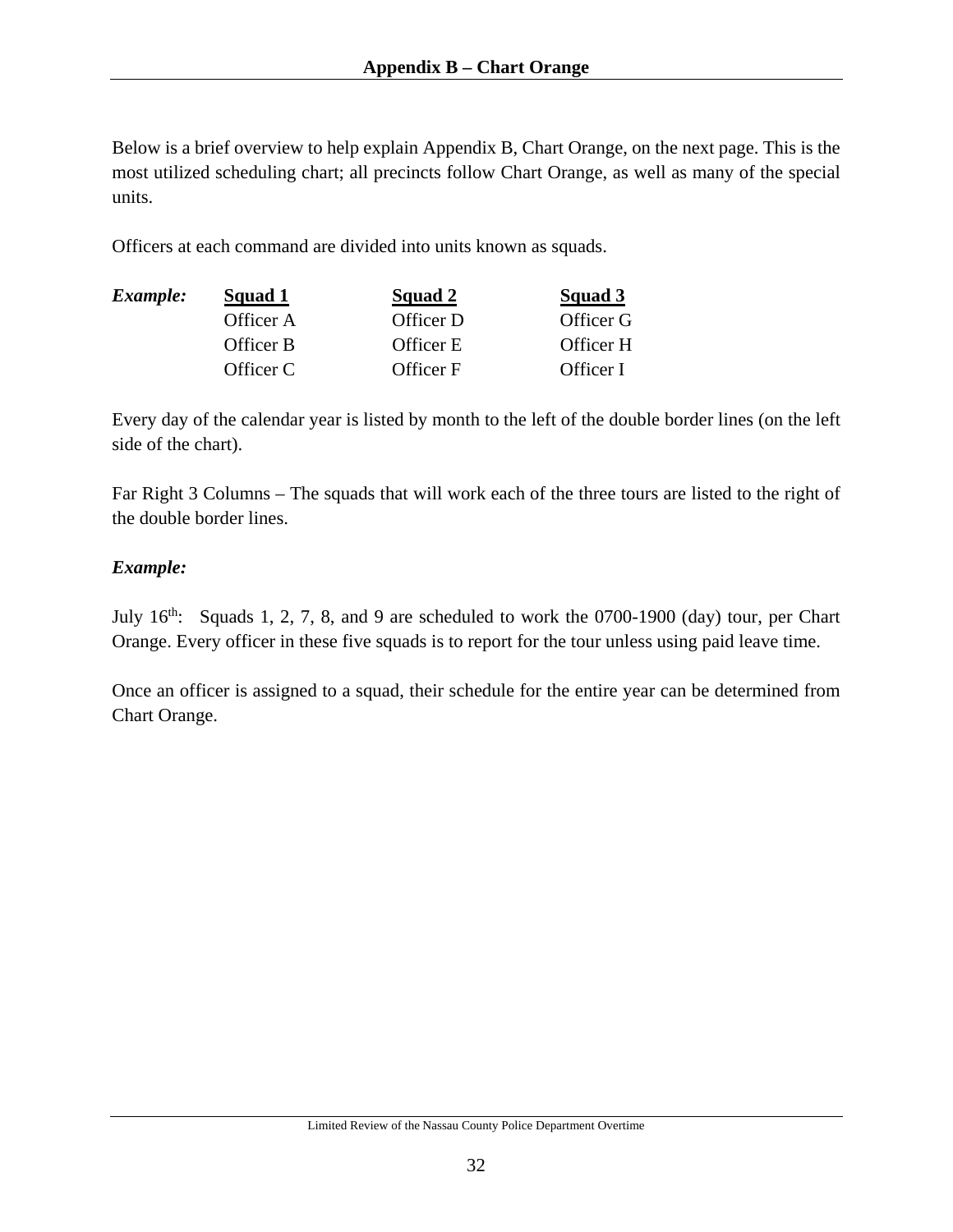|                                           | 2014                |
|-------------------------------------------|---------------------|
| POLICE DEPARTMENT, COUNTY OF NASSAU, N.Y. | <b>ORANGE CHART</b> |
|                                           |                     |
|                                           | 2014                |

 $\vec{\epsilon}$ 

| 1900 - 0500  | 25-28            | 25-27          | 25-27          | 26-27          | 26-27               | 26-28                | 26-28          | 25-28          | 25-28          | 25-27                | 25-27               | 26-27          | 26-27          | 26-28          | 26-28          | 25-28          | 25-28               | 25-27                | 25-27          | 26-27          | 26-27          | 26-28                | 26-28               | 25-28          |
|--------------|------------------|----------------|----------------|----------------|---------------------|----------------------|----------------|----------------|----------------|----------------------|---------------------|----------------|----------------|----------------|----------------|----------------|---------------------|----------------------|----------------|----------------|----------------|----------------------|---------------------|----------------|
| 1900 - 0700  | 15-16-17-21-22   | 16-17-18-22-23 | 17-18-19-23-24 | 13-18-19-20-24 | 13-14-19-20-21      | 14-15-20-21-22       | 15-16-21-22-23 | 16-17-22-23-24 | 13-17-18-23-24 | 13-14-18-19-24       | 13-14-15-19-20      | 14-15-16-20-21 | 15-16-17-21-22 | 16-17-18-22-23 | 17-18-19-23-24 | 13-18-19-20-24 | 13-14-19-20-21      | 14-15-20-21-22       | 15-16-21-22-23 | 16-17-22-23-24 | 13-17-18-23-24 | 13-14-18-19-24       | 13-14-15-19-20      | 14-15-16-20-21 |
| 0700 - 1900  | $3 - 5 - 9 - 10$ | 4-5-6-10-11    | 5-6-7-11-12    | $1-6-7-8-12$   | $1 - 2 - 7 - 8 - 9$ | $2 - 3 - 8 - 9 - 10$ | 3-4-9-10-11    | 4-5-10-11-12   | 1-5-6-11-12    | $1 - 2 - 6 - 7 - 12$ | $1 - 2 - 3 - 7 - 8$ | 2-3-4-8-9      | $34-5-9-10$    | 4-5-6-10-11    | 5-6-7-11-12    | $1-6-7-8-12$   | $1 - 2 - 7 - 8 - 9$ | $2 - 3 - 8 - 9 - 10$ | 3-4-9-10-11    | 4-5-10-11-12   | 1-5-6-11-12    | $1 - 2 - 6 - 7 - 12$ | $1 - 2 - 3 - 7 - 8$ | 2-3-4-8-9      |
| DEC.         | 3-27             | 4-28           | 5-29           | 6-30           | $7-31$              | œ                    | တ              | ă              | 1              | 5                    | చై                  | 4              | 15             | 9              | 17             | <u>۾</u>       | စ္                  | g                    | 21             | R              | 23             | 24                   | $1-25$              | 2-26           |
| NOV.         | თ                | ģ              | 7              | 57             | 13                  | 4                    | 46             | 9              | 47             | \$                   | စ္                  | 20             | 21             | R              | 23             | 24             | $1-25$              | 2-26                 | $3-27$         | 4-28           | 5-29           | 6-30                 | Z                   | $\infty$       |
| OCT.         | 9                | 17             | \$             | စ္             | 20                  | 21                   | 2              | 23             | 24             | $1-25$               | 2-26                | 3-27           | 4-28           | 5-29           | 6-30           | $7-31$         | ထ                   | စ                    | ő              | H              | ί5             | 13                   | 4                   | 15             |
| SEPT.        | 2                | 23             | 24             | $1-25$         | 2-26                | 3-27                 | 4-28           | 5-29           | 6-30           | ド                    | $\infty$            | တ              | å              | ż              | 5              | చ              | 4                   | 45                   | 9              | 17             | هٖ             | é,                   | 20                  | 21             |
| AUG.         | 5-29             | 6-30           | $7-31$         | 8              | თ                   | ő                    | H              | 5              | 13             | 4                    | 15                  | 9              | 17             | €              | ღ              | 20             | 21                  | Z                    | 23             | 24             | $1-25$         | 2-26                 | 3-27                | 4-28           |
| <b>ATILY</b> | 5                | 13             | 4              | 15             | 9                   | 17                   | ₽              | စ္             | 20             | ম                    | R                   | 23             | 24             | $1-25$         | 2-26           | 3-27           | 4-28                | 5-29                 | 6-30           | $7-31$         | 8              | თ                    | ő                   | ż              |
| <b>HNE</b>   | ≌                | စ္             | 20             | 21             | 22                  | 23                   | 24             | $1-25$         | 2-26           | 3-27                 | 4-28                | 5-29           | 6-30           | Ľ              | $\infty$       | စ              | ő                   | 7                    | 57             | 13             | 4              | 49                   | 9                   | 17             |
| <b>MAY</b>   | $1-25$           | 2-26           | 3-27           | 4-28           | 5-29                | 6-30                 | $7-31$         | $\infty$       | თ              | ő                    | H                   | 5              | చ              | 4              | 15             | 9              | 17                  | \$                   | စ္             | 20             | 21             | 22                   | 23                  | 24             |
|              | Z                | 8              | თ              | ő              | ∓                   | 5                    | చ              | 4              | 45             | 9                    | 17                  | ă              | စ္             | 20             | 21             | Z              | జ                   | 24                   | $1-25$         | 2-26           | 3-27           | 4-28                 | 5-29                | 6-30           |
| MARCH APRIL  | 4                | 45             |                |                | ≌                   | ဍ                    | ສ              | ম              | R              | 23                   | ম                   | $1-25$         | 2-26           | 3-27           | 4-28           | 5-29           | 6-30                | 7-31                 | œ              |                | O              |                      | $\mathbf{\hat{z}}$  | S              |
| EB.          | έ                | စ္             | 20             | 51             | 22                  | 23                   | 24             | $1-25$         | 2-26           | $3 - 27$             | 4-28                | 5              | 6              | Ľ              | $\infty$       | စာ             | S                   | H                    | 57             | చ              | 4              | 49                   | 9                   | 17             |
| ЗÄ.          | $1-25$           | 2-26           | $3 - 27$       | 4-28           | 5-29                | $6 - 30$             | $7-31$         | 8              | თ              | ő                    | 7                   | 12             | 13             | 4              | 15             | \$             | 17                  | $\frac{8}{1}$        | စ္             | 20             | 51             | 22                   | 23                  | 24             |
|              |                  |                |                |                |                     |                      |                |                |                |                      |                     |                |                |                |                |                |                     |                      |                |                |                |                      |                     |                |

 $\overline{\phantom{a}}$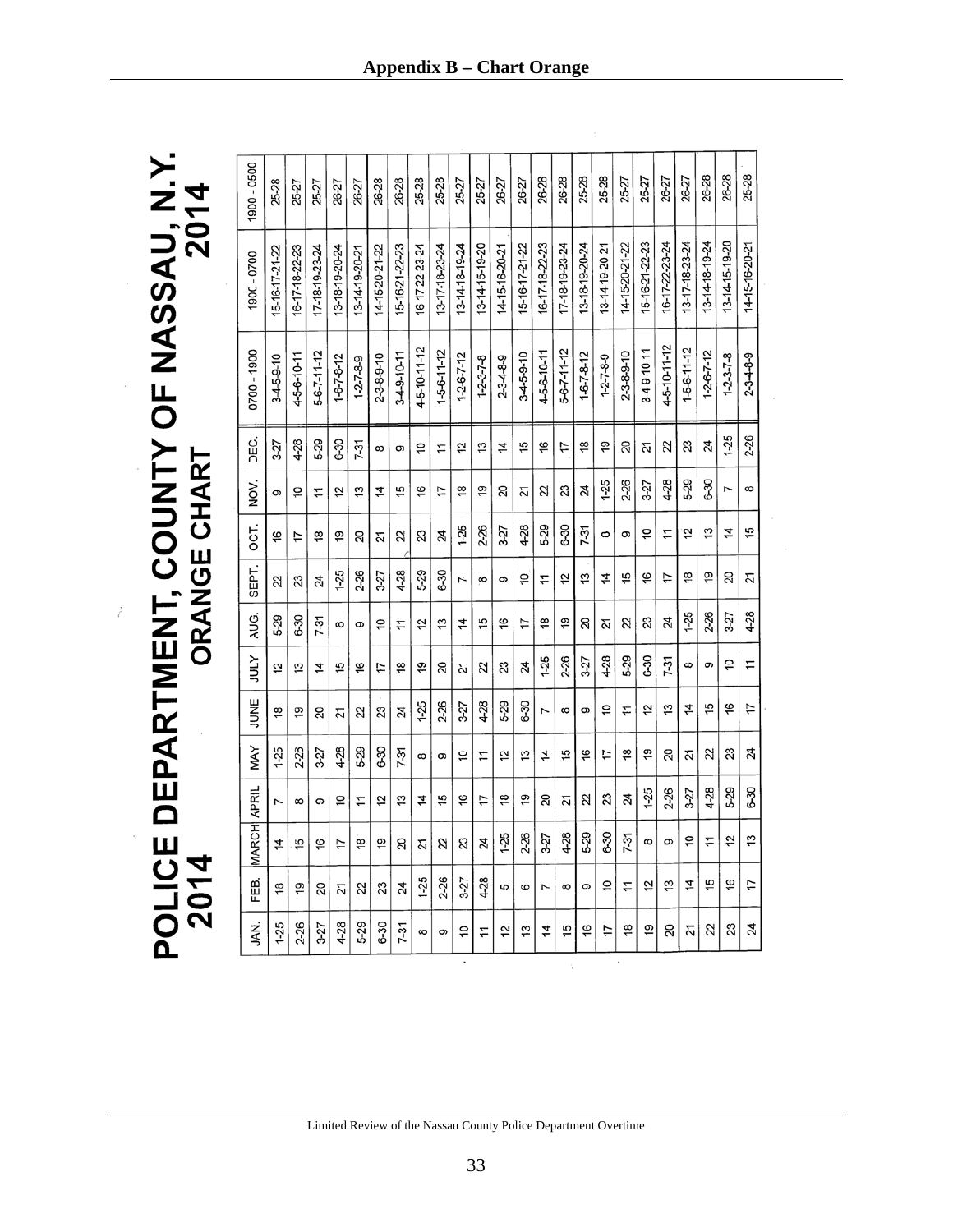Minimum staffing began in 1995 as part of the Steady Tours Pilot Program which switched police officers from 8 to 12 hour tours. According to the Police Commissioner's Order issued March 19, 1995, the pilot program was implemented to test the concept of 12 hour tours for the NCPD, and in order to do so, it was "deemed appropriate to pre-establish certain base staffing levels." Commanding Officers were ordered to deploy personnel in accordance with a certain schedule (which has not been provided to the auditors) so that a valid cost and efficiency analysis could be conducted using the pre-established staffing levels. The basis for the schedule mentioned in the Order has not been provided to the auditors. Additionally, the results of the cost benefit analysis were requested, but were also not provided to the auditors. We also noted that the Commissioner's Order states that the Pilot Program was to automatically terminate after 6 months, unless extended, but no agreement or Memorandum of Understanding between the NCPD and the PBA has been provided to the auditors to evidence an extension of the Pilot Program.

The March 19, 1995 Commissioner's Order also references a Memorandum of Agreement ("MOA") between the NCPD and the PBA that originally placed minimum staffing into effect. We requested this MOA from the Police Commissioner as well, but it has not been provided.

# *Subsequent Arbitrations*

Throughout several arbitrations subsequent to the March 19, 1995 order, multiple high ranking Police staff members have been quoted as saying minimum staffing is restrictive on proper policing of the County, as follows:

- In the 1996 Arbitration proceedings, Interest Arbitrator Martin F. Scheinman ruled in favor of making minimum staffing permanent. This supported the PBA's position to make the program permanent, and opposed the position of the County to terminate the program upon its expiration.
- In the 2001 Arbitration proceedings, the then Deputy Commissioner stated that "current" restrictions afford the County little or no flexibility to assign Officers efficiently." The arbitration also states that Police Department Officials and the PBA President mutually agreed these staffing levels were to be implemented, but no such agreement has been provided.
- In the 2007 Arbitration proceedings, the then NCPD Chief stated that staffing requirements did not account for changing needs of the localities. This resulted in a wide disparity between crimes reported and sector cars assigned among the precincts. The Chief stated that some release from current staffing protocols was needed by the department.
- Several other arbitrations made minor changes to the minimum staffing levels in place, but none affected the basic principles of the program.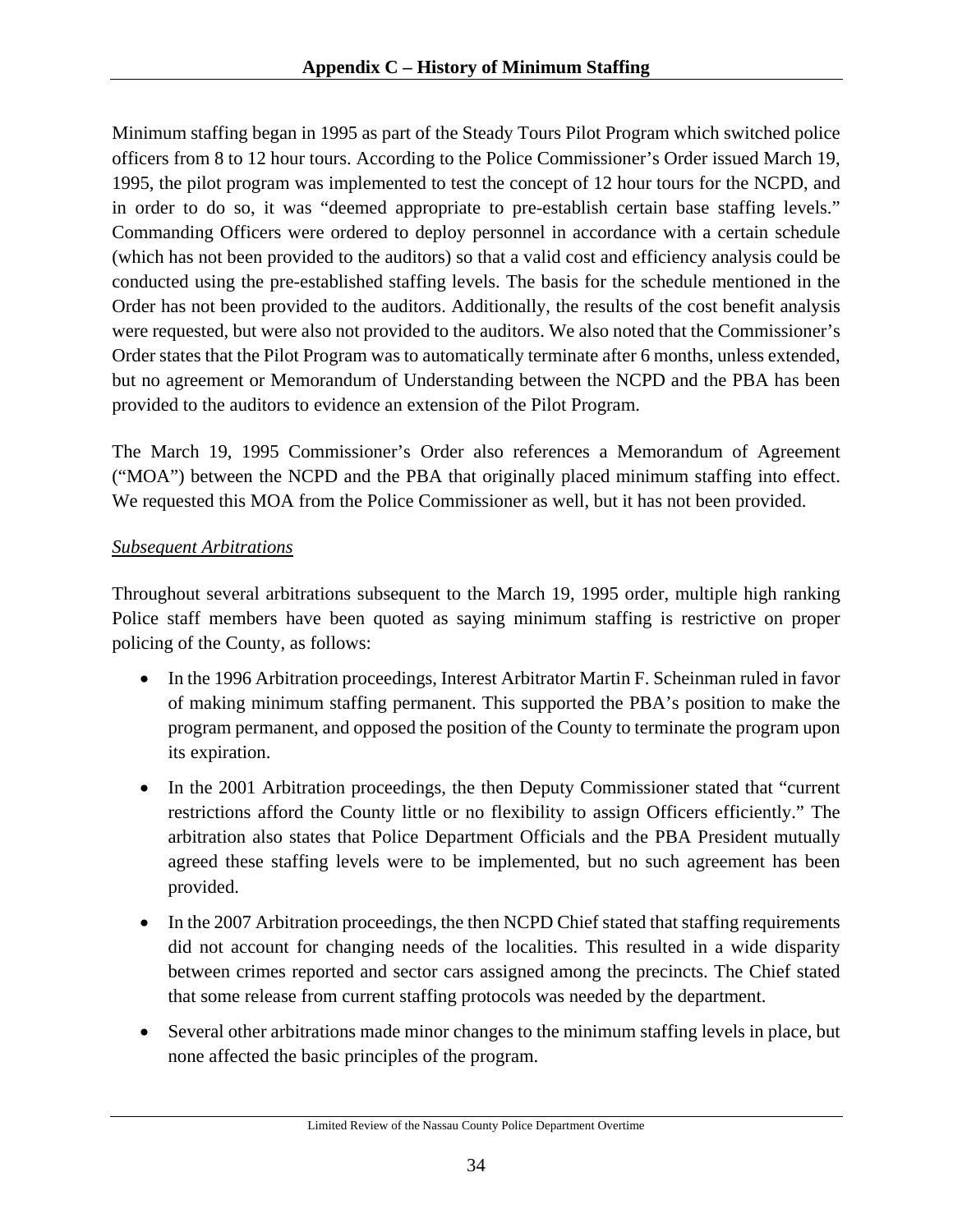Nassau County is home to 1.3 million citizens, residing in a 285 square mile area. This area, aside from 18 local village police departments, is currently policed by 60 active commands which include five precincts<sup>16</sup>. Below is listed the top 10 commands in overtime earnings for 2014, along with their overtime earnings for 2011-2014.

| <b>Commands</b>                         | 2014        | 2013       | 2012       | 2011       |
|-----------------------------------------|-------------|------------|------------|------------|
| 4th Precinct <sup>2</sup>               | \$10.72     | \$10.11    | \$8.84     | \$6.33     |
| 3rd Precinct <sup>3</sup>               | 9.05<br>\$. | \$9.92     | \$ 7.28    | \$ 6.62    |
| 2nd Precinct <sup>4</sup>               | 8.05<br>\$. | \$ 7.37    | \$7.20     | \$5.77     |
| <b>Highway Patrol Bureau</b>            | 6.26<br>S   | 5.78<br>\$ | S.<br>5.64 | \$4.84     |
| 1st Precinct                            | 4.73<br>S   | \$6.34     | \$5.47     | \$3.84     |
| <b>7th Precinct</b>                     | 4.49<br>\$. | \$4.44     | \$3.90     | \$2.26     |
| <b>Bureau of Special Operations</b>     | 3.64<br>\$  | \$3.73     | \$3.22     | 1.90<br>S. |
| <b>Records Section</b>                  | 2.99<br>S.  | \$2.95     | S.<br>2.71 | \$ 2.33    |
| <b>Communications Bureau</b>            | 2.21<br>S.  | \$2.45     | \$2.25     | \$ 2.12    |
| <b>Emergency Ambulance Bureau</b>       | \$2.13      | \$ 1.80    | \$ 1.72    | \$1.67     |
| Other Commands <sup>5</sup>             | \$17.05     | \$18.71    | \$18.63    | \$14.30    |
| <b>Total Overtime</b>                   | \$71.32     | \$73.60    | \$66.86    | \$51.98    |
| <b>Precinct Totals</b>                  | \$37.04     | \$38.18    | \$32.69    | \$24.82    |
| <b>Precincts Percentage of Overtime</b> | 51.9%       | 51.9%      | 48.9%      | 47.7%      |
| Top 10 Units Percentage of Overtime     | 76.1%       | 74.6%      | 72.1%      | 72.5%      |

# **Overtime Earnings (in millions) 1**

<sup>1</sup>Source of data: NCPD W-2 file 2011-2014.

 $\overline{a}$ 

 $2$ Includes both 4th and 5th precincts to account for 2012 merger.

<sup>3</sup>Includes both 3rd and 6th precincts to account for 2012 merger.

<sup>4</sup>Includes both 2nd and 8th precincts to account for 2012 merger.

<sup>5</sup>Includes 50 other commands ranging from \$1,607,221 to \$172 in overtime in 2014.

<sup>&</sup>lt;sup>16</sup> Originally, the County was policed through eight precincts, but in a cost saving measure taken in 2012, the  $4<sup>th</sup>$  and  $5<sup>th</sup>$  Precincts, the 3<sup>rd</sup> and 6<sup>th</sup> Precincts, and the 2<sup>nd</sup> and 8<sup>th</sup> Precincts were merged together, respectively. The  $5<sup>th</sup>$ , 6<sup>th</sup>, and 8th Precincts were absorbed, and the old facilities of these precincts were to run as low-cost community policing centers, using minimum staff and resources. According to Newsday and the Police Commissioner, a legislative decision had the  $4<sup>th</sup>$  and  $5<sup>th</sup>$  Precincts unmerge in April of 2015.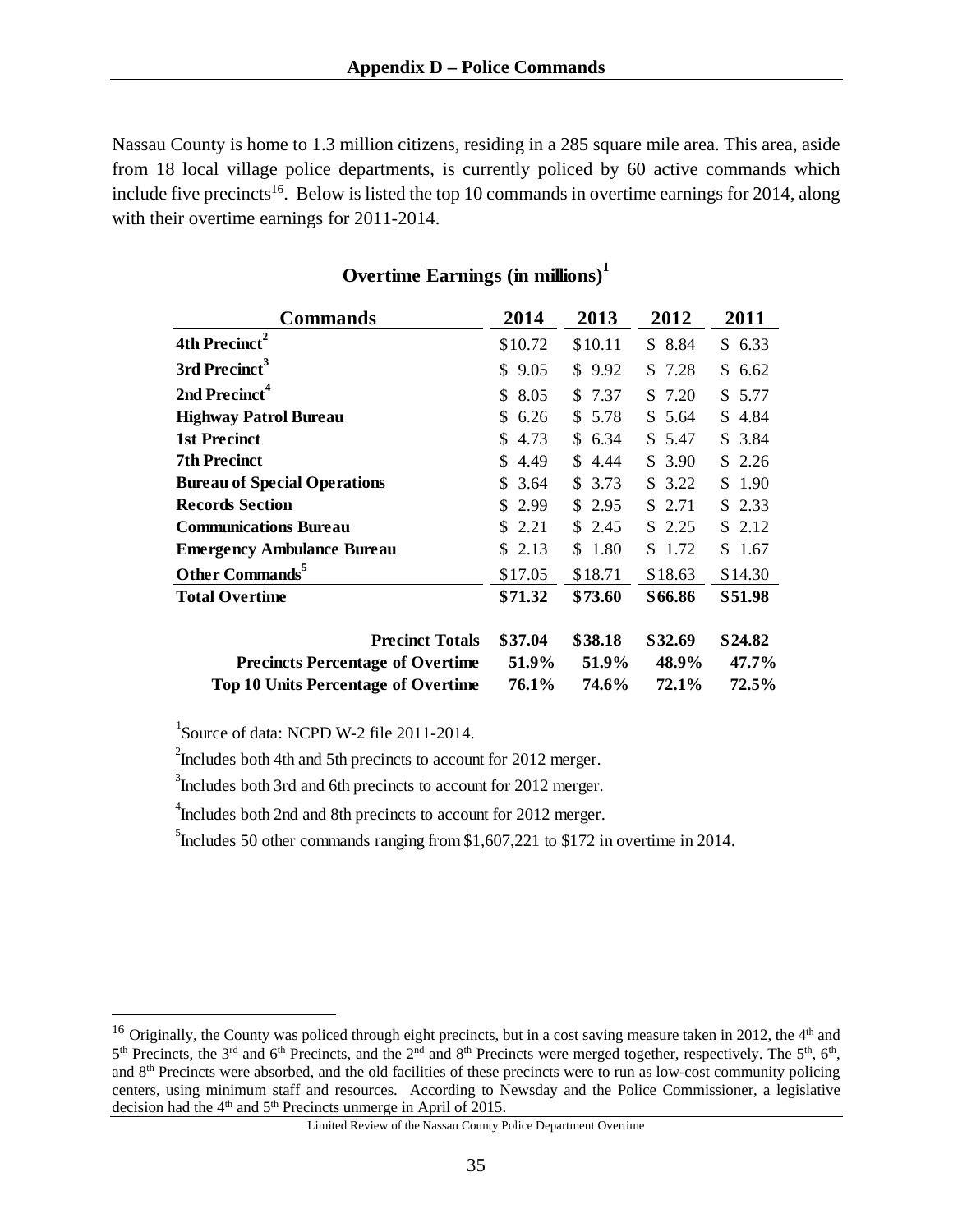The NCPD employs people in various positions. As of 2014, 87 different employment titles earned a portion of overtime. Below is displayed the top five overtime earning titles in the NCPD from 2009-2014 and their corresponding union affiliation.

|                                  | Overlime Earnings: 1 op Five Police Titles (in millions) |     |        |     |        |     |         |     |        |     |        |     |        |
|----------------------------------|----------------------------------------------------------|-----|--------|-----|--------|-----|---------|-----|--------|-----|--------|-----|--------|
| <b>Title</b>                     | Union                                                    |     | 2014   |     | 2013   |     | 2012    |     | 2011   |     | 2010   |     | 2009   |
| <b>Police Officer</b>            | PBA                                                      | S.  | 45.56  | \$. | 46.04  |     | \$39.37 | S.  | 31.32  | \$. | 27.06  | S   | 19.67  |
| <b>Police Officer-Detective</b>  | DAI                                                      | S   | 9.31   | \$. | 10.99  | \$  | 10.76   | S.  | 8.15   | S   | 7.73   | S   | 7.00   |
| <b>Police Sergeant</b>           | <b>SOA</b>                                               | \$. | 5.86   | S   | 5.73   | S   | 5.91    | \$. | 3.66   | \$  | 3.40   | \$  | 3.18   |
| <b>Police Lieutenant</b>         | <b>SOA</b>                                               | S   | 2.38   | \$. | 2.07   | \$. | 2.18    | \$  | 1.37   | \$  | 1.22   | S.  | 1.18   |
| <b>Ambulance Med Tech</b>        | <b>CSEA</b>                                              | \$  | 1.90   | \$  | 1.58   | \$. | 1.54    | \$. | 1.51   | \$  | 1.05   | \$. | 1.19   |
|                                  | <b>Top 5 Titles</b>                                      | \$  | 65.01  | \$  | 66.41  | SS. | 59.76   | \$  | 46.01  | \$  | 40.46  | \$  | 32.22  |
| <b>Total Annual PD Overtime</b>  |                                                          | SS. | 71.32  | \$  | 73.60  | \$  | 66.86   | \$  | 51.98  | \$  | 46.07  | \$  | 37.82  |
| <b>Police Officer Percentage</b> |                                                          |     | 63.88% |     | 62.55% |     | 58.88%  |     | 60.25% |     | 58.74% |     | 52.01% |
| <b>Top 5 Titles Percentage</b>   |                                                          |     | 91.15% |     | 90.23% |     | 89.38%  |     | 88.51% |     | 87.82% |     | 85.19% |

# **Overtime Earnings: Top Five Police Titles (in millions)1**

1 Source of data: NCPD W-2 file 2009-2014.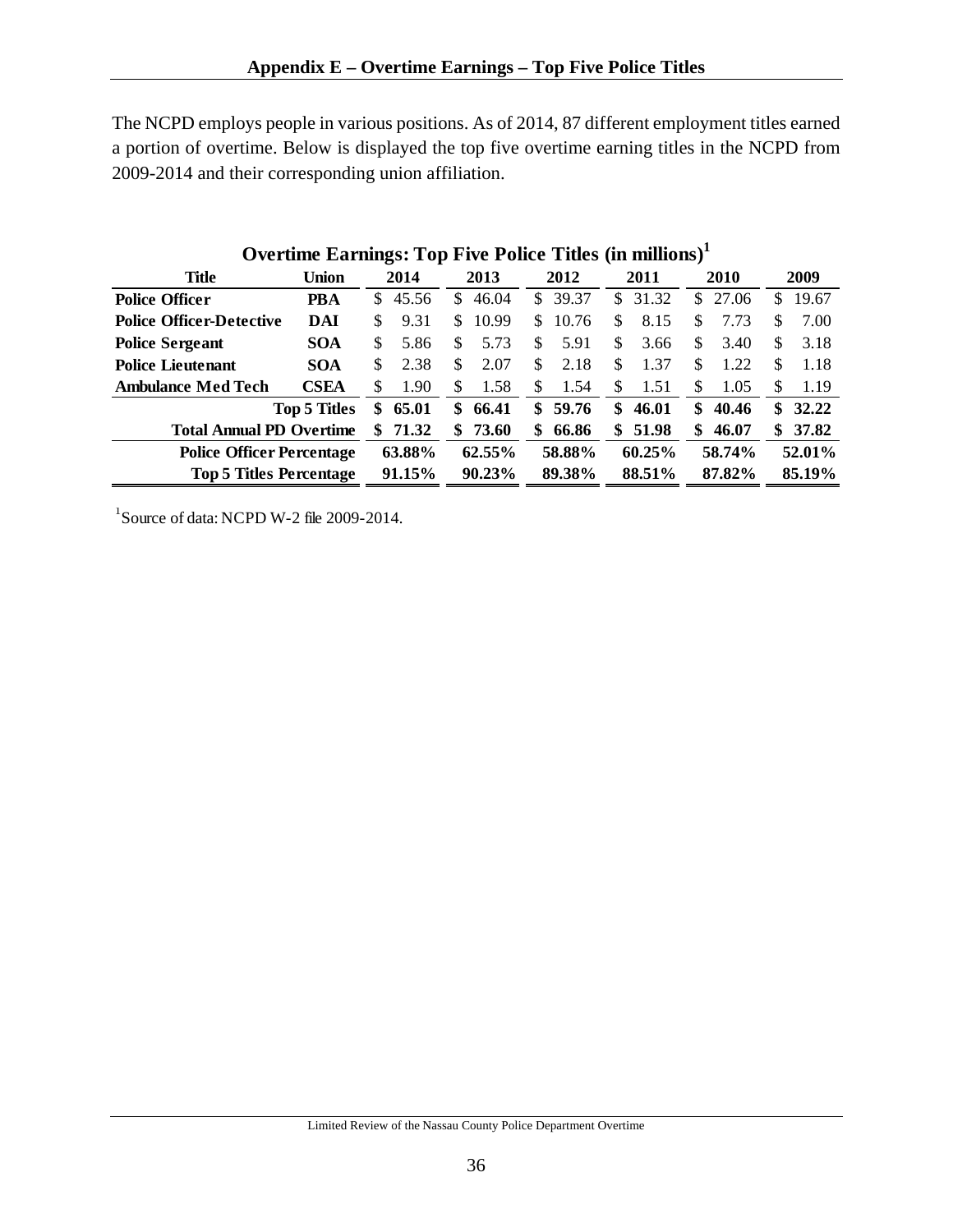| <b>Name of Document</b>                               | <b>Description of Document</b>                                                | <b>Date Received</b>   |  |  |
|-------------------------------------------------------|-------------------------------------------------------------------------------|------------------------|--|--|
| <b>Overtime Audit Documentation (Binder)</b>          | Binder containing multiple MOA's, MOU's, Commissioner's                       | October 7th, 2015      |  |  |
|                                                       | Orders, etc. The documents included:                                          |                        |  |  |
|                                                       | 1994 MOA between NC and PBA                                                   |                        |  |  |
|                                                       | <b>Commissioners Procedural Order 2-95</b>                                    |                        |  |  |
|                                                       | PBA Arbitration Award 1996-2000                                               |                        |  |  |
|                                                       | PBA Arbitration Award 2001-2006                                               |                        |  |  |
|                                                       | PBA Arbitration Award 2013                                                    |                        |  |  |
|                                                       | PBA Arbitration Award 2007-2012                                               |                        |  |  |
|                                                       | PBA Arbitration Award 2013-2015                                               |                        |  |  |
|                                                       | MOA 2014-2017                                                                 |                        |  |  |
| NCPD Personnel Report By Division                     | Police Department headcount report                                            | October 7th, 2015      |  |  |
| NCPD OT Report by Division w/o Grants 1/1/08-12/31/09 | Total OT hrs by division, excluding grant reimbursed hrs                      | October 7th, 2015      |  |  |
| NCPD OT Report by Division w/o Grants 1/1/09-12/31/10 | Total OT hrs by division, excluding grant reimbursed hrs                      | October 7th, 2015      |  |  |
| NCPD OT Report by Division w/o Grants 1/1/10-12/31/11 | Total OT hrs by division, excluding grant reimbursed hrs                      | October 7th, 2015      |  |  |
| NCPD OT Report by Division w/o Grants 1/1/11-12/31/12 | Total OT hrs by division, excluding grant reimbursed hrs                      | October 7th, 2015      |  |  |
| NCPD OT Report by Division w/o Grants 1/1/12-12/31/13 | Total OT hrs by division, excluding grant reimbursed hrs                      | October 7th, 2015      |  |  |
| NCPD OT Report by Division w/o Grants 1/1/14-06/30/15 | Total OT hrs by division, excluding grant reimbursed hrs                      | October 7th, 2015      |  |  |
| NCPD OT Report by Division w/o Grants 1/1/14-01/31/15 | Total OT hrs by division, excluding grant reimbursed hrs                      | October 7th, 2015      |  |  |
| NCPD OT Report by OT Code 1/1/09-12/31/09             | Total OT hours by the cause of overtime                                       | October 7th, 2015      |  |  |
| NCPD OT Report by OT Code 1/1/10-12/31/10             | Total OT hours by the cause of overtime                                       | October 7th, 2015      |  |  |
| NCPD OT Report by OT Code 1/1/11-12/31/11             | Total OT hours by the cause of overtime                                       | October 7th, 2015      |  |  |
| NCPD OT Report by OT Code 1/1/12-12/31/12             | Total OT hours by the cause of overtime                                       | October 7th, 2015      |  |  |
| NCPD OT Report by OT Code 1/1/13-12/31/13             | Total OT hours by the cause of overtime                                       | October 7th, 2015      |  |  |
| NCPD OT Report by OT Code 1/1/14-12/31/14             | Total OT hours by the cause of overtime                                       | October 7th, 2015      |  |  |
| NCPD OT Report by OT Code 1/1/15-6/30/15              | Total OT hours by the cause of overtime                                       | October 7th, 2015      |  |  |
| Minimum Staffing Summary Table                        | A basic table containing minimum staffing numbers for all<br>of the precincts | November 10th,<br>2015 |  |  |

#### **Documents Received From NCPD Date Received: 10/7/15**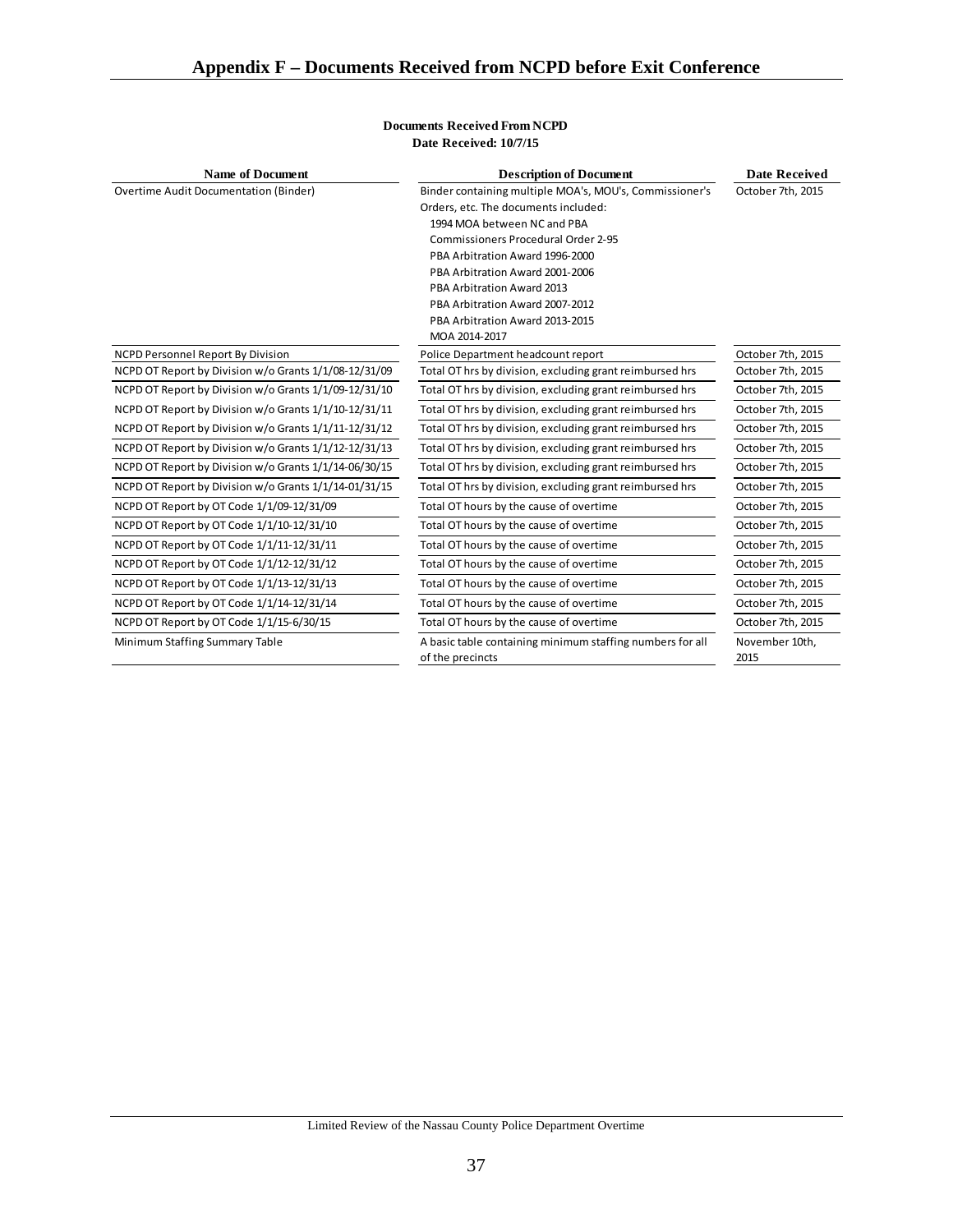| <b>Date</b> | <b>Description</b>                                                                                                     | <b>Response Due</b>    | <b>Duration</b>  |
|-------------|------------------------------------------------------------------------------------------------------------------------|------------------------|------------------|
| 08/21/15    | 1st Draft of PD OT Report sent to PD                                                                                   | 09/08/15               |                  |
| 09/10/15    | Comptroller's Office email to PD that the response is late                                                             |                        |                  |
| 09/10/15    | Email request from PD for an extension                                                                                 | Ext 1 09/22/15         | 2 weeks          |
| 09/23/15    | Email request from PD for an extension                                                                                 | Ext 2 09/25/15         | 3 days           |
| 09/28/15    | PD Prelim Response Rec'd with a Request for Exit Conf                                                                  |                        |                  |
| 09/29/15    | Comptroller's Office request for support for the prelim response and info still due                                    |                        |                  |
| 10/07/15    | PD delivered a box of docs to support its prelim response                                                              |                        |                  |
| 10/13/15    | Exit Conference with PD scheduled, cancelled and rescheduled                                                           |                        |                  |
| 10/27/15    | Exit Conference with PD scheduled and cancelled                                                                        |                        |                  |
| 11/04/15    | Exit Conference Held                                                                                                   |                        |                  |
| 11/10/15    | Follow-up meeting with PD to review info discussed on 11/4                                                             |                        |                  |
| 02/04/16    | 2nd Draft of PD OT Report sent to PD - Revised after 11/4 and 11/10 meetings                                           | 02/18/16               |                  |
| 02/08/16    | PD meeting with Comptroller and Director and Deputy Director of Field Audit                                            | Ext $1 \quad 03/21/16$ | $4$ wks + 2 days |
| 03/09/16    | PD request to set up a meeting with the auditors                                                                       |                        |                  |
| 03/15/16    | Follow-up meeting with PD                                                                                              |                        |                  |
| 03/17/16    | 3rd Draft PD OT Report sent to PD with minor changes. Response due 03/31/16.                                           | Ext 2 03/31/16         | 10 days          |
| 03/22/16    | PD email notifying the Comptroller that the PD is preparing the response to the audit.                                 |                        |                  |
| 03/29/16    | E-mail reminder sent to PD that response is due $3/31/16$ .                                                            |                        |                  |
| 03/31/16    | No response received by PD.                                                                                            |                        |                  |
| 04/01/16    | Follow-up phone call made to PD.                                                                                       |                        |                  |
| 04/11/16    | PD notified the Comptroller that the PD intended to respond.                                                           |                        |                  |
| 04/12/16    | Email to PD agreeing to await the PD response until April 18, 2016 and the report<br>could not be delayed any further. | Ext $3 \quad 04/18/16$ | 18 days          |
| 04/18/16    | PD Response received and appended to the report.                                                                       |                        |                  |

#### **NCPD OT Report - Timeline for Review of Report**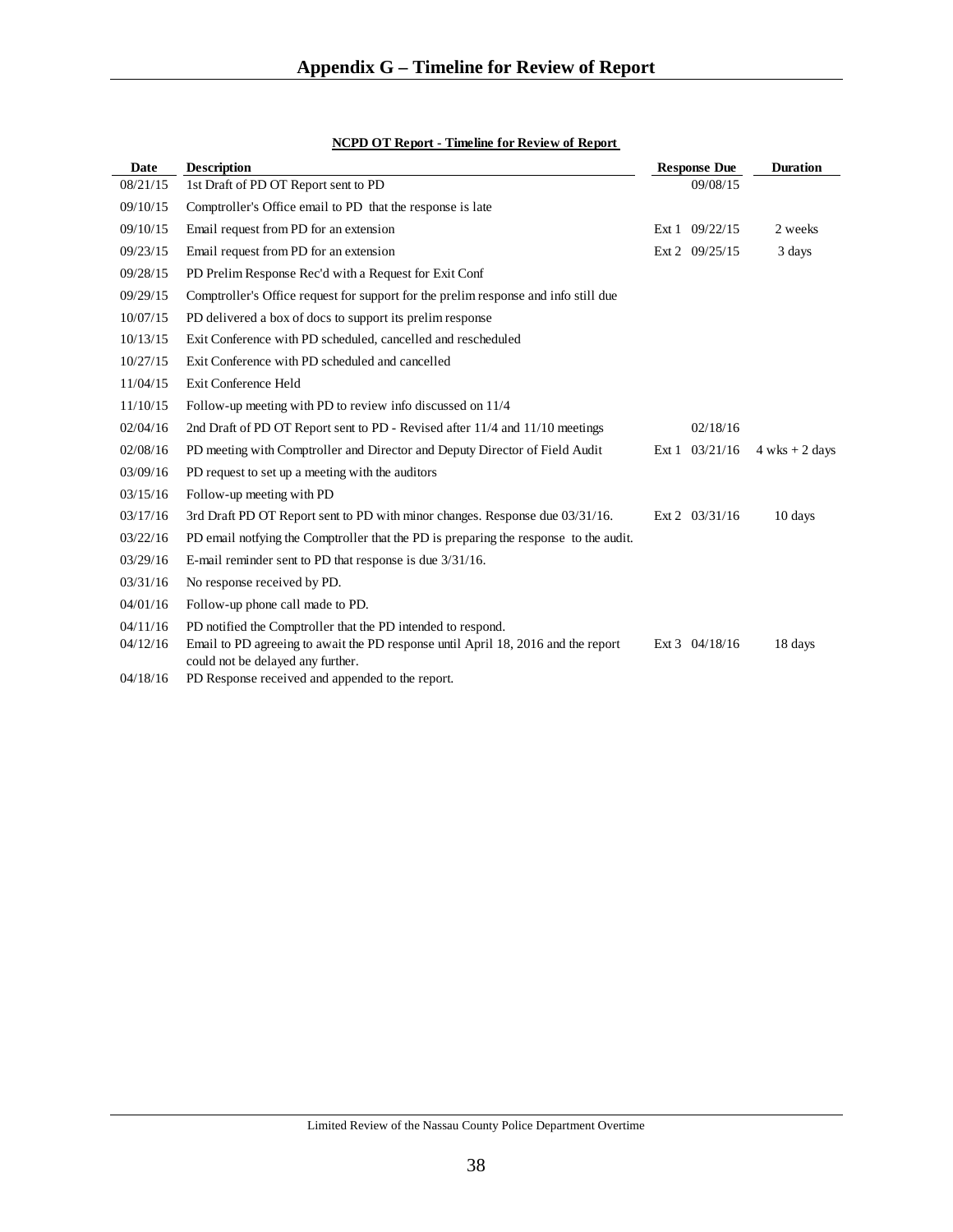### **Auditor's Follow-Up Comment on Police Department's Response to the Audit**

The formal response provided by the Police Department on April 18, 2016 begins on the next page. The identities of the Comptroller's Office staff members have been redacted from the response as deemed appropriate.

We reviewed the following Police Department's formal response to the final draft report and believe that the viewpoints expressed in the response were previously discussed and taken into consideration in the final report. We stand by our findings and recommendations. The audit was performed in accordance with internal audit standards.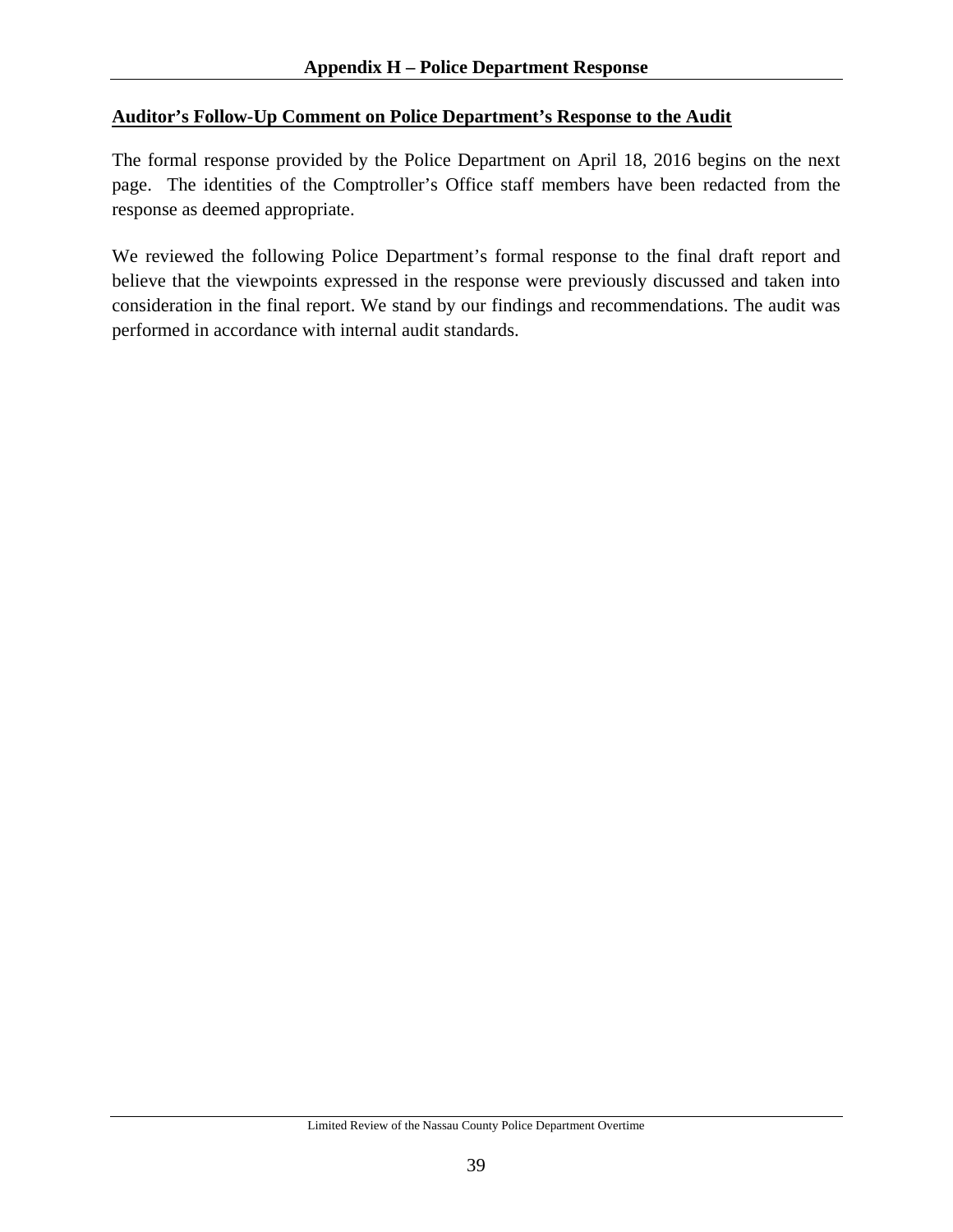# **COUNTY OF NASSAU INTER-DEPARTMENTAL MEMO**

#### **DATE: April 18, 2016**

**TO: Nassau County Comptroller Acting Commissioner of Police** 

#### **SUBJECT: Response to Audit of Nassau County Police Department Overtime**

1) The Audit of the Nassau County Police Department conducted by the Comptroller's Office is deeply flawed and only demonstrates that the Comptroller and his staff do not have an understanding of accounting, the legal environment, or police operations. Based on the audit, one can only conclude that the Comptroller is either incompetent, biased, or has a political agenda. It appears the findings in the Audit were pre-determined and the audit was written ignoring the facts. Most disturbing was the fact that the Comptroller was more concerned with issuing a press release rather than ensuring the audit was accurate. This can be supported by the fact that the draft press release was prepared prior to the receipt of the Department's reply. Additionally, it should be noted at a meeting with the Comptroller and in an email the undersigned informed the Comptroller of the Police Department's intent to reply to this audit. Despite this knowledge, the Comptroller prepared a draft press release prior to receipt of this reply.

As a threshold matter, Section 1100 of the Standards and Guidance issued by the Institute of Internal Auditors states: "The internal audit activity must be independent, and internal auditors must be objective in performing their work." In this audit, two of the key members of the team,  $\blacksquare$ 

, were also members of the CSEA's negotiating committee shortly before field work was commenced. It goes without saying that contract negotiations are inherently adversarial in nature and the undersigned was a key member of the County's negotiating committee. In this particular case I was involved in an adversarial relationship with the above listed members, who were then tasked with an audit of the Department that I oversee. Despite raising these concerns with the Comptroller's Executive staff, no action was taken to mitigate this lack of independence.

The audit alleges that documents requested were not provided. It is deeply concerning that the Comptroller makes these statements, when in fact the audit team was provided with all documents that existed. The audit team, due to their own incompetence, repeatedly requested that the Police Department perform parts of the audit. When the audit work was completed by the Department, the team disregarded the information that was provided to the Comptroller. They also frequently took conversations out of context to further your agenda.

The Comptroller has demonstrated that he has no understanding of the legal environment. While there will be a number of areas that will be discussed below, there are two items that are particularly noteworthy.

Firstly, the audit uses as a baseline overtime for 2009, which is the lowest overtime number. Predictably, the Police Department was at its greatest strength at that time. The audit does not note that in 2009: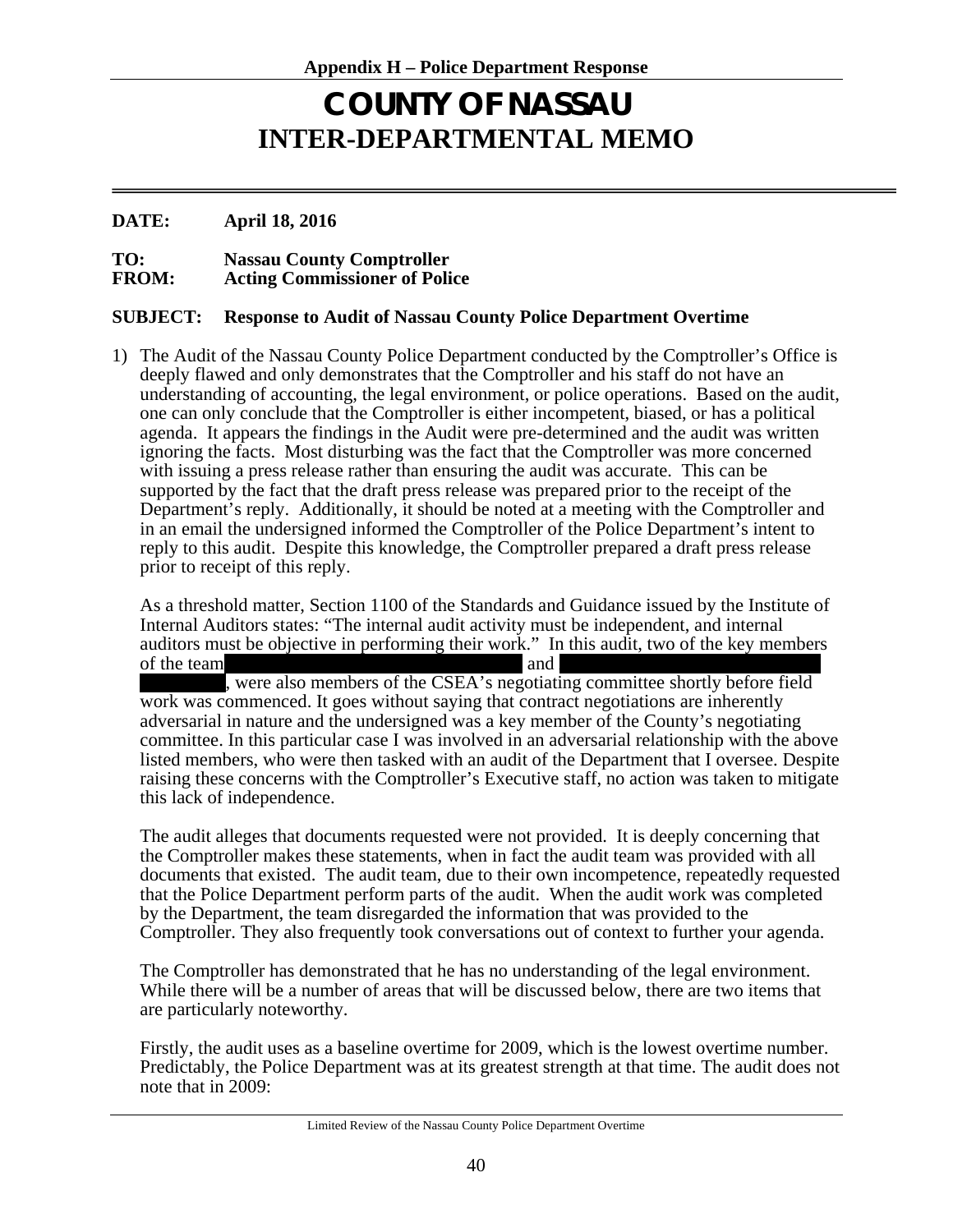- There was an equivalent of \$6.6 million in overtime charged to the travel time budget line.
	- o Approximately \$5 million was actually charged and approximately \$1.6 million avoided.
	- o Due to limitations of the County's financial systems, the overtime was charged to the travel line.
- Sworn members were paid at a straight time rate for the first 48 hours of overtime they worked.
	- o In 2010 the overtime paid at straight time section of the unions' contracts was phased out.

Secondly, during 2009 the unions were required to work  $\frac{1}{4}$  days.

- $\bullet$  The ¼ days section of the unions' contracts resulted in the sworn members having to work additional 12 hour shifts.
- The additional shifts were used to reduce departmental overtime.
- During 2009, the Department avoided approximately \$3.5 million dollars in overtime costs.
- In 2010 the contracts phased out the  $\frac{1}{4}$  days, resulting in the department realizing additional overtime.

These two items alone resulted in an additional \$10 million of overtime each year after 2009 or \$50 million dollars in overtime between 2010 and 2014. There were numerous other contractual changes that resulted in the County realizing additional overtime costs, none of which were mentioned or discussed in the Comptroller's audit. *The audit completely fails to appreciate that the driving forces for overtime in the Police Department are the most restrictive labor contracts of any major police department and police operations.* 

Based on the contents of this response to the above referenced overtime audit, I would hope that the Comptroller would amend the audit to be reflective of the fact rather than the flawed current audit. Consistent with good audit practices, if there are any changes or additions to the audit it is requested that this Department be given an opportunity to amend our reply. Additionally, if there are comments contained in the audit related to this Department's reply I further request that we be given an opportunity to reply to the comments made.

- 2) The administration of the Police Department has and will continue to aggressively manage overtime. The following should be considered and will be discussed in greater detail below:
	- a. The Department has reduced the sworn head count by approximately 531 members between January 1, 2009 and January 1, 2014 at a total savings of \$524.15 million, and a savings of \$141.88 million in 2014 alone. While overtime has increased, the County has realized a salary savings of \$524 million.
	- b. The County has aggressively managed expenses and today spends less money than it did in 2010. The Department has implemented a number of initiatives that have resulted in significant savings. The Comptroller, for an unknown reason, has decided not to audit the initiatives consistent with audit practices.

Limited Review of the Nassau County Police Department Overtime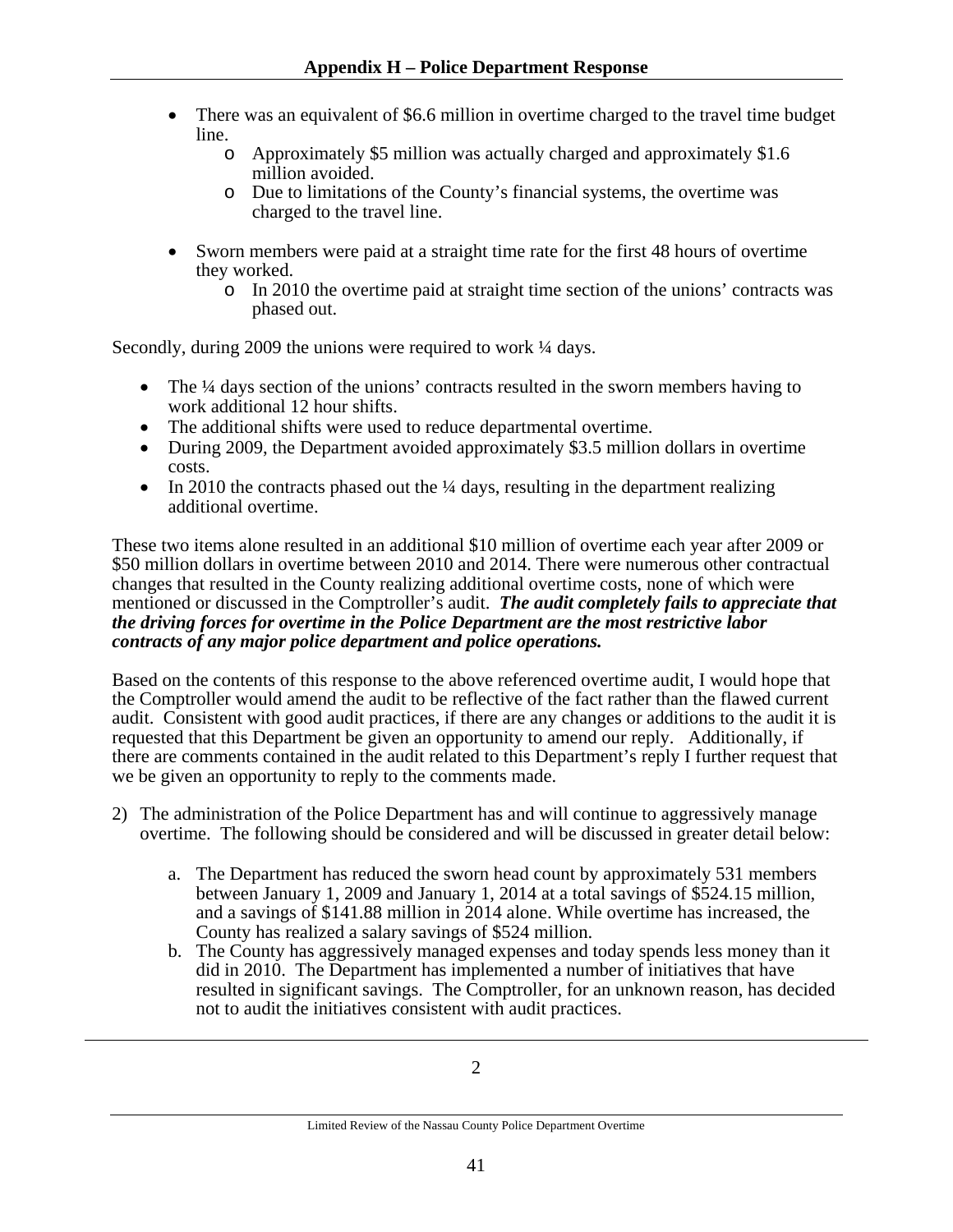- c. The Department has provided overwhelming proof that future savings will occur. Additionally, the contracts have been previously reviewed by the Comptroller's Office and they determined there was a value for the concessions obtained from the unions.
- d. The sworn budgeted head count was reduced from 2,750 in 2009 to the current budgeted headcount of 2,350 (a sworn headcount reduction of 370.) This will avoid future termination liability of \$108 million (current value) and significant future health insurance liability.
- e. Through aggressive management and reorganization, this Department reduced staffing by 1.1 million hours a year, while overtime increased by approximately 300 thousand hours per year. Additionally, the Department realized a crime reduction of more than 25% in the last five and a half years, while there was an approximate 800 thousand hour reduction in staffing.
- f. Under the direction of County Executive Mangano, the County negotiated historic labor concessions that significantly reduced the costs of all new hires. It is projected that the Police Department will hire more than 700 Probationary Police Officers between 2014 and 2016, which results in an estimated savings of more than \$300 million over the first 8 years of employment.
- g. As a result of the labor concessions received, all new Probationary Police Officers (as of March 2014) will contribute to their pensions going forward. The County's contributions to pensions will be reduced by an estimated 9%. (The County's pension contribution for all new hires has been reduced by approximately one third.) In addition, new hires will contribute 15% to their health insurance.
- h. The Police Department has limited control over when our members testify. This Department aggressively manages court appearances to the extent possible, meeting with the administrative judges and members of the District Attorney's office. Without a comparison to another major agency with similar contract work rules, the finding related to court testimony is without merit.
- 3) *Background:* "The Limited Review of the Nassau County Police Department" (hereinafter "audit") uses the year 2009 as a base line*.*
	- a. While it is true that in 2009 the Department's overtime was \$35.51 million, the Department's total head count on January 1, 2009 was 3,993 with a sworn union headcount of 2,716. As of January 1, 2014 the total headcount was 3,409 members, with a sworn headcount of 2,185.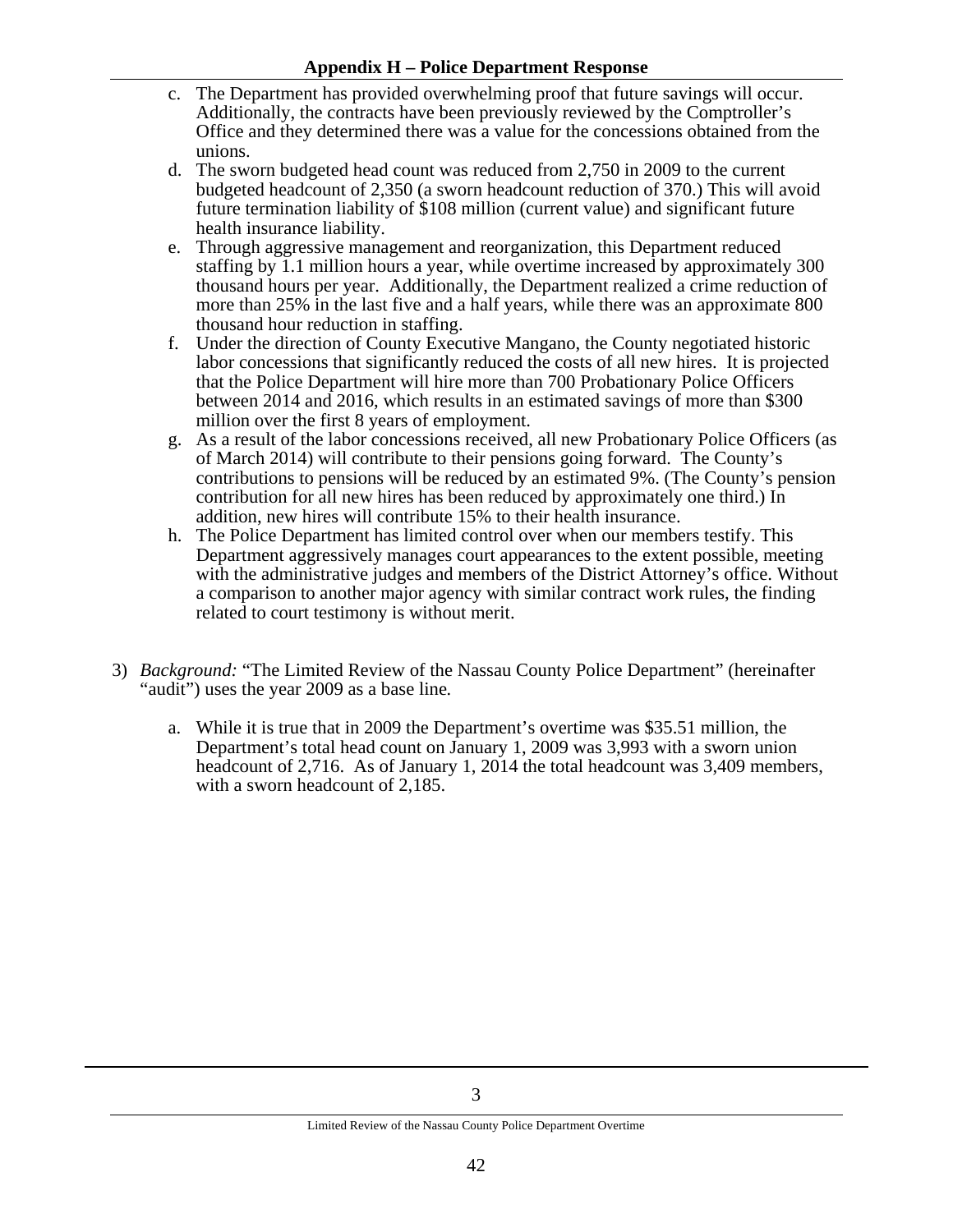| (EXNIDII A.)          |      |                                  |      |      |      |      |
|-----------------------|------|----------------------------------|------|------|------|------|
| Exhibit A             |      |                                  |      |      |      |      |
|                       |      | NCPD Employees by Employee Class |      |      |      |      |
|                       |      |                                  |      |      |      |      |
| <b>Employee Class</b> | 2014 | 2013                             | 2012 | 2011 | 2010 | 2009 |
| PBA                   | 1514 | 1561                             | 1649 | 1686 | 1777 | 1889 |
| DAI                   | 355  | 345                              | 369  | 371  | 395  | 411  |
| SOA                   | 316  | 332                              | 356  | 364  | 396  | 416  |
| Sub-Total Union Sworn | 2185 | 2238                             | 2374 | 2421 | 2568 | 2716 |
| <b>CSEA</b>           | 1214 | 1214                             | 1229 | 1270 | 1214 | 1268 |
| Ordinance             | 10   | 10                               | 11   | q    | 10   | 9    |
| Total                 | 3409 | 3462                             | 3614 | 3700 | 3792 | 3993 |

# $(E<sub>1</sub>, L<sub>2</sub>, L<sub>3</sub>, L<sub>4</sub>)$

The total attrition in the Nassau County Police Department from January 1, 2009 to January 1, 2014, was approximately 584 members. While overtime has increased, the County has 584 fewer members on the payroll, resulting in a salary and fringe avoidance of more than \$140 million in 2014 alone. In other words, the County realized a net saving of approximately \$110 million in 2014. This can be attributed to aggressive expense management by the Police Department's administration.

#### *(Exhibit B)*

|                       |                    |                           |                    | <b>NCPD Cumulative Attrition</b> |                    |                           |                    |                           |                    |                           |
|-----------------------|--------------------|---------------------------|--------------------|----------------------------------|--------------------|---------------------------|--------------------|---------------------------|--------------------|---------------------------|
| <b>Employee Class</b> | 2014               |                           |                    | 2013                             |                    | 2012                      |                    | 2011                      |                    | 2010                      |
|                       | Total<br>Attrition | <b>Total Hour</b><br>Lost | Total<br>Attrition | <b>Total Hour</b><br>Lost        | Total<br>Attrition | <b>Total Hour</b><br>Lost | Total<br>Attrition | <b>Total Hour</b><br>Lost | Total<br>Attrition | <b>Total Hour</b><br>Lost |
|                       |                    |                           |                    |                                  |                    |                           |                    |                           |                    |                           |
| PBA                   | 375                | 687,000                   | 328                | 600,896                          | 240                | 439,680                   | 203                | 371,896                   | 112                | 205,184                   |
| DAI                   | 56                 | 102,592                   | 66                 | 120,912                          | 42                 | 76,944                    | 40                 | 73,280                    | 16                 | 29,312                    |
| <b>SOA</b>            | 100                | 183,200                   | 84                 | 153,888                          | 60                 | 109,920                   | 52                 | 95,264                    | 20                 | 36,640                    |
| Sub-Total Union Sworn | 531                | 972,792                   | 478                | 875,696                          | 342                | 626,544                   | 295                | 540,440                   | 148                | 271,136                   |
| <b>CSEA</b>           | 54                 | 112,320                   | 54                 | 112,320                          | 39                 | 81,120                    | $-2$               | $-4,160$                  | 54                 | 112,320                   |
| Ordinance             | $-1$               | $-2,080$                  | $-1$               | $-2,080$                         | $-2$               | $-4,160$                  | $\Omega$           | $\Omega$                  | $-1$               | $-2,080$                  |
| Total                 | 584                | 1,083,032                 | 531                | 985,936                          | 379                | 703.504                   | 293                | 536.280                   | 201                | 381,376                   |

Based on Exhibit IV of the audit, the cumulative value of attrition was \$141.89 million. By reducing the headcount, the County realized significant annual savings which far exceeded the increase in overtime that can be attributed to the reduction of the headcount.

### **Light-Roll Call:**

Due to contractually guaranteed staffing levels and contractually guaranteed time off, the Department is required to pay overtime to meet contractual obligations. (Light roll-call overtime.)

As will be discussed below, headcount increases will directly impact light roll-call overtime:

• During 2009, overtime hours totaled 559,057, of which 227,601 hours were due to light roll call.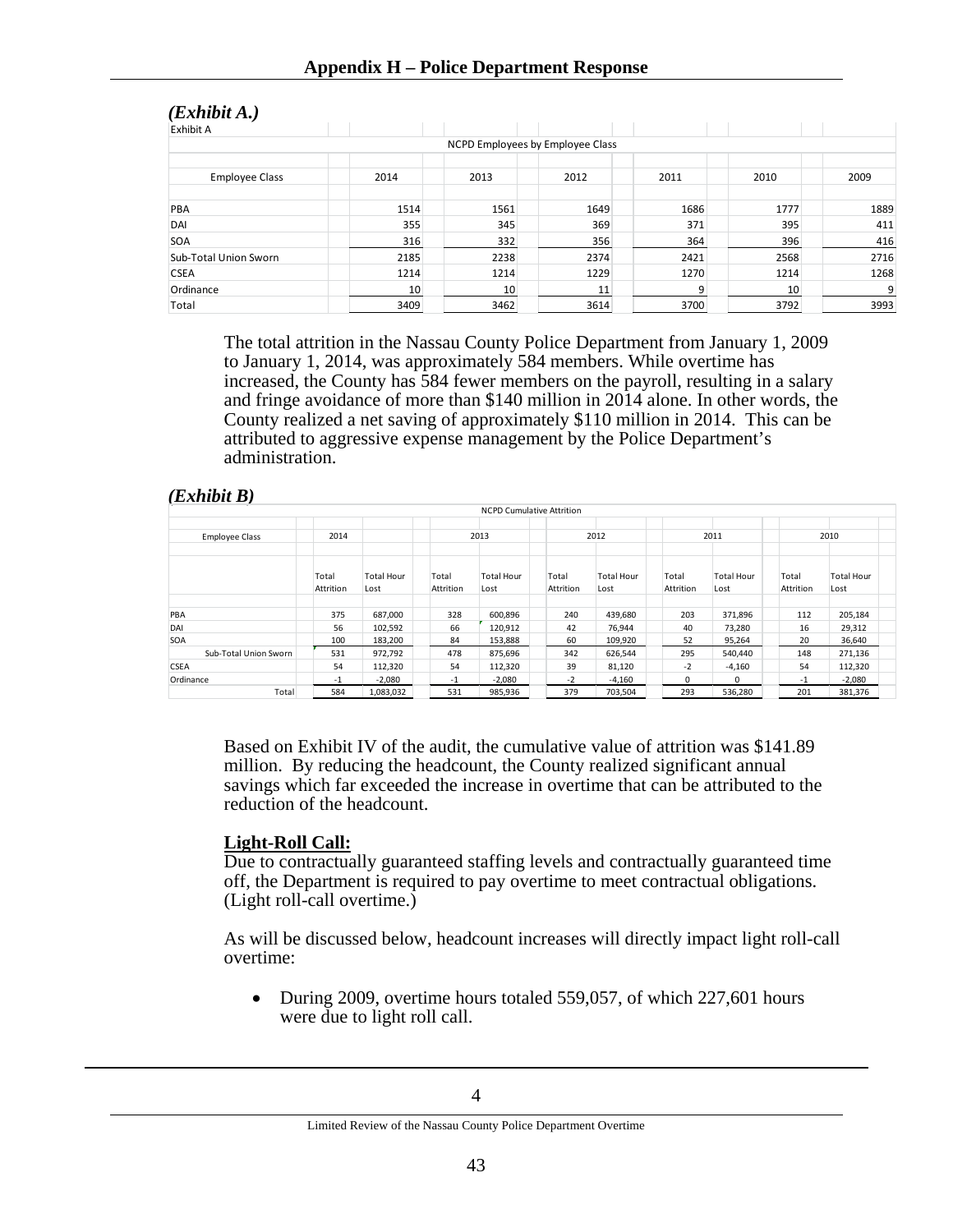In 2014, overtime hours totaled 819,779, of which 444,124 hours were attributed to light roll-call.

Despite an annual reduction of more than approximately 1.1 million hours of staffing, total overtime increased by 311,244 hours per year, with light roll-call accounting for 247,646 hours of this increase. Additionally, a portion of this increase could be attributed to changes in work rules, which have increased overtime. For example, as a result of a contractual award, the County phased out quarter days and overtime paid at straight time during this period. As discussed above, these two changes resulted in \$50 million of overtime during the audit period. *It is inconceivable that the Comptroller would not note that anywhere in the audit.*

#### **Overtime Dollars vs. Overtime Hours:**

The audit focuses on dollars spent without adjusting for raises, steps, or other increases in compensation that impact overtime rates. By focusing on dollars spent, you are comparing dollars that have different underlying hourly values. The more appropriate comparison would be to use hours, which would be less inflammatory then the use of dollars. *However, not once in the Background Section are hours discussed.* 

#### **Hiring Decision**

In the Background section of the audit, there is a statement attributed to the undersigned that the reason the Police Department held off on hiring was to wait for more favorable contractual terms. This, however, is only one of the reasons that the Department held off on hiring. Initially, the Department did not increase staffing due to the fact that the adopted budgeted headcount was reduced from 2,750. Additionally, once the Department was operating under a wage freeze it became extremely difficult to hire and retain police officers. Important to note: During the wage freeze, after investigating approximately 2,000 applicants, nearly 70 people completed and passed their background investigations and were offered employment. Only 35 of these 70 applicants accepted positions as Probationary Police Officers with the Nassau County Police Department. Additionally, had the wage freeze not been lifted, it was anticipated that we could have lost half of the 30 Probationary Police Officers who completed the Police Academy.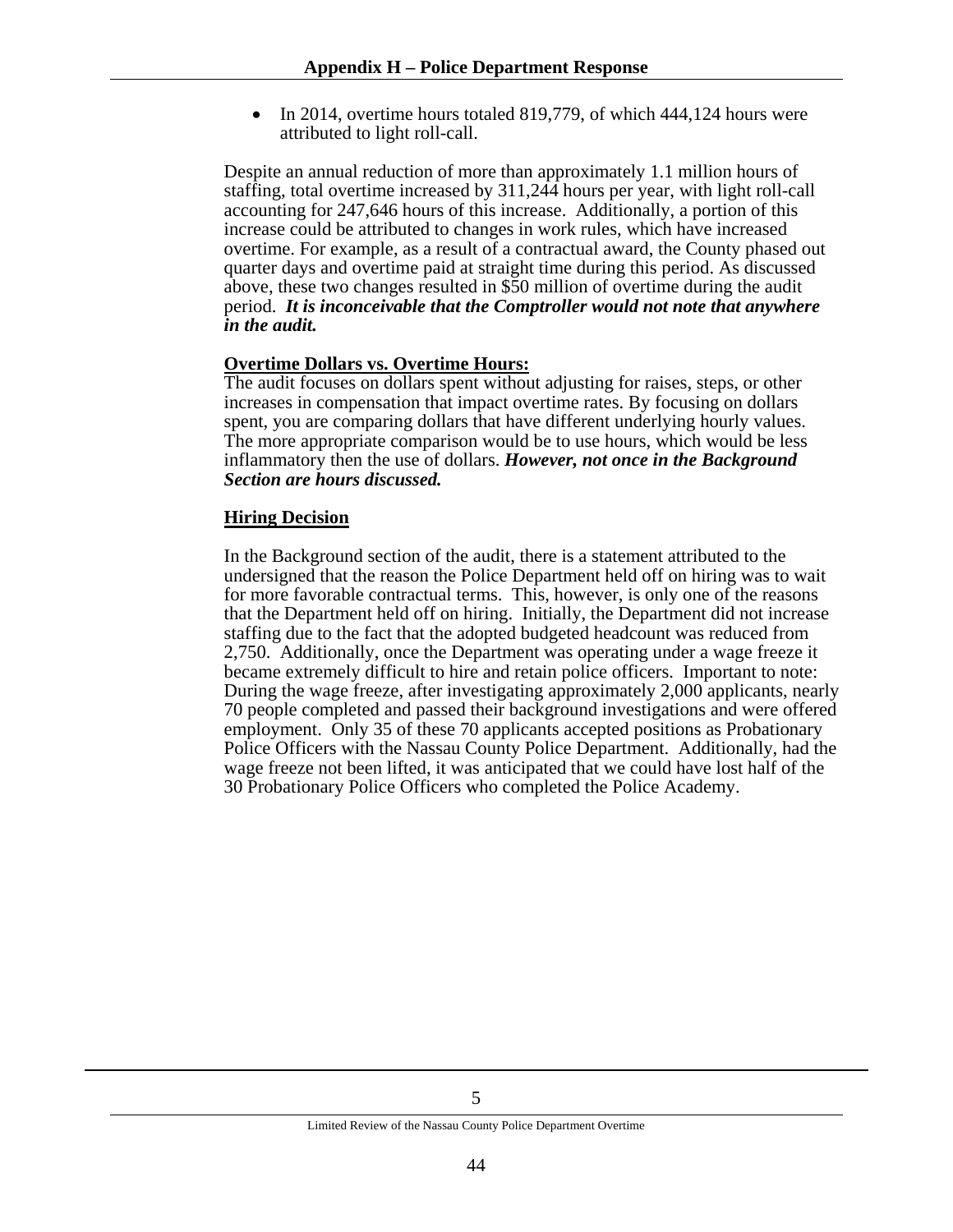#### **Precinct Consolidation:**

The last item that is discussed in the Background Section of the audit is the efficiency and effectiveness of the Precinct consolidation. The audit alleges that the savings was requested by your auditors and the Police Department failed to provide the documents. The audit also questions the effectiveness of consolidation due to the reopening of the  $5<sup>th</sup>$  Precinct. As you are aware, the Precinct consolidation has been the subject of significant debate, and the Comptroller was previously provided with the documents on the savings related to the cost out of the consolidation plan. The Comptroller's Office and the Office of Legislative Budget Review also prepared a financial analysis of the Precinct consolidation plan. There was a clear consensus by all concerned parties that each precinct consolidation saved at least \$5 million per year. If all Precinct consolidations were completed, there would have been a total of \$20 million saved per year. *To suggest anything else would be disingenuous and supports the Department's position that the audit is deeply flawed and has little or no value.* Additionally, the 5<sup>th</sup> Precinct was only re-opened as a Precinct as a result of a 2015 budget agreement between the County Executive and the Majority and Minority caucuses of the Nassau County Legislature. Nonetheless, the consolidation of the  $4<sup>th</sup>$  and  $5<sup>th</sup>$  Precincts fulfilled all expectations, saving \$5 million per year while not impacting public safety.

#### **Causes of Overtime:**

It is inconceivable that in the background section of the audit the Comptroller did not discuss the impact of contractual work rules on Departmental overtime. It has been well established that light roll call overtime is driven almost exclusively by work rules. What is less known is the secondary impact of contractual work rules, which is where these work rules drive detail, arrest, and other overtime.

#### **Overtime Management**

The Police Department has a multi–layered accountability program to ensure that use of overtime is appropriate and not abused. The overtime management was discussed at length with the Comptroller's Executive Staff and the audit team. All overtime must be approved by the members' supervisors. Once approved by supervisors it is then reviewed and approved by the Commanding Officer. On a weekly basis, Division Chiefs review all overtime. Overtime is also reviewed by the Commissioner, or designee, with the Division Chiefs on a weekly basis. In 2014, prior to audit field work commencing, the Department formed the Administrative Inspections Unit to regularly conduct audits of time and leave. This includes the use of overtime and other items that drive overtime.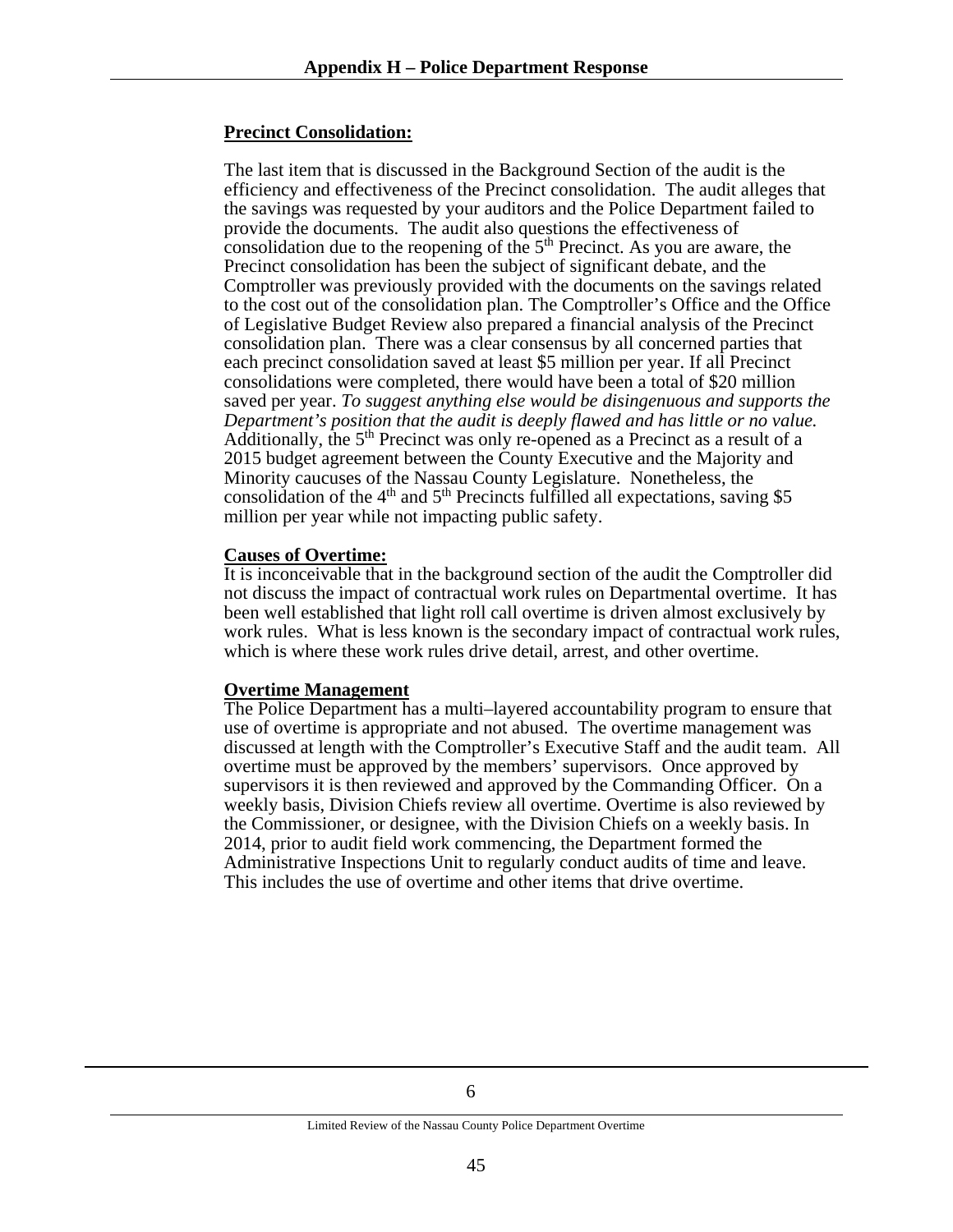### **Audit**

The Police Department provided extensive information and documents to the Comptroller however the Comptroller chose not to test the initiatives or other items consistent with audit practices. Additionally, there were items that he requested that are the responsibility of the Comptroller to maintain. The two most notable items that the Comptroller maintains are all information related to health insurance and pension contributions. It is illogical that he would request documents that he is responsible for maintaining.

4) *Comptrollers Audit Finding # 1 – Police Overtime Increased by 93.7% between 2009 and 2014 and exceeded estimated savings through attrition by 173.00 million.* Consistent with the entire audit, the Comptroller and the audit team are ignoring the facts in manufacturing this finding. In other words, the Comptroller only gives credit for attrition in the year in which it occurs. *This finding is nothing more than a work of fiction.* Additionally, the Comptroller fails to note that two contractual changes alone accounted for \$50 million in overtime during the audit period. Consistent with audit practices, \$50 million is material and should be noted in an audit or, for that matter, any financial document.

# *(Exhibit C.)*

| NCPD Overtime Broken Down By Category 2009-2014 |          |                 |                           |                             |        |        |  |  |  |
|-------------------------------------------------|----------|-----------------|---------------------------|-----------------------------|--------|--------|--|--|--|
| Year                                            | Total OT | Light Roll-Call | Direct Police<br>Activity | Indirect Police<br>Activity | Grants | Admin  |  |  |  |
| 2009                                            | 559,057  | 227,601         | 214,932                   | 35,730                      | 56,702 | 24,093 |  |  |  |
| 2010                                            | 634,508  | 268,770         | 215,538                   | 46,138                      | 63,779 | 40,282 |  |  |  |
| 2011                                            | 671,369  | 291,640         | 224,651                   | 36,945                      | 91,820 | 26,313 |  |  |  |
| 2012                                            | 885,271  | 364,961         | 233,103                   | 37.564                      | 82,607 | 28,006 |  |  |  |
| 2013                                            | 909,089  | 486,472         | 261,125                   | 41,836                      | 73,049 | 46,607 |  |  |  |
| 2014                                            | 870,301  | 475,247         | 266,823                   | 36,692                      | 55,679 | 35,860 |  |  |  |

Comparing overtime dollars in 2009 to overtime dollars in 2014 is tantamount to comparing apples to oranges. By not adjusting overtime dollars for increase in compensation (inflation/current value) the Comptroller is artificially inflating the amount of overtime worked. Additionally, it is inconsistent with the methodology and specific objectives articulated on Pages 5 of the audit, wherein the relative objective states *"quantify and perform a comparative year to year analysis of NCPD overtime, including court overtime."* If there is a comparison of overtime from a year-to-year period, the more appropriate unit of measure would be hours that do not have to be adjusted for increases due to cost of living adjustments, step increases, or other compensation increases that impact the hourly rate of overtime.

The second item of note is the attrition savings (Exhibit 4, Page 7 of the Draft Report) are not compounded. In 2014 the auditors credit a single year of attrition when in reality the County realized the attrition savings not only in 2009, but also in 2010, 2011, 2012, 2013, and 2014.

*(Exhibit D)*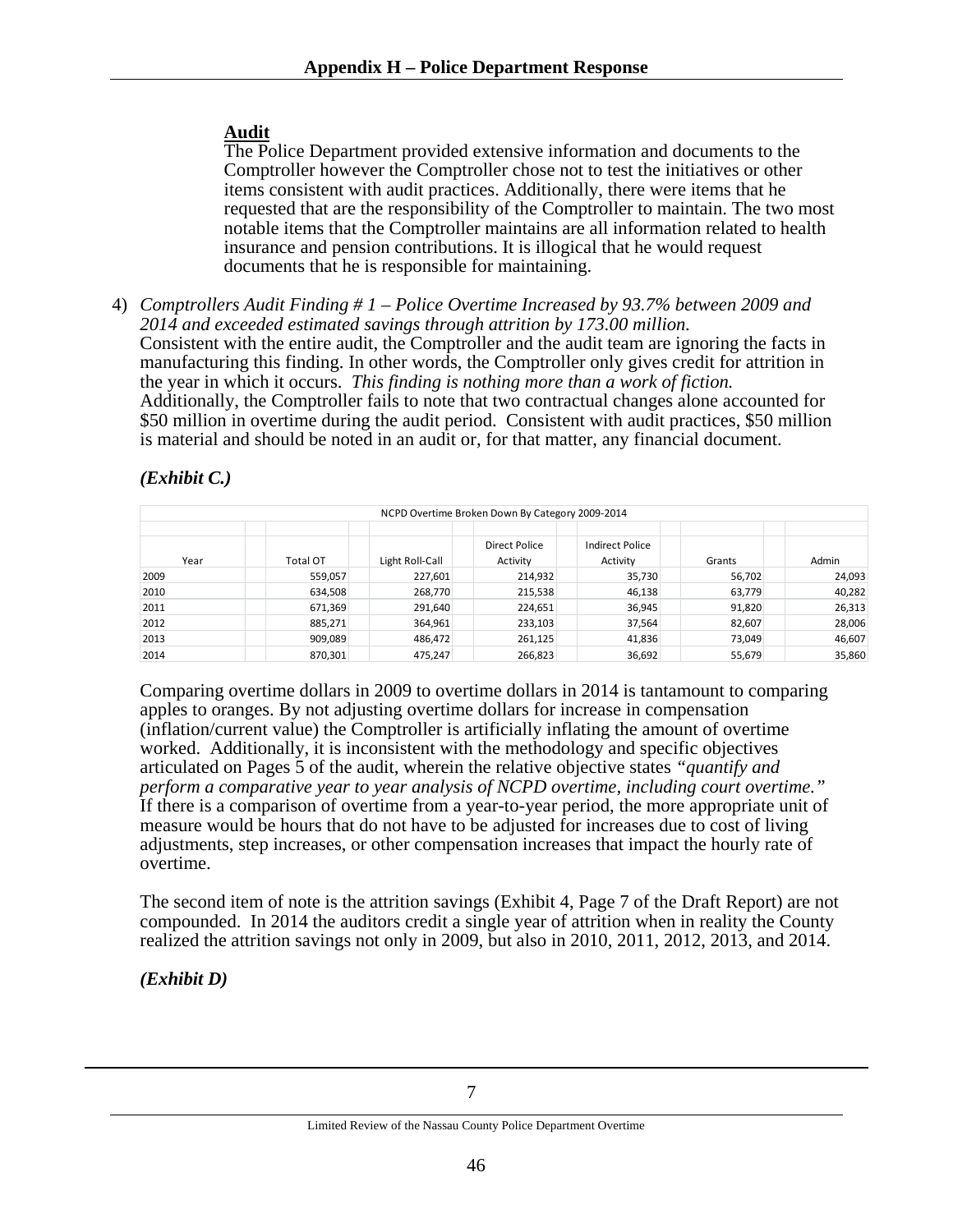|                                                    |       |       | Attrition By Year |                                |       |        |                        |
|----------------------------------------------------|-------|-------|-------------------|--------------------------------|-------|--------|------------------------|
|                                                    |       |       |                   |                                |       |        |                        |
|                                                    |       |       |                   | <b>Total Attrition By Year</b> |       |        |                        |
|                                                    |       |       |                   |                                |       |        | <b>Total Attrition</b> |
|                                                    | 2009  | 2010  | 2011              | 2012                           | 2013  | 2014   | 2009-2014              |
| 2009                                               | 26.85 | 26.85 | 26.85             | 26.85                          | 26.85 | 26.85  |                        |
| 2010                                               |       | 34.38 | 34.38             | 34.38                          | 34.38 | 34.38  |                        |
| 2011                                               |       |       | 10.08             | 10.08                          | 10.08 | 10.08  |                        |
| 2012                                               |       |       |                   | 31.77                          | 31.77 | 31.77  |                        |
| 2013                                               |       |       |                   |                                | 16.72 | 16.72  |                        |
| 2014                                               |       |       |                   |                                |       | 22.08  |                        |
| <b>Total Annual Attrition</b>                      | 26.85 | 61.23 | 71.31             | 103.08                         | 119.8 | 141.88 | 524.15                 |
|                                                    |       |       |                   |                                |       |        |                        |
|                                                    |       |       |                   |                                |       |        |                        |
| **** All amounts above are in millions of dollars. |       |       |                   |                                |       |        |                        |

Using the correct methodology, the total attrition savings is \$524.15 million. This far exceeds the total overtime for the period of the audit. Overtime is not the only consideration when determining the Police Department's headcount. As a result of headcount reduction pursuant to the County's adopted budget, the Department has made material adjustments to a significant number of commands. Despite the adjustments to these commands and the substantial reduction in the headcount, the Department has realized a reduction of crime of more than 25% in the last five and a half years.

The third item of note by the audit team is when comparing attrition savings to overtime costs. The audit takes the position that they are measuring total overtime earned during a given year, despite the fact that they are measuring the impact of attrition. It is the undersigned's opinion that this logic is flawed.

Additionally, it is the undersigned's belief that the attrition savings should be measured against the increase in "light roll-call overtime" from the baseline year (as determined by the audit, 2009 is the baseline year and is what all comparisons are made against.) Increased staffing would impact light roll-call overtime and detail overtime; it would not impact court overtime, arrest overtime, or, for that matter, any other overtime earned. Arrest and investigative overtime is earned by the officers and detectives who have made the arrest and are processing, investigating, or assisting. Court overtime is incurred when a member is subpoenaed to testify and must appear on a day they are not scheduled to work.

The Comptroller does not take into consideration extraordinary events that occurred during the audit period that have an unanticipated overtime cost, such as a presidential debate, natural disasters, strikes, and major sporting events.

Further, Exhibits B and C outline the number of hours that have been lost due to attrition since 2009 and are measured against the increase of light roll-call overtime hours and total overtime hours. Clearly, based on all of the facts, the reduction of headcount has resulted in a significant savings.

#### **Comptroller's Audit Recommendations**

*a)* "Control costs with annual budget" (*The Police Department has and will continue to manage all costs.)*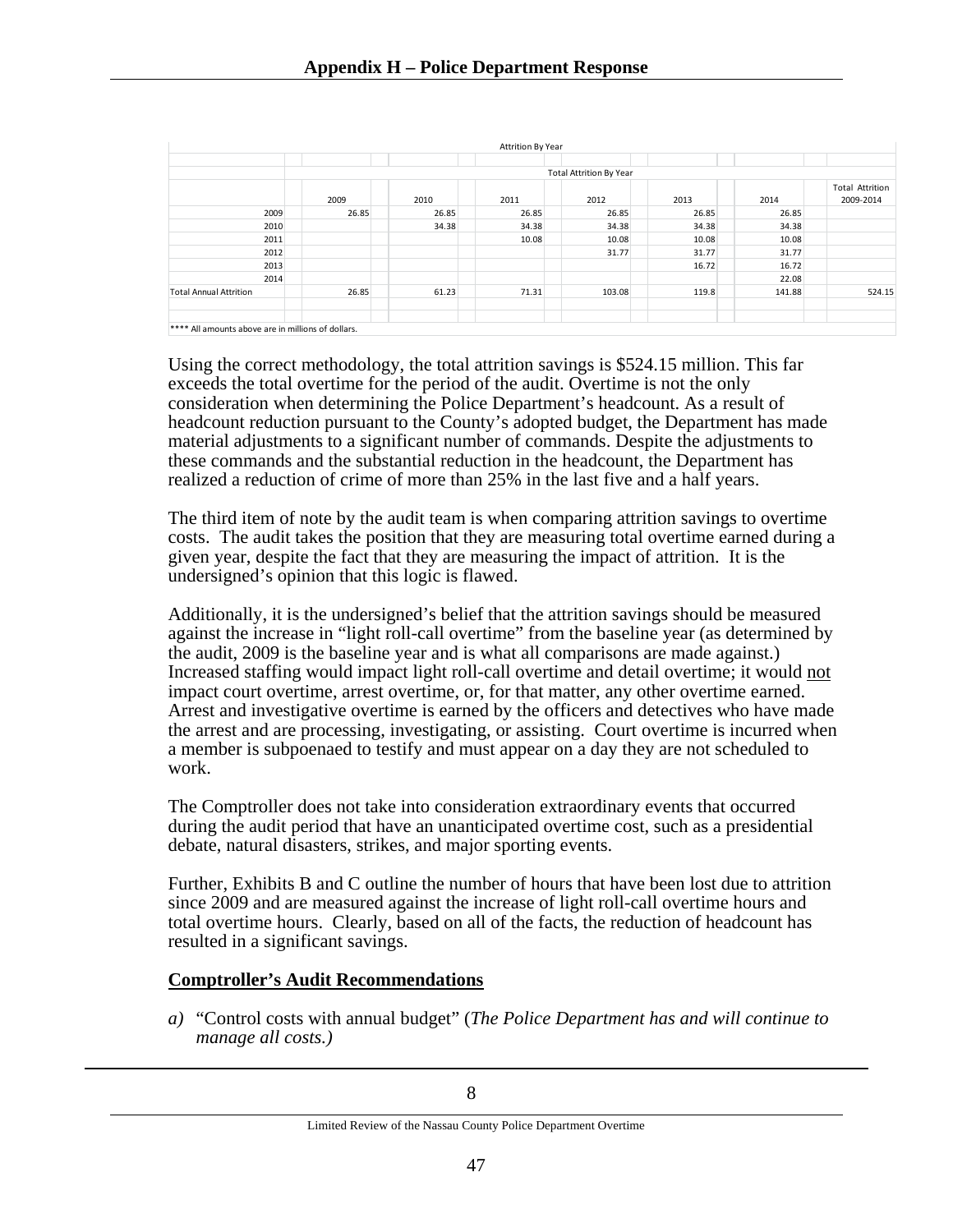#### **Appendix H – Police Department Response**

*b)* Adequately document all assumptions and calculations to support NCPD estimated dollar savings for each cost savings initiative. The Documentation should be retained for reference and audit trail purposes. (*The Department has and will continue to adequately document all assumptions and calculations.)* 

#### 5) *Comptroller's Audit Finding # 2 – "The NCPD's claimed future savings from delayed officer hiring could not be substantiated."*

This finding demonstrates a total lack of understanding and either incompetence, bias or political motives of this audit. The Department will far exceed projected savings based on delayed hiring. The Comptroller has previously analyzed the 2014 contractual amendments and his current opinion is inconsistent with his earlier analysis.

As a result of attrition, between January 1, 2009 and December 31, 2014 the Department was reduced by 531 sworn members. The historic average of attrition is approximately 116 per year. Additionally, due to the fact that we had not hired since 2009, the Department has hired 524 Probationary Police Officers since March 2014. The Department anticipates hiring a minimum of 150 new officers during May of this year. The Department provided the audit team with all the contractual documents, including the contractual amendments that the County entered into during 2014. However, when calculating savings they nevertheless failed to take into consideration the pension savings, the sunset clause ("poison pill") of the prior salary chart, roll-up costs on payroll extras, or the change of step increases from January after the second year, to the members' anniversary dates.

Outlined below is the correct savings relative to the Contractual changes related to new hires:

• When the audit team estimated the chart savings they failed to take into consideration the salary chart sunset clause, changed timing of step increase methodology, or the impact of the new salary chart on payroll extras. For the purposes of this exercise we did not attribute savings to the change from January 1 after the 2-years-of-service to step increase on anniversary. Despite the Comptroller's opinion if recruits were hired prior to the Contractual amendment the recruits would have been moved to the prior salary chart on December 31, 2015, resulting in millions of dollars of additional costs. The "poison pill" was scheduled to go into effect prior to the contract expiring and has gone into effect on every contract since it was first negotiated in 1992, resulting in millions of dollars in cost. Additionally, the members would not have to contribute to their health insurance nor would they have been placed in Tier VI pension, at a 9% savings per year. **As a result of the contractual amendments to the new hire salary chart, the total salary and payroll extra savings attributable to the 2014 PBA amendment is \$286,784 per probationary police officer hired. (***Please see Exhibit E.)*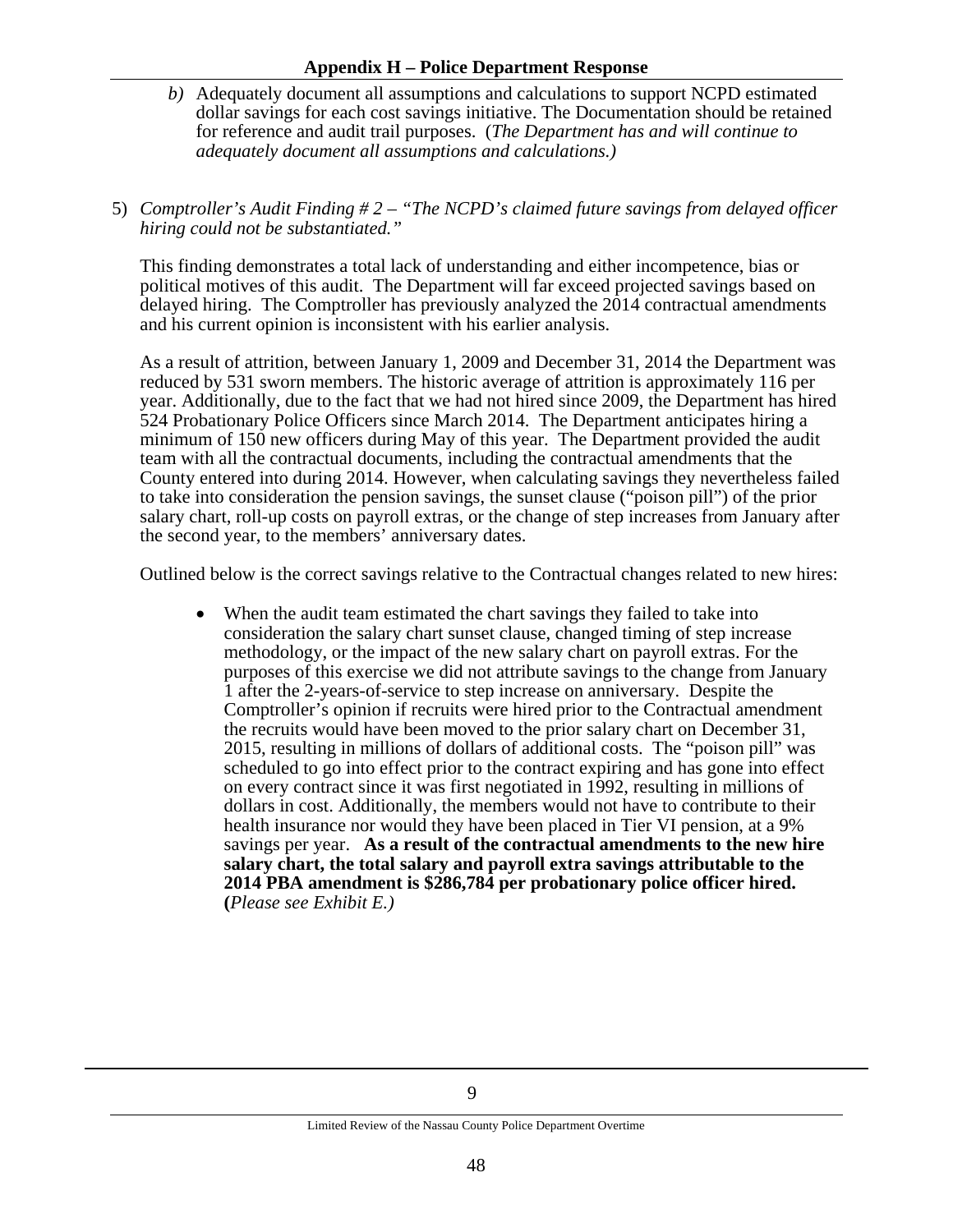|         | 2008 Contractual Extender Salary Chart                                   |        | 2014 Contractual Amendment |                      |         |
|---------|--------------------------------------------------------------------------|--------|----------------------------|----------------------|---------|
|         | <b>Adjusted For Payroll Extras</b><br><b>Adjusted For Payroll Extras</b> |        |                            |                      | Savings |
|         |                                                                          |        |                            |                      |         |
| Step 1  | 54,000                                                                   | Step 1 | 42,000                     |                      | 12,000  |
| Step 2A | 71,730                                                                   | Step 2 | 49,200                     |                      | 33072   |
| Step 2B | 92,814                                                                   |        |                            |                      |         |
| Step 3  | 100,289                                                                  | Step 3 | 60,000                     |                      | 40,289  |
| Step 4  | 107,762                                                                  | Step 4 | 72,000                     |                      | 35,762  |
| Step 5  | 116,410                                                                  | Step 5 | 84,000                     |                      | 32,410  |
| Step 6  | 121,721                                                                  | Step 6 | 91,200                     |                      | 30,521  |
| Step 7  | 125,060                                                                  | Step 7 | 96,000                     |                      | 29,060  |
| Step 8  | 155,980                                                                  | Step 8 | 105,000                    |                      | 50,980  |
| Step 8  | 155,980                                                                  | Step 9 | 133,290                    |                      | 22,690  |
|         |                                                                          |        |                            | <b>Total Savings</b> | 286,784 |

#### **Appendix H – Police Department Response**

• The audit team failed to account for any pension savings. Savings would be garnered in two ways: first, the County successfully negotiated with the PBA that all new members of the PBA would be enrolled in Tier VI contributory. The change in the pension plan that was negotiated resulted in a savings of 9% when compared to Tier VI non-contributory. Additionally, there will be pension savings due to the negotiation of a new salary chart. The County will garner an estimated \$123,299 in the first nine (9) years *per probationary officer hired* as a result of the historical pension concessions achieved during the 2014 contractual amendment.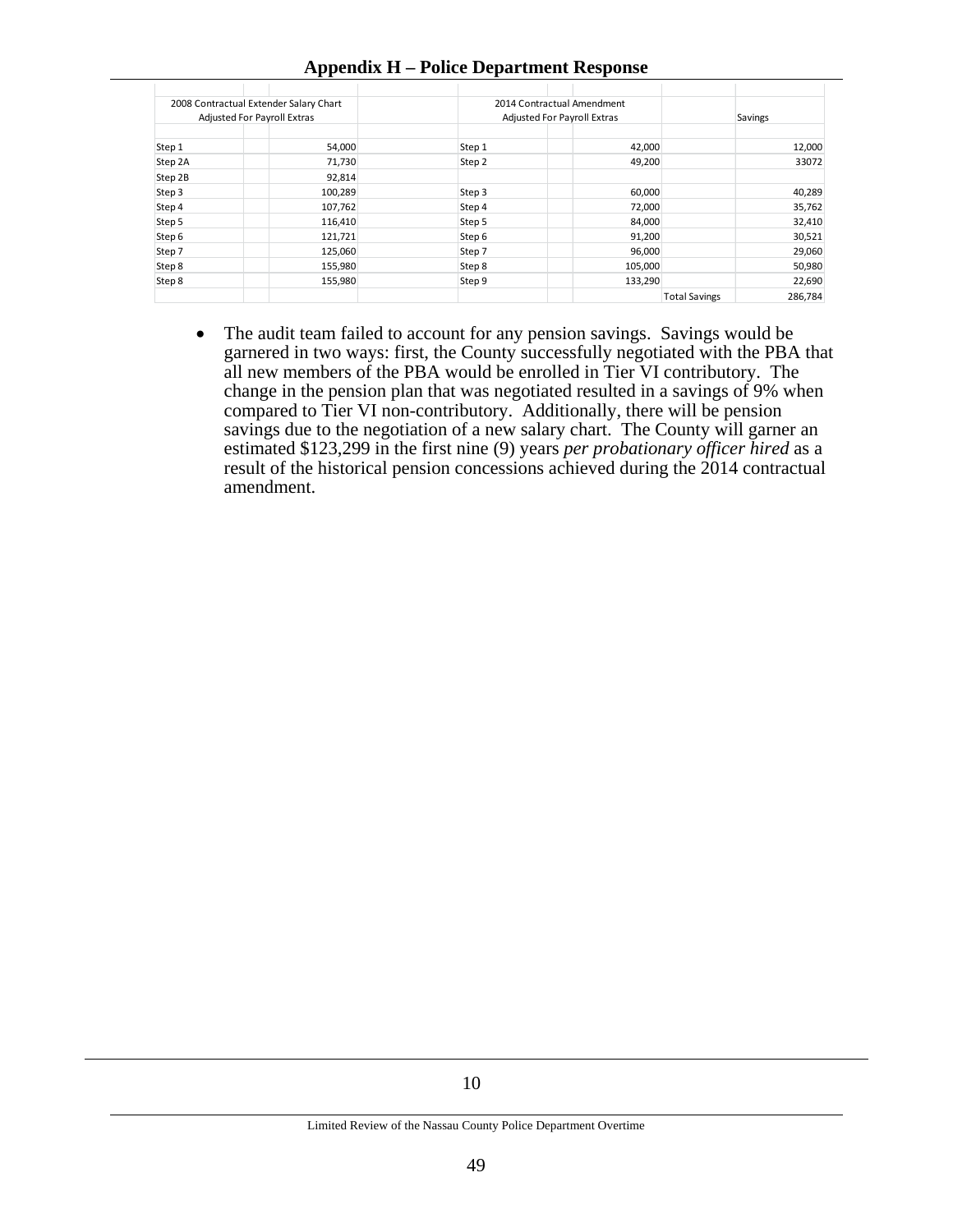#### *(Exhibit F)*

|                      | <b>Pension Savings</b>     |                        |
|----------------------|----------------------------|------------------------|
|                      |                            |                        |
|                      | 2014 Contractual Amendment | <b>Pension Savings</b> |
|                      |                            |                        |
| Step 1               | 42,000                     | 3,780                  |
| Step 2               | 49,200                     | 4,428                  |
| Step 3               | 60,000                     | 5,400                  |
| Step 4               | 72,000                     | 6,480                  |
| Step 5               | 84,000                     | 7,560                  |
| Step 6               | 91,200                     | 8,208                  |
| Step 7               | 96,000                     | 8,640                  |
| Step 8               | 105,000                    | 9,450                  |
| Step 9               | 133,290                    | 11,996                 |
|                      | Sub-Total                  | 65,942                 |
| <b>Chart Savings</b> | 286784                     | 57,357                 |
|                      |                            | 123,299                |

In sum, taking into consideration the savings that will be garnered from the contractual amendments achieved during the 2014 negotiations, it is estimated that the total savings per probationary police officer will be \$454,381 during the first nine (9) years of employment.

#### *(Exhibit G)*

|                                  | One Police Officer | 100 Police Officers | 215 Police Officers | 645 Police Officers |
|----------------------------------|--------------------|---------------------|---------------------|---------------------|
| Salary Chart Saving              | 286,784            | 28,678,400          | 61,658,560          | 184,975,680         |
|                                  |                    |                     |                     |                     |
| <b>Health Insurance Savings</b>  | 44,298             | 4,429,800           | 9,524,070           | 28,572,210          |
| <b>Pension Savings</b>           | 123,299            | 12,329,900          | 26,509,285          | 79,527,855          |
| <b>Total Savings For 9 Years</b> | 454,381            | 45,438,100          | 97,691,915          | 293,075,745         |
|                                  |                    |                     |                     |                     |
| Average Savings Per Year         | 50.487             | 5,048,678           | 10.854.657          | 32.563.972          |

**As stated above, it is anticipated that the Department will hire more than 700 officers between 2014 and 2016, which will result in a savings of more than \$300 million over the first nine (9) years of employment. Pension and health insurance savings will span the officers' entire careers, resulting in additional savings.**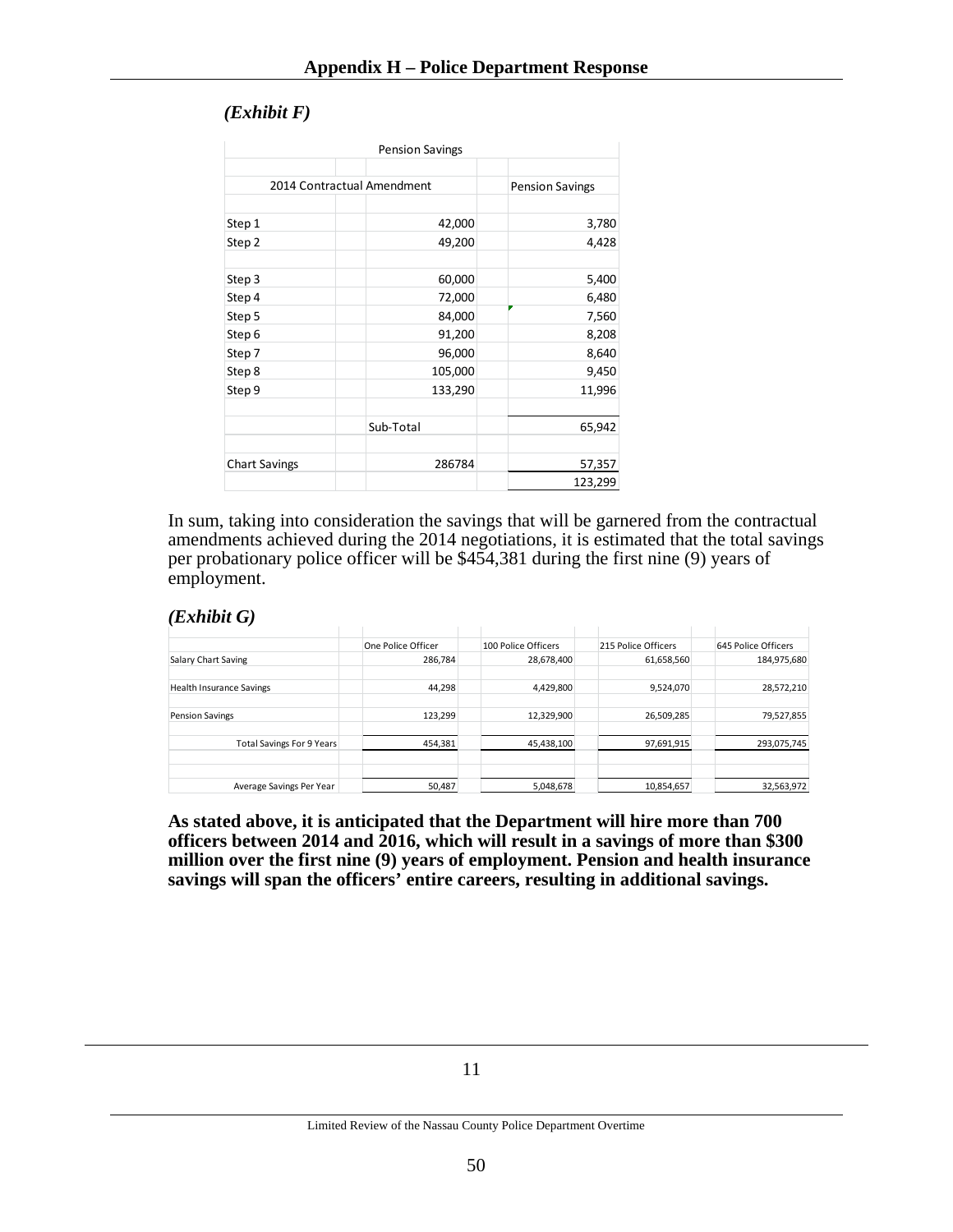#### **Audit Recommendations**

- a) Justify claimed future savings based on delayed hiring. (*The Police Department did not delay hiring until it went below the budged headcount. At that point in time the Department did not hire due to a wage freeze and ongoing contractual negotiations. The wage freeze impaired the Department's ability to hire and retain members. It was anticipated that the County would realize significant concessions related to new hires. In fact, the County did realize significant concessions that resulted in millions of dollars of savings that far surpassed the marginal increases in overtime.)*
- *b)* Justify claimed savings resulting from the amended Collective Bargaining Agreement. *(The Legislative Budget Office, Comptrollers' Office, and NIFA all reviewed the contract and established values for the concessions. It is disingenuous to suggest now that the value did not exist. Additionally, the values of concessions were based on hiring 125 recruits per year. The County has far exceeded the anticipated hiring and thus far exceeded the anticipated savings.)*
- 6) *Comptrollers Audit Finding # 3 No Evidence that Overtime Reduction Initiatives Resulted in Quantified Savings.*

In the section of the Comptroller's audit titled "Audit Scope, Objectives and Methodology" (page 3-4) the fourth objective is to "analyze NCPD initiatives to manage overtime." The objective would suggest that the audit team would have conducted an independent evaluation of the savings initiatives to determine its efficiency. It is the undersigned's opinion that the audit team has failed to "analyze NCPD initiatives to manage overtime." That being said, outlined below please find the impact of the cost savings initiatives that have been identified in the Comptroller's audit:

- a. "Seventy Officers were deployed to patrol." These officers came from Precinct special units that were eliminated and are now assigned to fill minimum staffing positions. Based on the staffing level of the Department at the time of the redeployment, the savings that would have resulted in the reduction of overtime for each tour they worked. Additionally, the special units were redeployed in May of 2014 and the plainclothes units consisting of 38 officers were returned to their positions in February of 2015. The savings during 2014 was approximately \$8.5 million. *(Assumptions – Overtime rate with payroll extras and fringe = \$115.84. Each officer works an average of 11 tours per month, each tour is 12 hours.)*
- b. Expedited graduation of the May 2014 recruit class of 140 recruits. The recruit class prior to this graduated in eight and a half months however the May 2014 class graduated 10 weeks early. After they graduated they worked approximately 30 12 hour tours, having an estimated impact of 360 hours of overtime savings per graduate. The savings garnered from this initiative was approximately \$5.3 million that was realized during the last six (6) weeks of 2014 and the first six (6) weeks of 2015. *(Assumption: Recruits were paid a total of \$125,000 overtime while attending the Police Academy. They graduated ten weeks early, during which time they each worked an average of 30 12-hour tours. The overtime offset, including fringe and payroll extras, was \$115 per hour.)*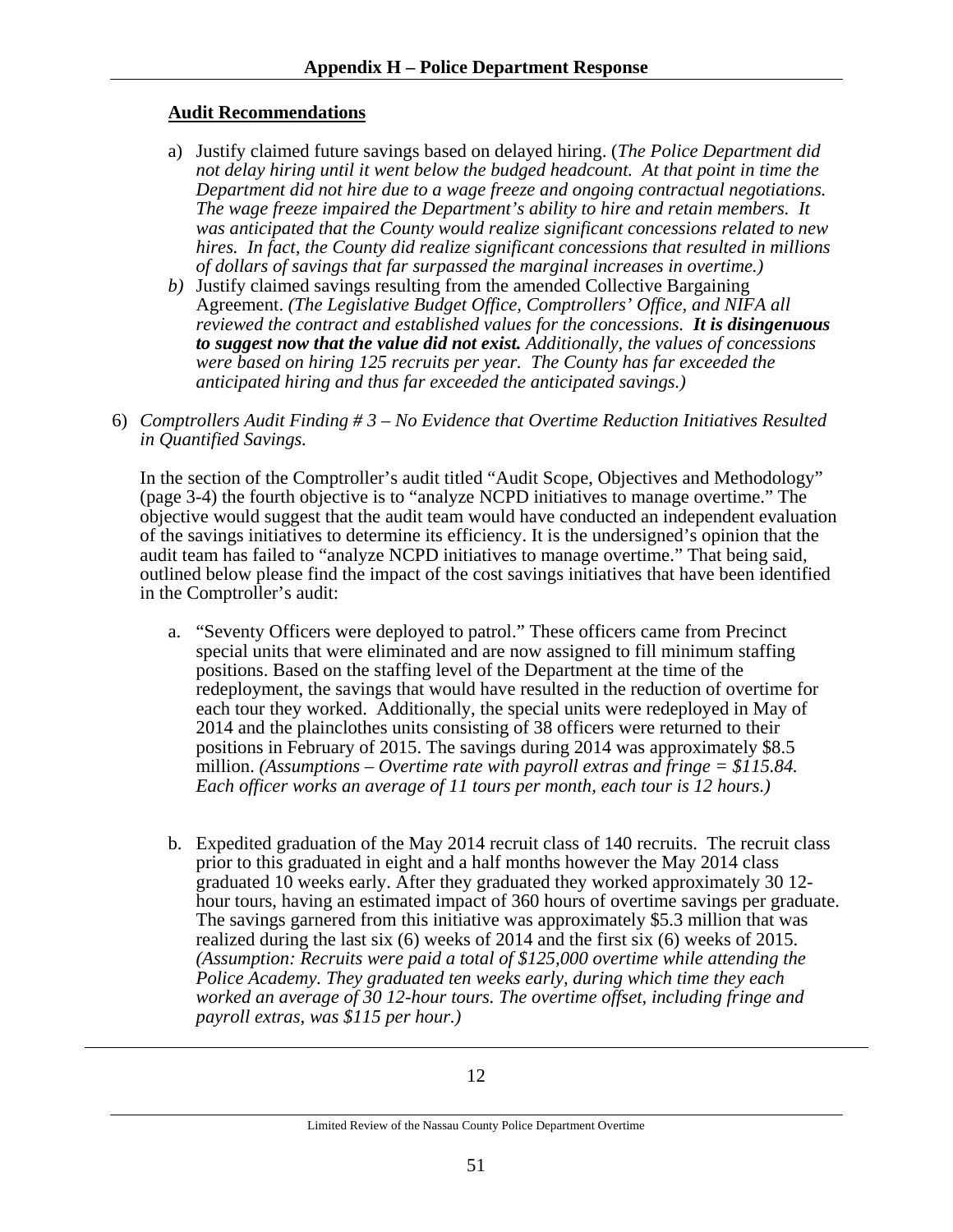- c. Since March 2014, the Department has hired approximately 524 recruits. It is anticipated that a recruit class of 150 will begin in May 2016. Additionally, we anticipate hiring a class during the fall of 2016. New hires have an impact on overtime in several ways:
	- i. The hourly overtime rate is significantly lower than officers at top pay. This results in the blended rate of Department overtime being reduced.
	- ii. New hires work more hours for the first three years of employment due to the fact that they have additional make-up time and accrue less leave entitlements than senior officers.
	- iii. Increased headcount in the Department will reduce light roll-call overtime opportunities which result in reductions of overtime.
- d. Limiting federal task force overtime to what is reimbursable by federal agencies. Based on a review of overtime earned by members assigned to taskforces, it was determined that in 2013 there were five (5) members assigned to task forces and they earned a total of \$439,976. In 2014, there were six (6) members assigned to the task forces and they earned a total of \$293,757. This equals a net savings of \$146,219. The average overtime earned per task force member was also reduced by \$39,036.
- e. The Chief of Patrol is aggressively managing detail overtime. Historically, details that would incur overtime were approved by the Precinct Commanding Officer. During 2014, the policy was changed wherein all detail overtime would be approved by a Chief assigned to the Office of Chief of Patrol. During 2012 there was a total of 25,698 hours of overtime (this number excludes the presidential debate) and in 2014 there was a total of 18,188 hours of detail overtime. Through aggressive management, the Department reduced detail overtime by 7,510 hours. Based on the blended overtime rate of **\$106.50** (blended rate is based on hourly overtime rate plus .42% to account for rollups), this aggressive management by the administration saved Nassau County approximately \$800,000.
- f. All administrative overtime must be approved by the Division Chief, Chief of Department, or the Police Commissioner. In 2012, there were 5,906 hours of administrative overtime and 3,268 hours in 2014. The initiative results in a savings of approximately 2,638 hours, or a 45% reduction in administrative overtime, for a cash savings of \$281,000.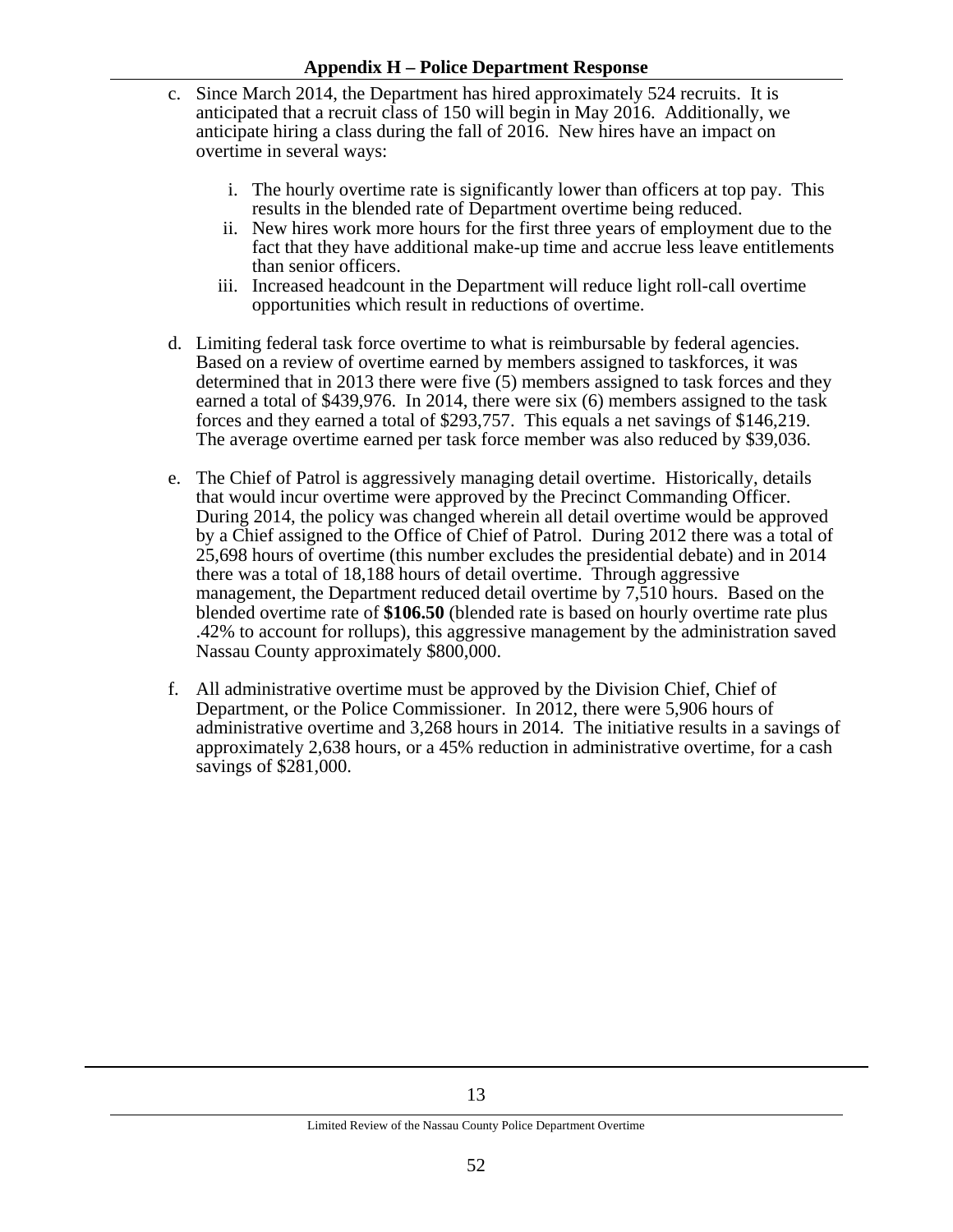#### **Appendix H – Police Department Response**

- g. The Department has implemented a number of initiatives that were designed to target arrest overtime. During the first six (6) months of 2013, (January 1-July 31) there were 71,857 hours of arrest overtime, and in the first six (6) months of 2015 (January 1-July 31) there were 53,986 hours of arrest overtime. The initiatives resulted in an approximate 30% reduction in overtime - a half year reduction of 17,871 hours - for an annualized cash savings of \$3.8 million. Not included during the audit period but still worthy of note is that the Department is currently building out a new records management system acquired from Motorola. *The implementation of the system was significantly delayed because of the Comptroller's failure to approve the Intergraph settlement in a timely fashion.* It is anticipated that additional savings will be incurred with the roll-out of this Motorola records management system. A second initiative that has occurred outside the period is the Expedited Arrest Processing pilot program, of which early results are proving to be promising. Currently, an arrest takes two officers approximately 4 hours to complete for a total of eight (8) hours of processing time. Arrests that are being processed under the pilot program are taking two officers about one hour to complete for a total of two (2) hours of processing.
- h. The Department has worked with the Nassau County District Attorney's Office and the Supervising Judges in order to curtail court overtime. In the first six months of 2013 there was a total of approximately 25,000 hours of court overtime, with approximately 20,000 hours of court overtime in the first six months of 2015. The collaborative approach has resulted in a 20% reduction of court overtime, or a halfyear savings of 5,000 hours, with annualized cash savings of approximately \$1 million. The administration anticipates additional savings moving forward.

The Department has implemented a number of overtime initiatives in order to mitigate County overtime and has provided all necessary information to perform an audit on the initiatives. Additionally, savings have been quantified. The Comptroller's failure to accurately perform an audit is incomprehensible. Thus, the Department's position is that the auditors lack an understanding of accounting and have no appreciation for the legal environment or police operations. The Department does not agree with the findings and accordingly dismisses the recommendations.

#### **Comptroller's Audit Recommendations**

- a) Quantify the savings actually achieved by each initiative to evaluate true effectiveness. *(The Department has evaluated the savings and provided the necessary information to the Comptroller so that he may audit the initiatives.)*
- *b)* Develop and execute more effective initiatives to streamline the efficiency of police activities. *(The Department administration has and will continue to aggressively manage all overtime. The Department welcomes any real recommendations from the Comptroller that would not endanger public safety or violate the contract.)*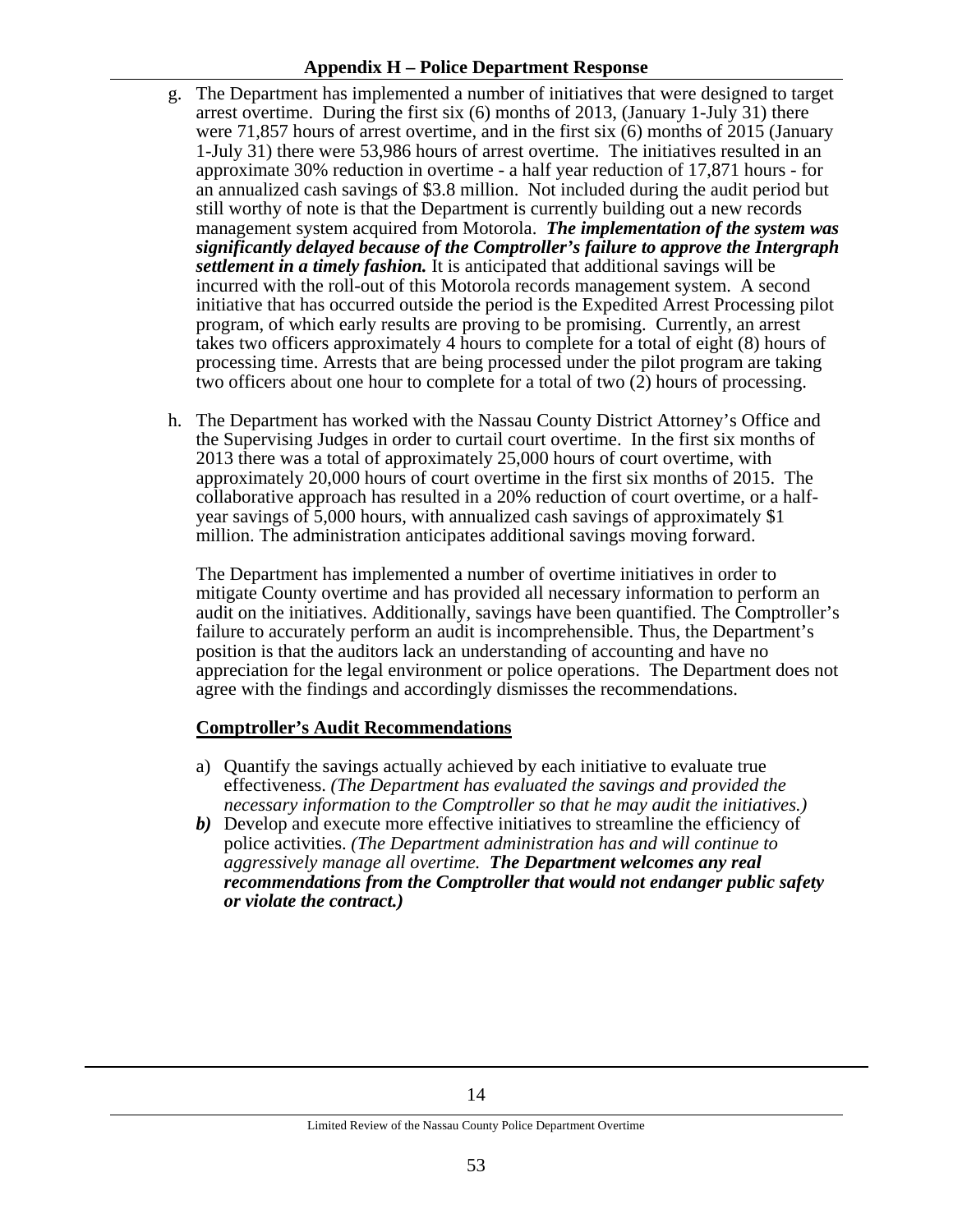7) *Comptroller Audit Finding 4 – "The Need to Utilize Overtime to Meet Minimum Staffing Requirements Was Not Verifiable."*

The Department has provided all source documents to support "The Need to Utilize Overtime to Meet Minimum Staffing Requirements." The need to utilize overtime to meet contractually obligated staffing levels is well established and has been repeatedly evaluated by multiple labor attorneys and has been the subject of arbitration and grievances. The Department is contractually required to ensure that minimum staffing is met. Despite the Comptroller being provided all documents and multiple meetings with multiple members of this Department, he has no comprehension of these County and Departmental obligations.

In order to assure that staffing is appropriate, the Department has a number of controls in place that the Comptroller has been advised of and did not mention within the audit. The most noteworthy is that each precinct roll-call is designed to prevent staffing above the contractual minimum.

The County and the Department have and will continue to negotiate concessions that will reduce costs while improving policing.

#### **Comptroller's Audit Recommendations**

ī

- *a)* "The existing minimum staffing requirements from all the Police Unions' CBAs and MOAs be consolidated into one document." The Consolidated document should be dated and distributed to all Commanding Officers tasked with following minimum staffing guidelines. In addition, this document should be updated whenever changes occur that affect minimum staffing levels, such as arbitration awards, settlements and/or new contracts." *(The Department has designed roll calls so that minimum staffing is embedded in roll calls to ensure that officers are not called in on overtime unless the command falls below minimum staffing. The Department will explore the possibility of creating a single document. It is quite clear based on the finding that the Comptroller does not have an appreciation of the complexity of contractual work rules.)*
- *b)* The County and Police Commissioner review minimum staffing requirements in various PBA collective bargaining agreements and MOA's with the objective of reducing or eliminating the requirements in future labor negotiations. One suggestion would be to consider a third shift that overlaps the other two shifts to better coincide with the peak crime hours of the county. Such changes would help allow Precinct Commanders and Police Headquarters greater flexibility to staff precinct. *(As the Comptroller should be aware, the County has aggressively negotiated with the labor unions obtaining historical concessions and will continue to do so. The Comptroller's recommendation related to a third shift clearly oversimplifies police staffing and demonstrates a total lack of understanding of police operations.)*
- *c)* The County consider hiring an outside consultant to analyze minimum staffing levels. An independent analysis could better determine appropriate staffing levels based on security requirements for use in future labor negotiations. *(The County will review the recommendation and determine the feasibility of hiring a consult to review staffing and all contract entitlements.)*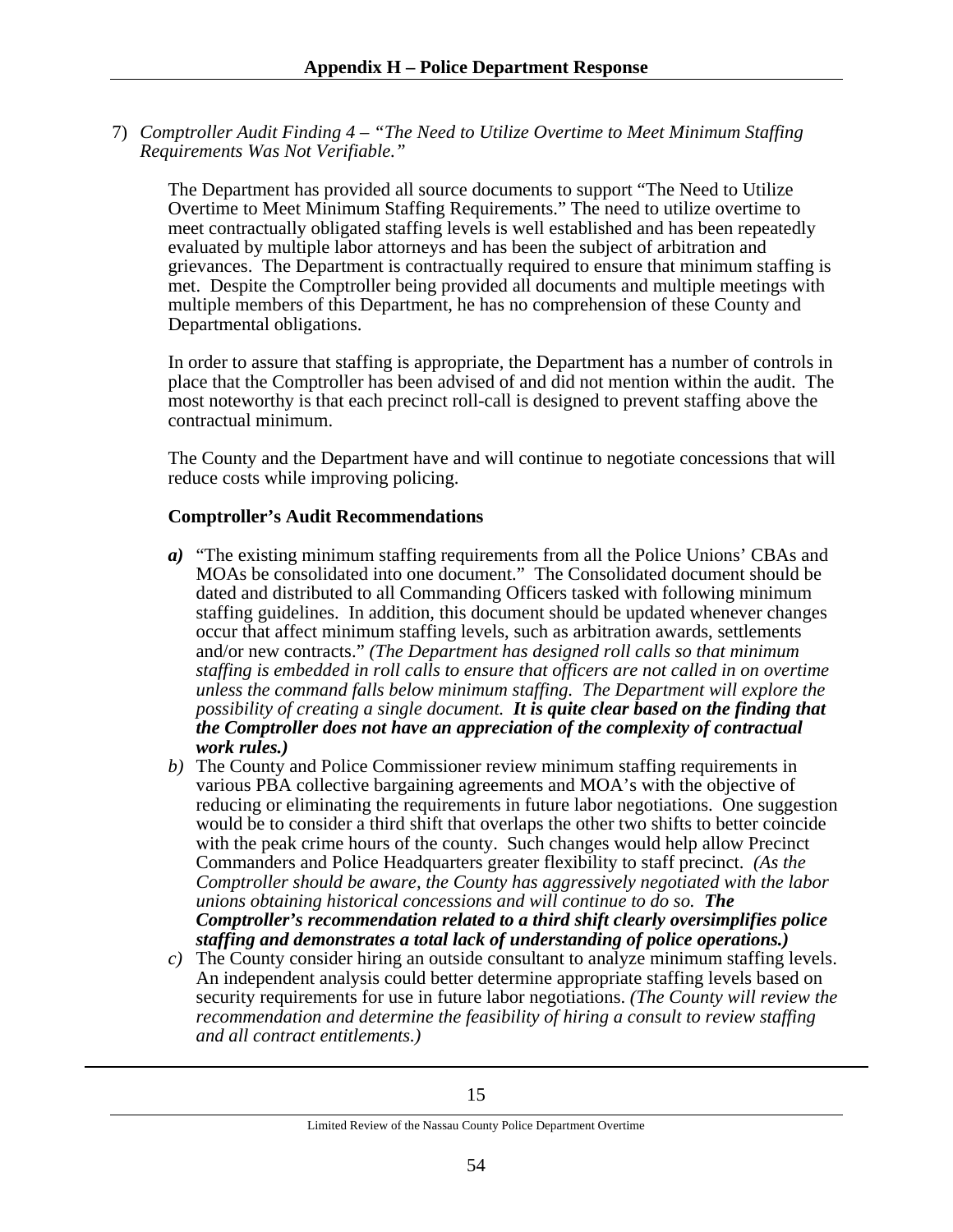8) Comptrollers Audit Finding 5 – "Based on Test Results, On Average, 33% of Officers at Any Time Are on Paid Leave Resulting in High Overtime Needs"

Labor contracts and law strictly dictate all leave policies. Members of the Department have repeatedly testified and made public statements related to the challenges surrounding contractual time off. The County has and will continue to aggressively negotiate concessions to the contractual rights.

9) Comptroller's Audit Finding 6 – "Manually Scribbled Police Roll Call Scheduling Sheets Hinders Effective Management Oversight and Verification of Overtime"

This finding is disingenuous, taking into consideration that upon commencement of the audit the Comptroller's audit team was advised that the Department, in conjunction with County Information Technology, was developing an automated roll call system. Additionally, the Comptroller's senior staff was provided a demonstration of the new system. Failure to note the development of the new system in the audit can only be described as *unethical*.

10) *Comptroller's Audit Finding 7 – "The ability to include a portion of overtime in pension benefit calculations."*

Pension benefits are defined by New York State Law. Accordingly, in order to reduce and/or diminish pension benefits, an amendment would have to be made to the New York State Constitution. This finding is absurd and once again demonstrates a lack of understanding of the law.

#### **Review Recommendation**

We recommend that the NCPD make efforts to better distribute overtime when applicable and practical among its entire workforce. *(The recommendation is absurd and demonstrates a lack of understanding of law, labor contracts and police operations.)*

11) *Comptroller's Audit Finding 8 – "When Officers are paid overtime for court appearance in 57.6% of the cases they do not testify"*

As the audit team was advised, the Police Department has focused on court overtime and will continue to aggressively manage court overtime. The Department meets regularly with the District Attorney's Office and Nassau County's Supervising Judges in order to mitigate this overtime. Additionally, the District Attorney's Early Case Assessment Bureau has been identifying witness testimony during the initial assessment. It is anticipated that this assessment will result in a reduction of court overtime, because only those witnesses that are going to be needed to testify will actually be subpoenaed. As described above in Section 6, the Department realized a 20% savings in court overtime in 2015 compared to 2014. One example of an initiative the Department implemented was the rollout of an arrest processing tracking form that is reviewed by Commanding Officers, Division Chiefs, and the Administrative Inspection Unit. The form provides a timeline for arrest processing and the function that each involved officer completed.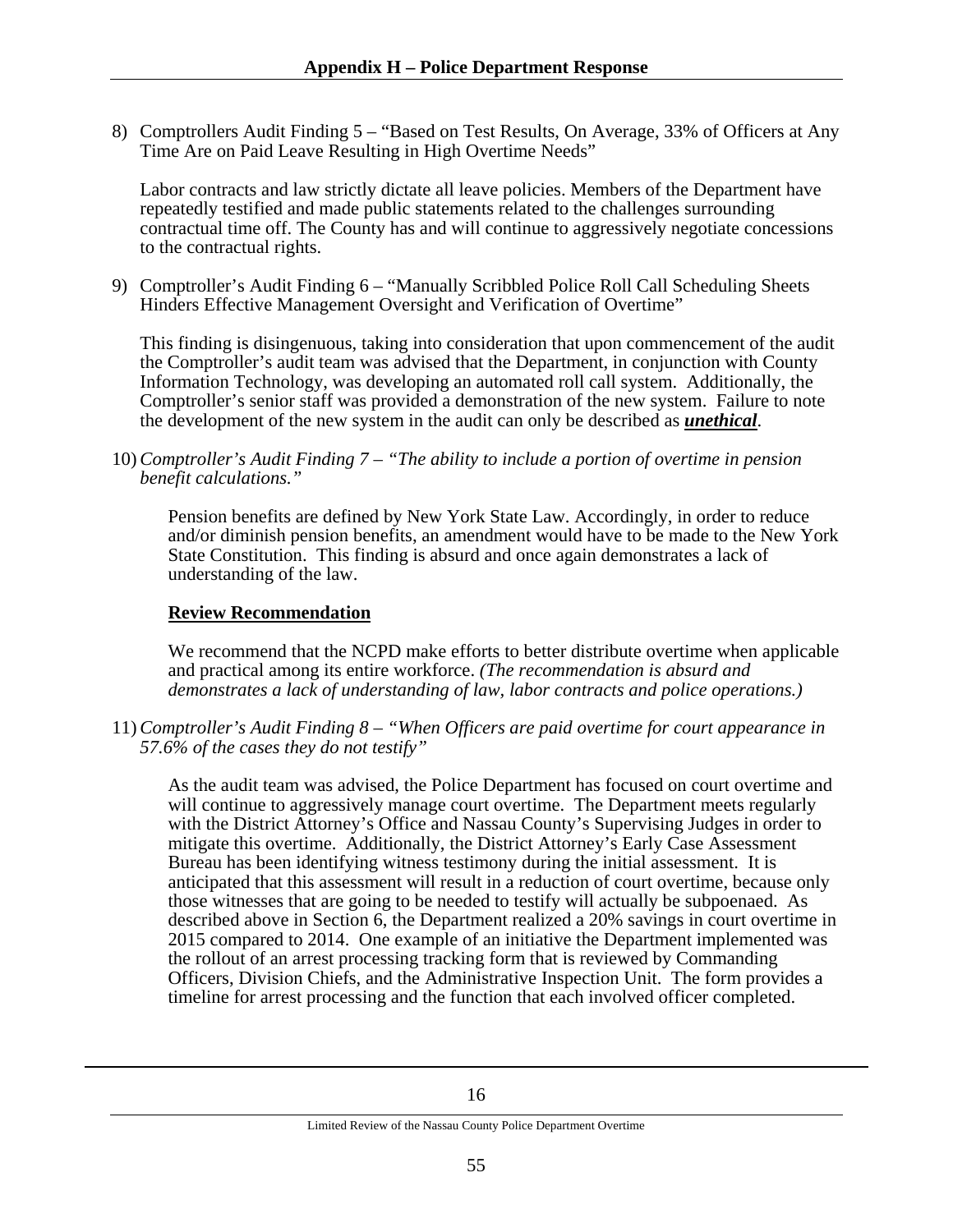Additionally, the Comptroller offers no comparison to any other major police department with similar work rules. There are a significant number of legitimate reasons why a member would not end up having to testify after being subpoenaed to court. The Comptroller over-simplifies the issue and has only managed to demonstrate once again that he has a lack of understanding of this issue.

Prior to the commencement of the audit, the Department scheduled regular meetings with the Office of the District Attorney and Administrative Judges. The audit team was advised of these meetings and yet did not mention them in the audit. The failure of the Comptroller to note these meetings and then recommend that we hold them can only be described as **unethical**.

12) *Comptroller's Audit Finding 9 – "The NCPD's Chief timekeeping system is inadequate for recording police overtime."*

Clearly, the Police Department's Chief time keeping system is well past its useful life. The architecture is based on 1980's software. It is hoped that the Department will be able to migrate the time and leave function to People Soft once the system is brought online. With that being said, due to the complex union work rules and the previous unsuccessful attempt to migrate to InTime, it would be inappropriate to consider InTime as a replacement for the Department's Chief timekeeping system. As it has been noted, the Police Department has been working with County Information Technology to automate the current manual roll-call system.

13) *Comptroller's Audit Finding 10 – "Cost Analysis Study of Police Budgeted in 2007 was never completed."*

The Nassau Police Department forwarded a contract to the Nassau County Legislature to complete this study. The Contract was not approved by the Nassau County Legislature.

14) As stated above there are a number of items to be taken into consideration when making the determination to hire or not to hire. In 2014, after almost five years since the last hiring, the Police Department began an aggressive hiring campaign. Taking into consideration police operational necessities and the fiscal environment, the Department's ideal operating strength is between 2,360 and 2,475 sworn members. In order for the Department to address evolving crime trends and reintroduce and strengthen units that have been reduced or eliminated, such as P.O.P. (Problem Oriented Policing), while aggressively managing overtime the Police Department must hire more officers. Additionally, when taking into consideration the historic contractual concessions related to new hires weighed against overtime savings, it is clear that hiring at this point will garner a net savings. Based on all of the above, the undersigned recommends that the Police Department continues to hire at this time.